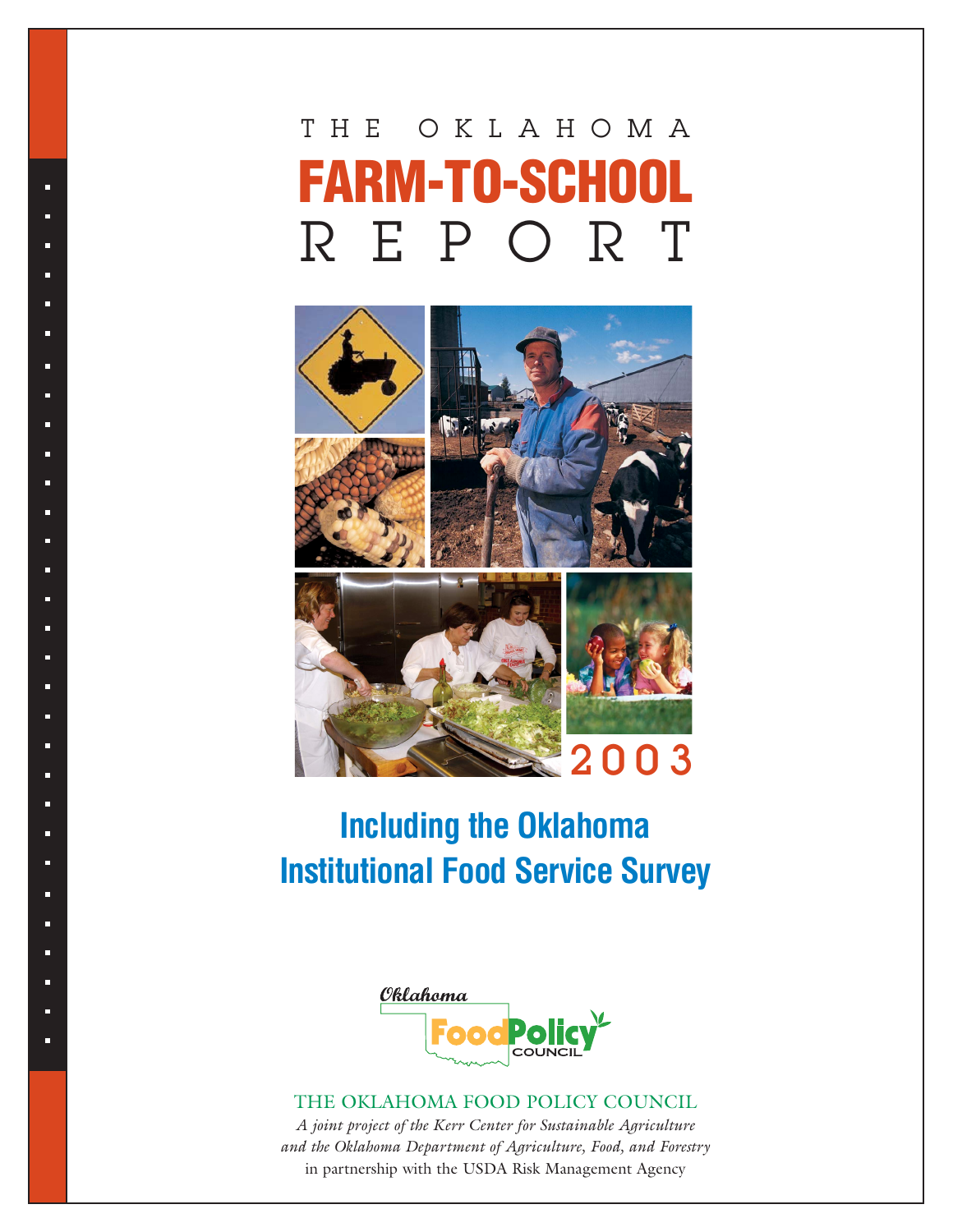## The Oklahoma Farm-to-School Report 2003

Including the *Oklahoma Institutional Food Service Survey* 

The Oklahoma Food Policy Council

A joint project of the Kerr Center for Sustainable Agriculture the Oklahoma Department of Agriculture, Food, and Forestry, and Drake University in partnership with the USDA Risk Management Agency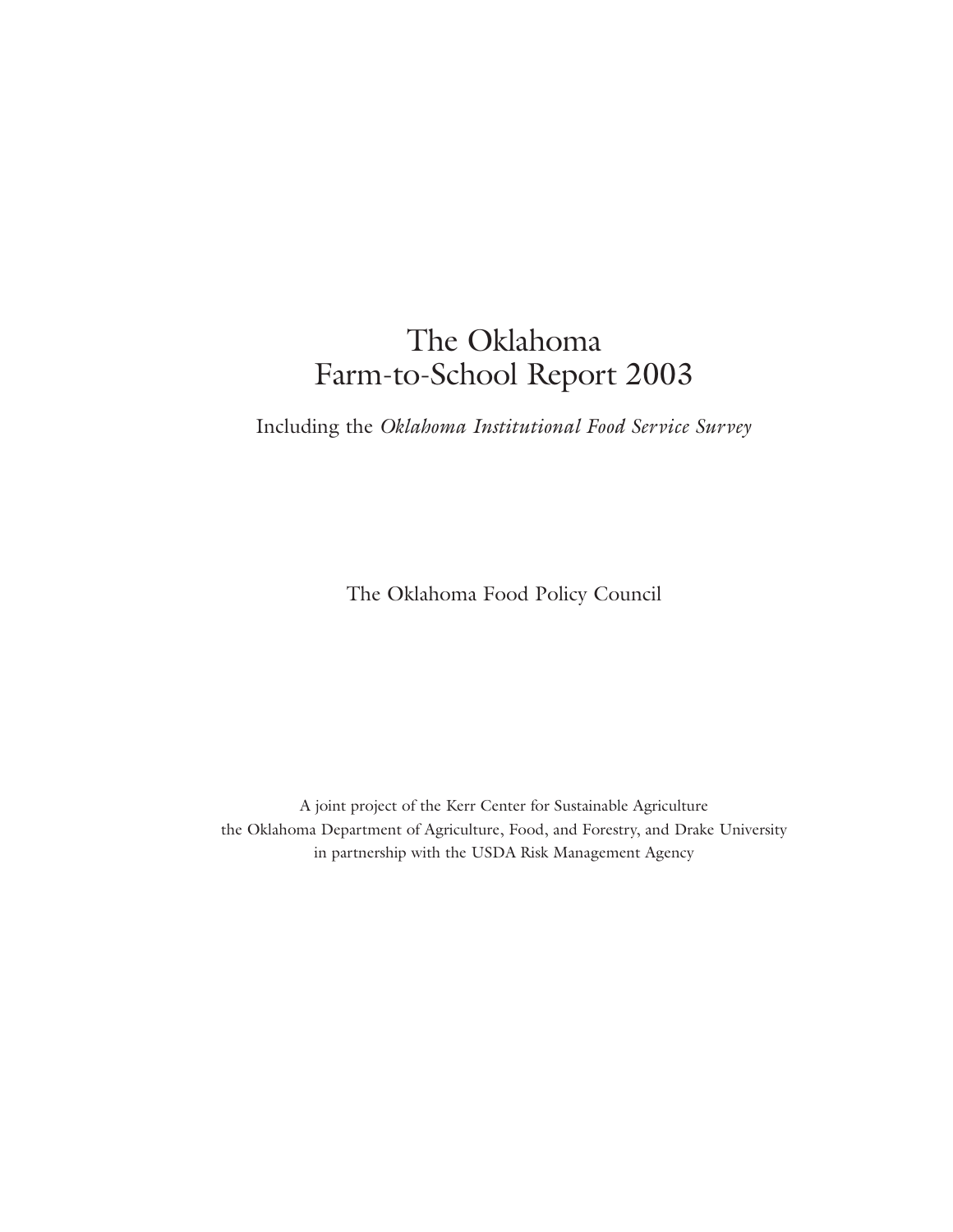## **Table of Contents**

| err<br>nable |                                                                                              |
|--------------|----------------------------------------------------------------------------------------------|
|              | I. Bringing Oklahoma Food to Oklahoma Tables                                                 |
|              |                                                                                              |
|              | II. The Oklahoma Food Policy Council 2002 Institutional Food Survey:<br>A Summary and Review |
| on:          |                                                                                              |
| rks          |                                                                                              |
|              |                                                                                              |

Copyright ©2003 Oklahoma Food Policy Council/Ke Center for Sustair Agriculture

Editor: Maura McDermott

Design/Production Tracy Clark, Argus DesignWor

Thanks to Ken Biddle, Oklahoma Department of Agriculture, Food, and Forestry, for back cover photo and cover photo of salad preparation for a Food Policy Council meeting at Casady School, Oklahoma City.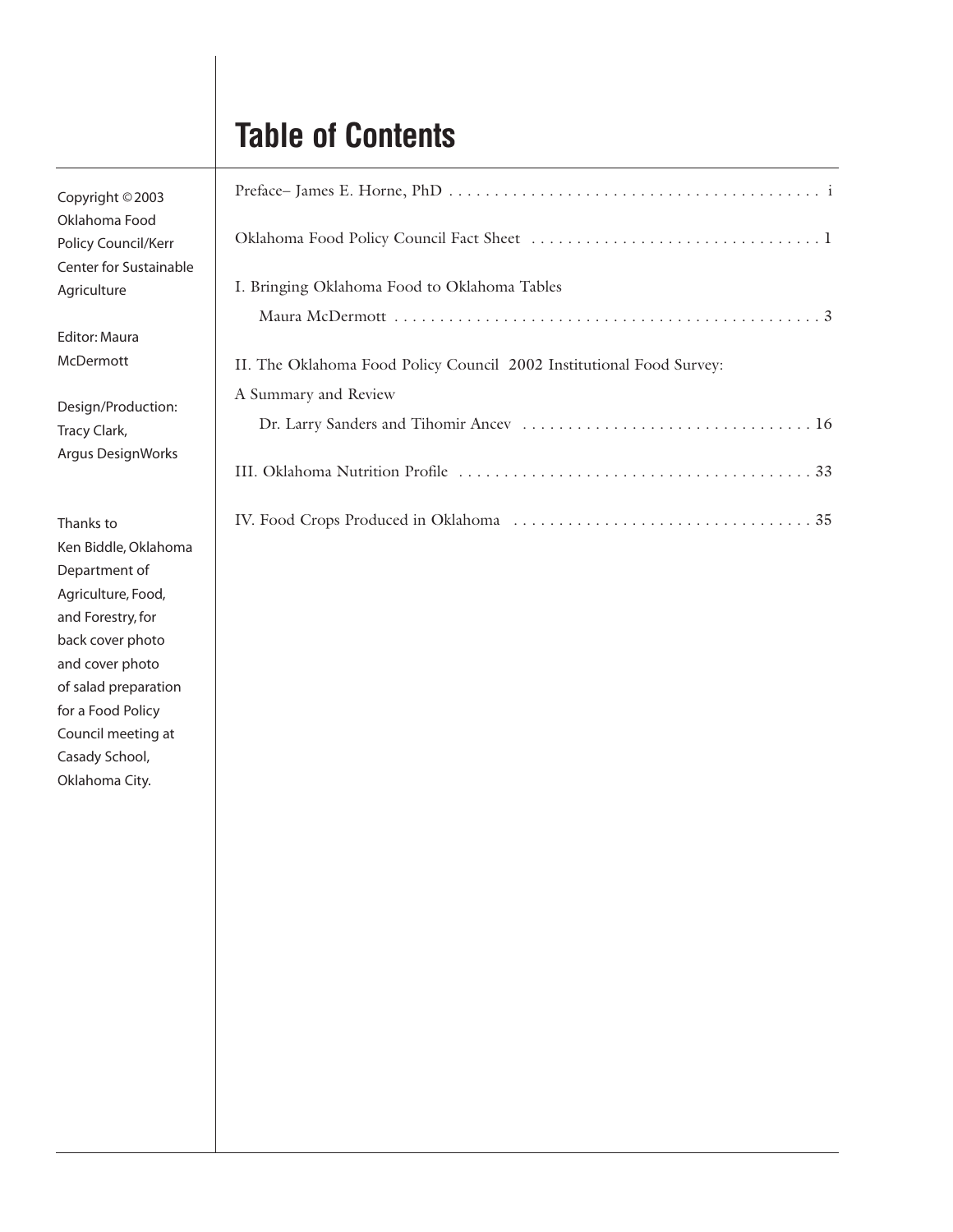## Preface

The Oklahoma Food Policy Council is a joint project of the Kerr Center for Sustainable Agriculture and the Oklahoma Department of Agriculture, Food, and Forestry and Drake University, in partnership with the USDA Risk Management Agency.

It is an unusual group, composed of a broad base of individuals and organizations interested in encouraging the use of local foods as a way to improve nutrition in our school system, revitalize rural communities, and restore profitability to farmers interested in this segment of the market. While there are many other issues in which the council is interested, we chose to explore these because they seemed to be areas that were timely and where this group could have an impact.

To better understand the food purchasing behavior of our public schools, we surveyed 638 public institutions (including colleges and universities, technology centers, prisons, state hospitals, and state resorts. The overall response rate was high (66.8%), especially from public schools. As you will see in the data, food managers have a significant interest in this area and that many of the perceived obstacles could be solved by education. The Council, through partnerships, will work on educational gaps identified in the survey.

Although Oklahoma is a farm state, the disconnect between what we grow and what we eat is growing. Many people in our increasingly urbanized state do not know what Oklahoma farmers grow and do not know whether the food they purchase has been produced in the state. Studies in other Midwestern states have indicated that most of the food dollars spent there flow elsewhere and do not benefit local food producers. It seems likely that in Oklahoma, too, very little of the food bought and consumed here is actually grown here.

The route our food takes from farm to table is a long, circuitous one. The result: very few of the food dollars spent by Oklahoma consumers each year goes to Oklahoma farmers.

It is becoming increasingly clear that the state of children=s health is a problem in Oklahoma, indeed, nationwide. Choices of food in our school system vary a great deal, however, the trend to convenience and fast food is causing alarm. Could it be that diet contributes to health and behavioral problems in our children? Obesity is a major problem and experts warn us about increases in health-related diseases such as diabetes among school children. Excitability, inability to concentrate and low achievement in the classroom have been linked to poor diets at home and, sadly, at school.

One way to keep food dollars at home and also improve our kids' diets would be to offer Oklahoma students fresh, tasty, locally grown food. However, we know that

One way to keep food dollars at home and also improve our kids' diets would be to offer Oklahoma students fresh, tasty, locally grown food.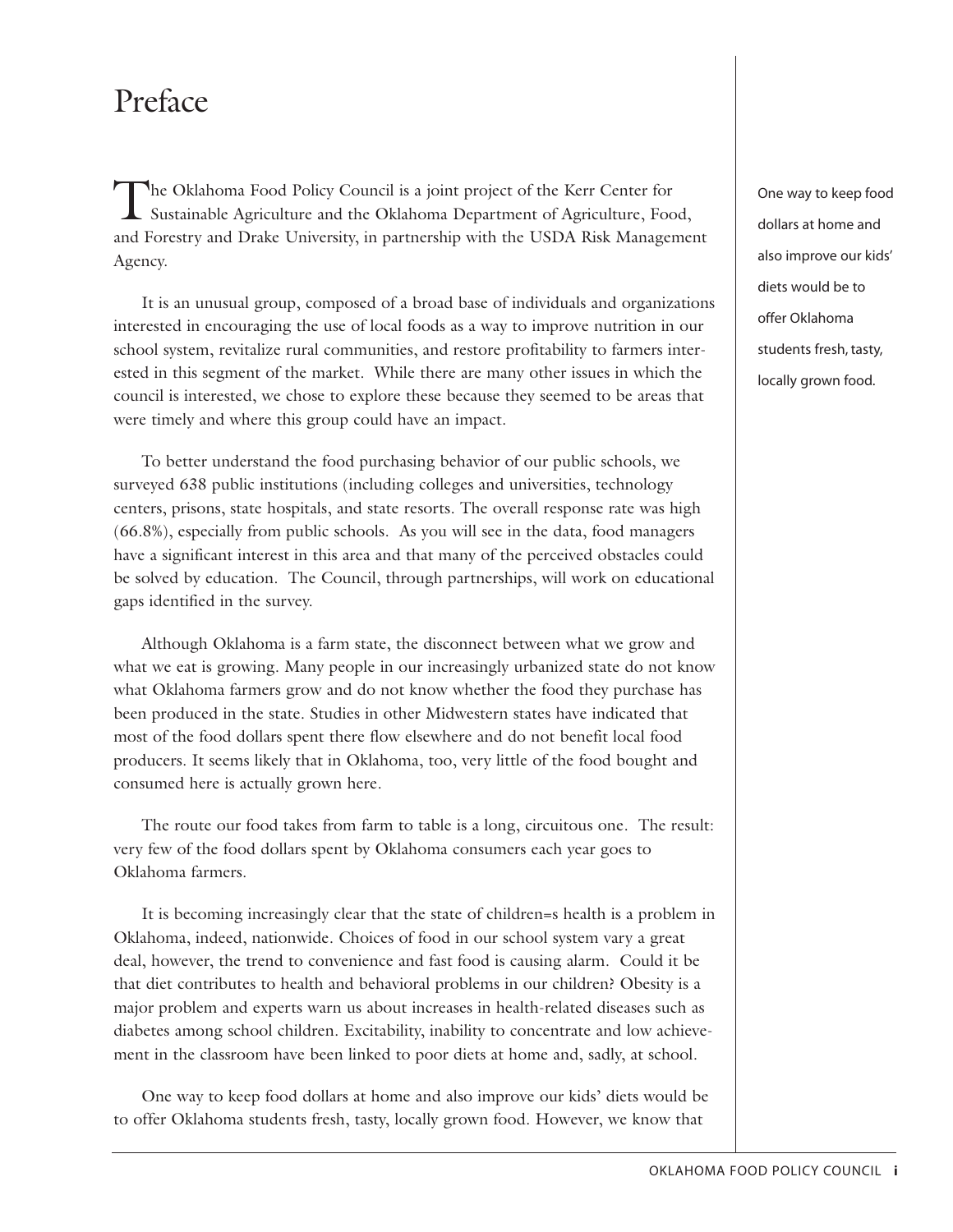food service budgets are tight and that there may not be adequate labor to process local food in many schools. Therefore, the council is interested in developing a mechanism that will not put additional burdens on the school food service system. We must find ways to process, prepare, and package local foods and then ensure convenience in ordering.

In order to facilitate connections with Oklahoma institutions and Oklahoma farmers, the Food Policy Council (utilizing the research of intern Shawn Campbell) has prepared the first edition of a directory which includes a list of farms interested in selling to institutions and what they grow, a harvest calendar and list of produce grown in Oklahoma, and a list of institutional food managers who may want to buy locally. The directory is available by mail and online at www.kerrcenter.com. It will be updated periodically.

It is our hope that this study and other efforts will help us bring Oklahoma food to Oklahoma tables. Our children, farmers, and communities will benefit—it is the right thing to do.

Jin Home

James E. Horne, PhD Co-chair, Oklahoma Food Policy Council President and CEO, Kerr Center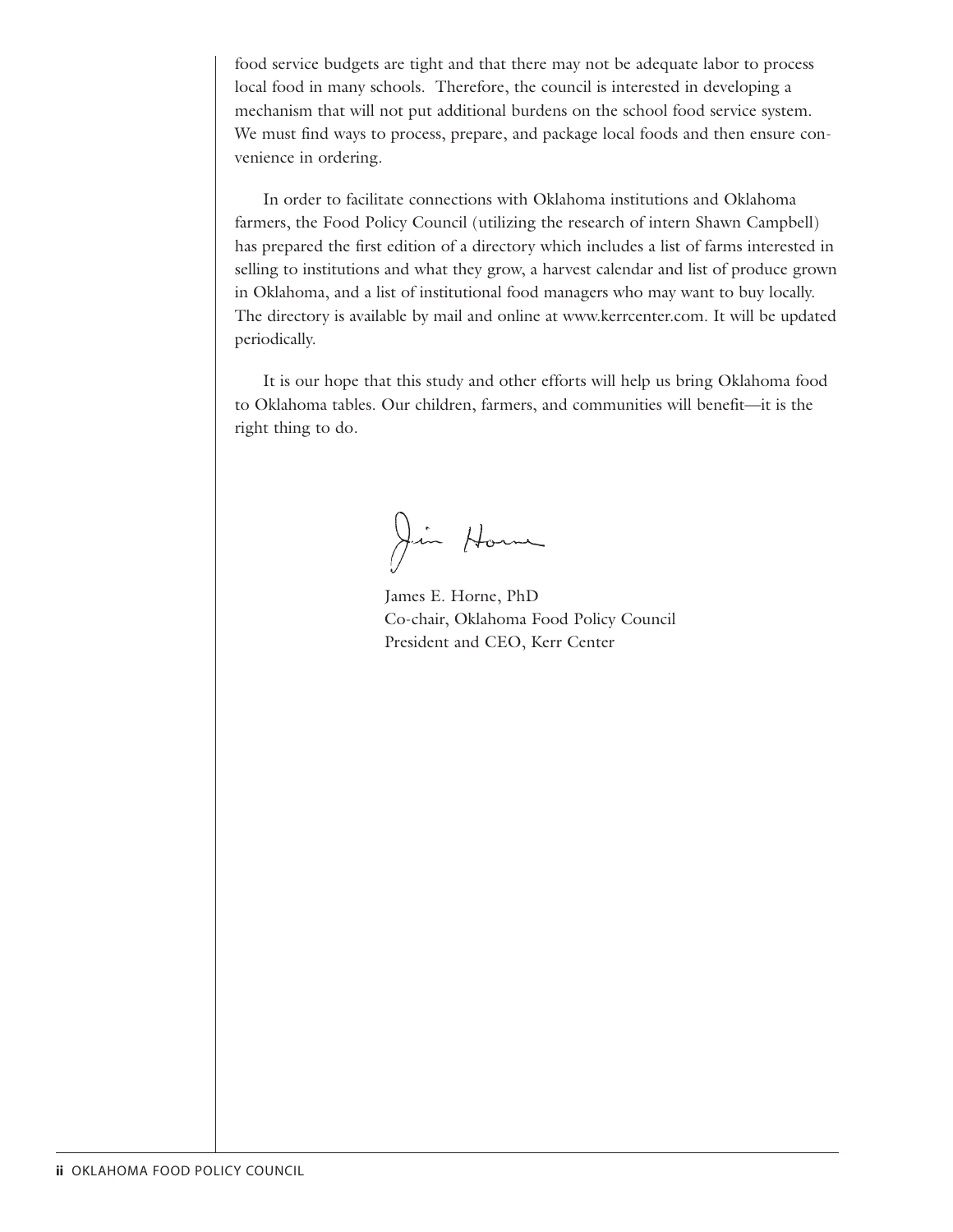## The Oklahoma Food Policy Council Fact Sheet

## **What is the Oklahoma Food Policy Council?**

It is a group that advises the Oklahoma Commissioner of Agriculture on food policy. It is a joint project of the Kerr Center for Sustainable Agriculture and the Oklahoma Department of Agriculture, Food, and Forestry (ODAFF). The group meets periodically in Oklahoma City.

### **What exactly is a food policy?**

It is any decision made (or not made) by a government or institution, which shapes the type and cost of foods used or available, influences the opportunities for farmers and employees, or affects the food choices available to consumers.

## **Do other states have food policy councils?**

Such councils have been established in six states. The first was established in Iowa in 2001, with Drake University agricultural law professor Neil Hamilton as its chair. Since then, Hamilton and Drake have assisted in the creation of food policy councils, in Connecticut, North Carolina, Utah, New Mexico, and Oklahoma. The support of the Risk Management Agency (RMA) of the US Department of Agriculture has helped make the formation of these councils possible.

## **Who are the members of the Oklahoma Food Policy Council?**

Fifteen Oklahomans representing diverse groups with an interest in Oklahoma's food system make up the council. Current members represent farming and ranching, food processing, retail foods, education, and the media; as well as tribal, conservation, religious, and anti-hunger organizations. Key staff from the ODAFF and the Kerr Center assist members.

### **When was it established?**

The council was established on October 16, 2001, by then Agriculture Commissioner Dennis Howard at the Kerr Center's *Bringing in the Sheaves* symposium on hunger, farming and the fairness of the American food system. The council enjoys continuing support from Commissioner/Secretary of Agriculture Terry Peach.

### **Why was it established?**

- To broaden the discussion of issues beyond simply agricultural production to a more comprehensive, food system-wide examination
- To provide an opportunity for a focused examination of how state and local government actions shape the food system
- To create a forum in which people involved in all different parts of the food

For a list of Food Policy Council members, see p. 36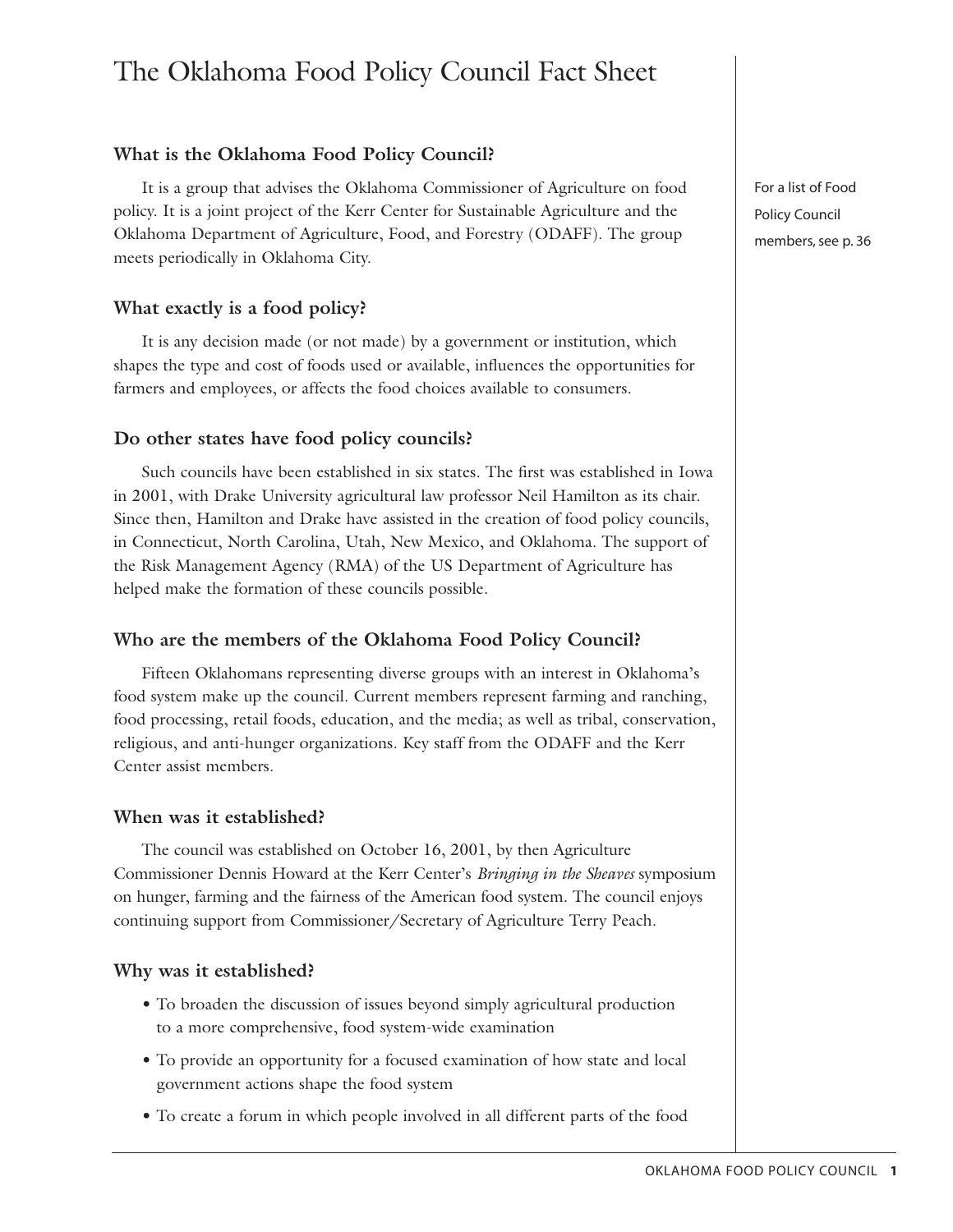system and government can meet to learn more about what each one does and to consider how their actions impact other parts of the system.

- To improve the nutrition and the provision of nutritional information throughout Oklahoma
- To create an infrastructure within the food system which will better connect stakeholders such as food producers, consumers, communities, food processors, marketers, and government agencies, including those agencies which may also be consumers
- To improve the economic status of Oklahomans involved in the food system by creating new opportunities, increasing profitability and ensuring that food dollars stay close to home through local processing, enhanced distribution, direct marketing, diversification of products, and distribution of information regarding presently under-utilized opportunities.

## **What can a food policy council do that is not already being done somewhere is government?**

- A food policy council can bring to the table a broader array of interests and voices, many of which are not typically asked to be involved when farm and agriculture policy is discussed
- A food policy council can examine issues— such as hunger in the state, the nutritional well being of citizens, and how to increase purchases of locally grown food— with fresh eyes.
- An FPC can employ a more comprehensive approach to analyzing issues, which recognizes the interrelation between different parts of the food system and the need to coordinate and integrate action if policy goals are to be achieved.

## **What has the Oklahoma food policy council accomplished so far?**

For its first project, the council examined the potential for increasing the amount of Oklahoma grown and/or processed foods purchased by public institutions in the state. A survey of institutional food service directors was devised and mailed to 638 institutions in the following categories: public schools (85%), colleges and universities (5%), correctional centers and state hospitals (6%), technology centers (2%), and state resorts (1%).

This report contains a full analysis of the answers as well as an examination of the importance of increasing local consumption of locally produced foods. In addition, a Farm-to-School directory has been completed which contains information about Oklahoma food producers and what they grow, along with information about farmers markets, schools interested in buying locally, and a harvest calendar.

*Thanks to the Iowa Food Policy Council for some of the information in this fact sheet.*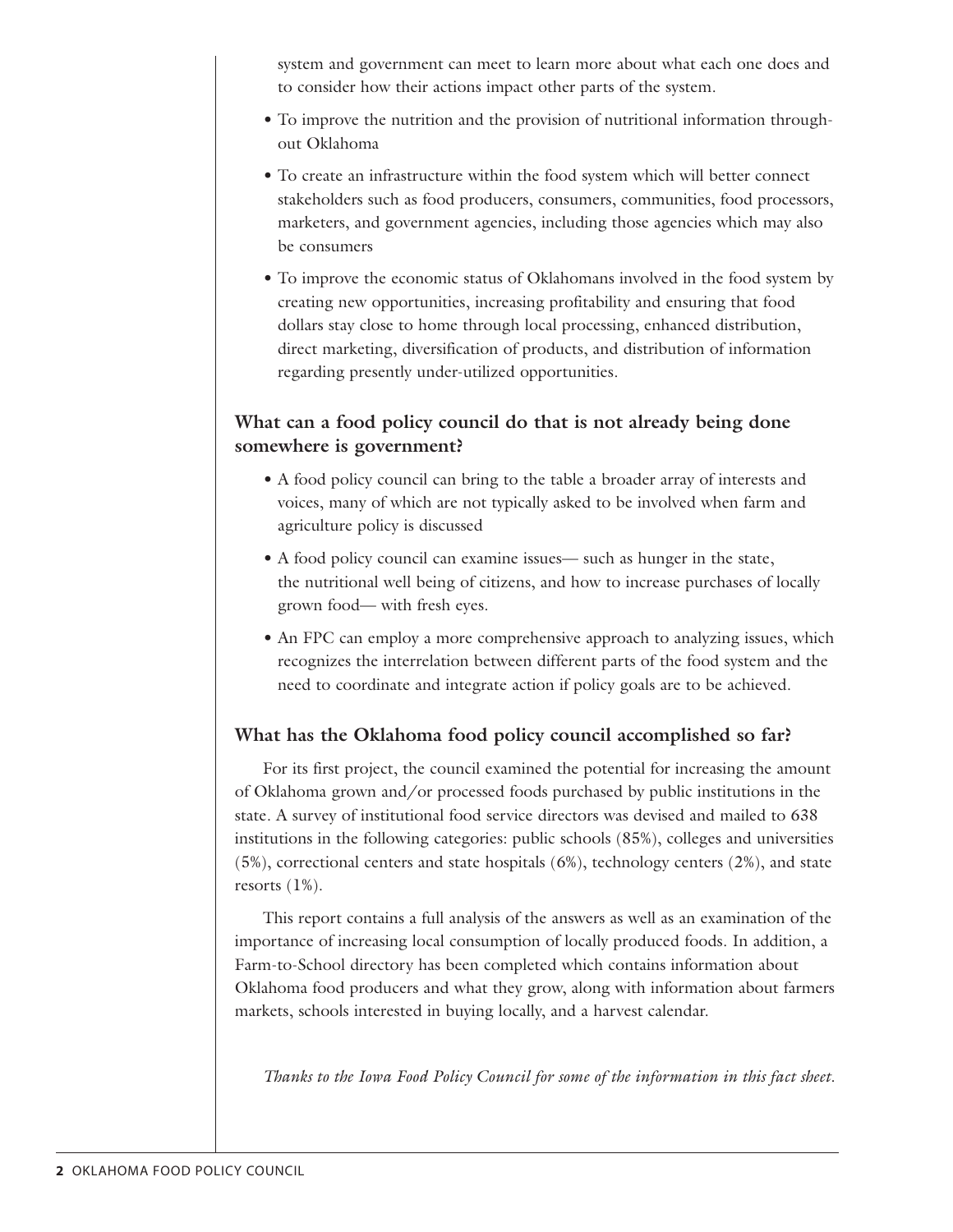## Bringing Oklahoma Food to Oklahoma Tables

## *Why Building a Viable Local Food Economy Makes Sense*

Maura McDermott, ad hoc member, Oklahoma Food Policy Council

The *2003 Farm-to-School Report* is the result of almost two year's worth of work done by the Oklahoma Food Policy Advisory Council. The council's mission/motto is "Bringing Oklahoma Food to Oklahoma Tables."

This report addresses three important contemporary issues: the economic viability of the family farms that have traditionally been the backbone of the state; the security of our food supply; and last, but not least, the health of our citizens, especially our children.

When establishing the council in October 2001, the Oklahoma Commissioner of Agriculture emphasized the importance of food security in our communities— meaning that all Oklahomans should have access to a healthy, safe and abundant food supply. Since the terrorist attacks of September 11, 2001, security in all its aspects, including the safety and security of our food supply has taken on a new urgency

Our food system has evolved from one in which most cities were surrounded by farms which supplied them with produce and dairy products to one in which urban sprawl and the concentration of food production in select areas of the country have virtually eliminated the near-urban food supply. Today, analysts say that most major cities have a limited amount of food available close at hand. In the U.S. the typical 'fresh' food item is typically hauled an average of 1500 to 2500 miles from farmer to consumer, 25 per cent farther than in 1980. (Distances are much greater for imported foods, such as grapes from Chile.)

It can take a week for food to travel from coast to coast. Such a longdistance food system is at risk from attack or disruption, from problems with the supply of oil, and is very costly in amount of petroleum consumed.

Bringing Oklahoma food to Oklahoma tables; i.e., increasing consumption of Oklahoma-grown food is an important step in decreasing that mileage and ensuring our citizens continue to have an uninterrupted supply of food. Rebuilding such a "local food system" (or economy) could also revitalize the Oklahoma farm economy.

We define a "local food system" as a system where there are adequate opportunities and adequate infrastructure for food producers to sell their goods to local people and institutions. Helping identify those opportunities and build that infrastructure is an important aspect of the mission of the Oklahoma Food Policy Council.

It can take a week for food to travel from coast to coast. Such a longdistance food system is at risk from attack or disruption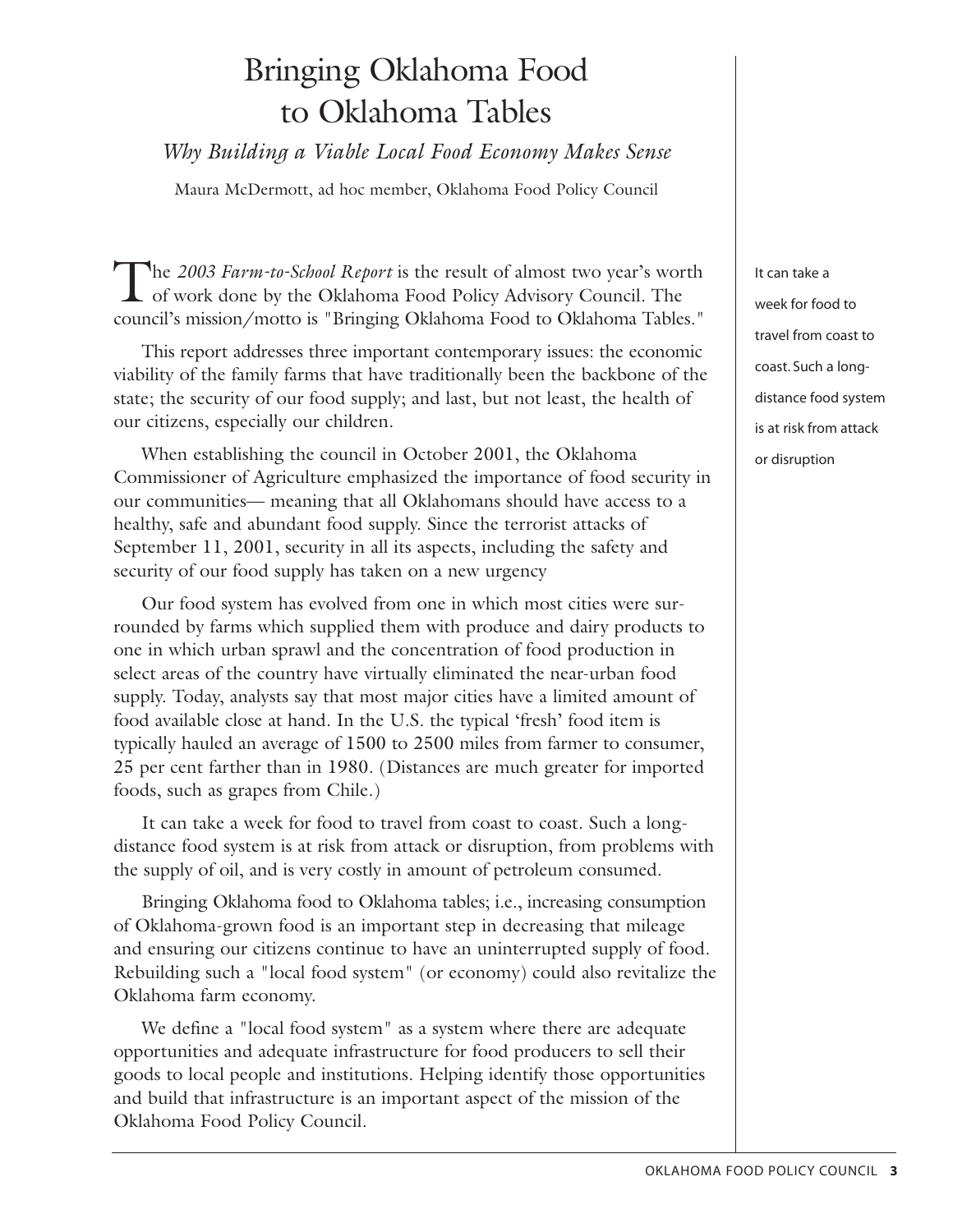The farmer's share of the food dollar is now on average less than seventeen cents and is much less for many individual food items.

The matter is urgent. In Oklahoma and indeed everywhere around the nation, the small and medium sized, independent family farm continues to be in crisis. According to the USDA's *Small Farm Commission Report*, "the steady decline of the viability of the small farm economy has negatively impacted the health of our environment, farm workers and communities. Local patterns of production, distribution and consumption of food are increasingly replaced by global operations and interests. Small and medium farmers are regularly squeezed out of business by high input costs, low prices for their products, and poor access to markets. Agribusiness mergers and consolidations result in the loss of market competition and fair market access for independent farmers."

No wonder then that in a recent MSN web article on career choices, farming was #1 on the list of dead-end occupations.

Oklahoma is traditionally an agricultural state and about 38 per cent of Oklahoma's population still lives in non-metropolitan areas. Our state song proclaims, "We know we belong to the land…" But do we? Oklahoma's 86,000 farms contribute about 4.6 billion dollars annually to the Oklahoma economy.

While this is impressive on a macro-scale, at the farm level it is not so impressive. In Oklahoma, each farms makes on average less than \$3,759 after expenses. The farmer's share of the food dollar is now on average less than seventeen cents and is much less for many individual food items.

This state of affairs goes largely unnoticed by the urban population because people are by and large alienated from farming and their food. Without country-of-origin labeling, many people do not know where their food comes from, much less the ins and outs of agricultural production. They certainly would have difficulty calculating how much of the food their grocery carts was grown or processed in Oklahoma.

The collapse of the farm economy has widespread consequences. In rural towns, businesses, schools and churches shut down. Once-thriving communities become ghost towns with boarded up windows on run-down Main Streets. Anyone who has driven through Oklahoma knows this, and for those who grew up in those towns, the sight can be disheartening.

Rural people who once would have been gainfully employed in agriculture are now faced with few opportunities in their areas for decent-paying jobs. Persistent poverty is the result. In 1999 half of the nation's twenty lowest income countries, were farm and ranch counties in Nebraska and the Dakotas. This pattern holds true in Oklahoma. Poverty rates in non-metro Oklahoma (17.5%) are significantly higher than in metropolitan Oklahoma  $(12.9\%).$ 

Too often this means hunger in the land of plenty, despite the fact that most of the rural poor are working. Almost 12 per cent of Oklahoma households are food insecure, which is defined as: "limited or uncertain access to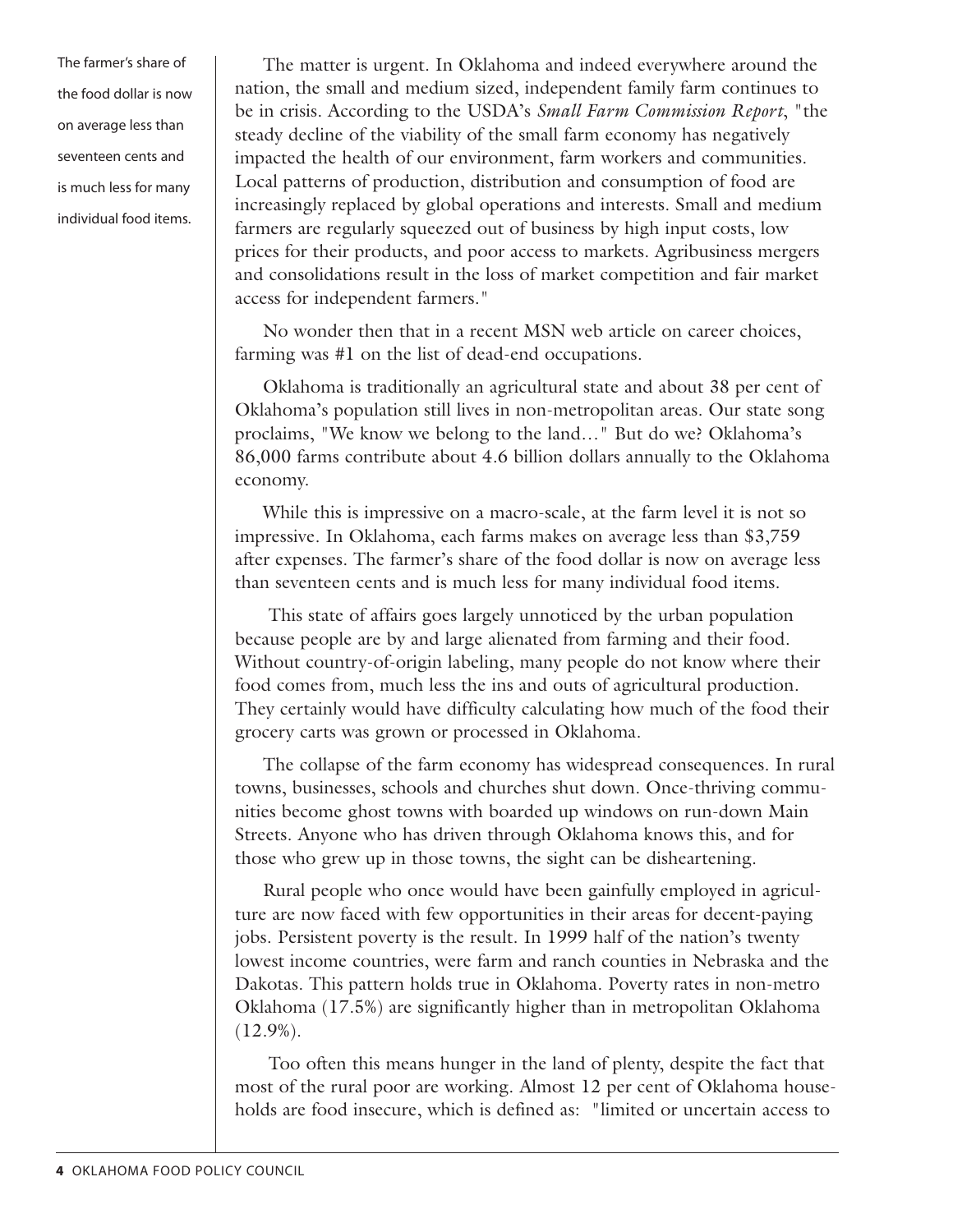nutritious, safe foods; households that experience food insecurity have reduced quality or variety of meals and may have irregular food intake." Over four percent of Oklahomans experience hunger.

In Oklahoma while the wheat grows and calves fatten on the land all around them, over 200 churches and other groups distribute food in rural western and central Oklahoma, through the Oklahoma Regional Food Bank in Oklahoma City.

While the consequences of this rural poverty are most severely felt in rural areas, people in urban areas are not unaffected. All taxpayers bear the cost of government programs to help the poor and try to repair the social problems engendered by poverty. While most would agree it is worthwhile to build more economically viable rural communities, it is sometimes unclear how to go about it. With 7.5 percent of Oklahomans engaged in farming or farming related jobs, it makes sense to start by regenerating Oklahoma's agricultural economy.

The question is: How to do it? One way is to "think local." The Small Farm Commission endorsed this idea, recommending that the USDA "…promote and foster local and regional food systems featuring farmers markets, community gardens, CSAs, and direct marketing to school lunch programs" as a way to revitalize America's small farms.

The Oklahoma Food Policy Council took up this challenge and as its first project set out to examine the potential for increasing the amount of locally grown foods purchased by public institutions in the state. In order to learn the buying habits of institutional food service directors in the state, a survey was devised and mailed to 638 institutions: public schools, colleges and universities, correctional centers and state hospitals, technology centers, and state resorts.

The response to this survey was very good, nearly 67%. It is clear from the responses given that while not much Oklahoma-grown food is currently used, many institutions have a high level of interest in buying it. The analysis of survey results, done by Oklahoma State University agricultural economics professor Dr. Larry Sanders and graduate student Tihomir Ancev, is included in this publication.

## **Be A Local Hero: Buy Oklahoma Grown**

Oklahoma's top agricultural commodity is beef cattle; other major crops are wheat, hogs, broilers, dairy, cotton, soybeans, and feed crops. Oklahoma farms also grow a large variety of vegetable, fruit, and nut crops (For example, 51, 450 acres of nineteen different kinds of vegetables according to USDA figures), although most of these are not grown on a large scale.

This does not mean that these types of crops do not grow well here. A variety of factors affect what crops are planted and harvested, including

#### *SURVEY SAYS*

#### **TOP FIVE MOTIVATIONS** to Buy Local

- Ability to buy small quantities
- Helping Oklahoma farms/businesses
- Higher quality food
- Access to fresher food
- Support the local economy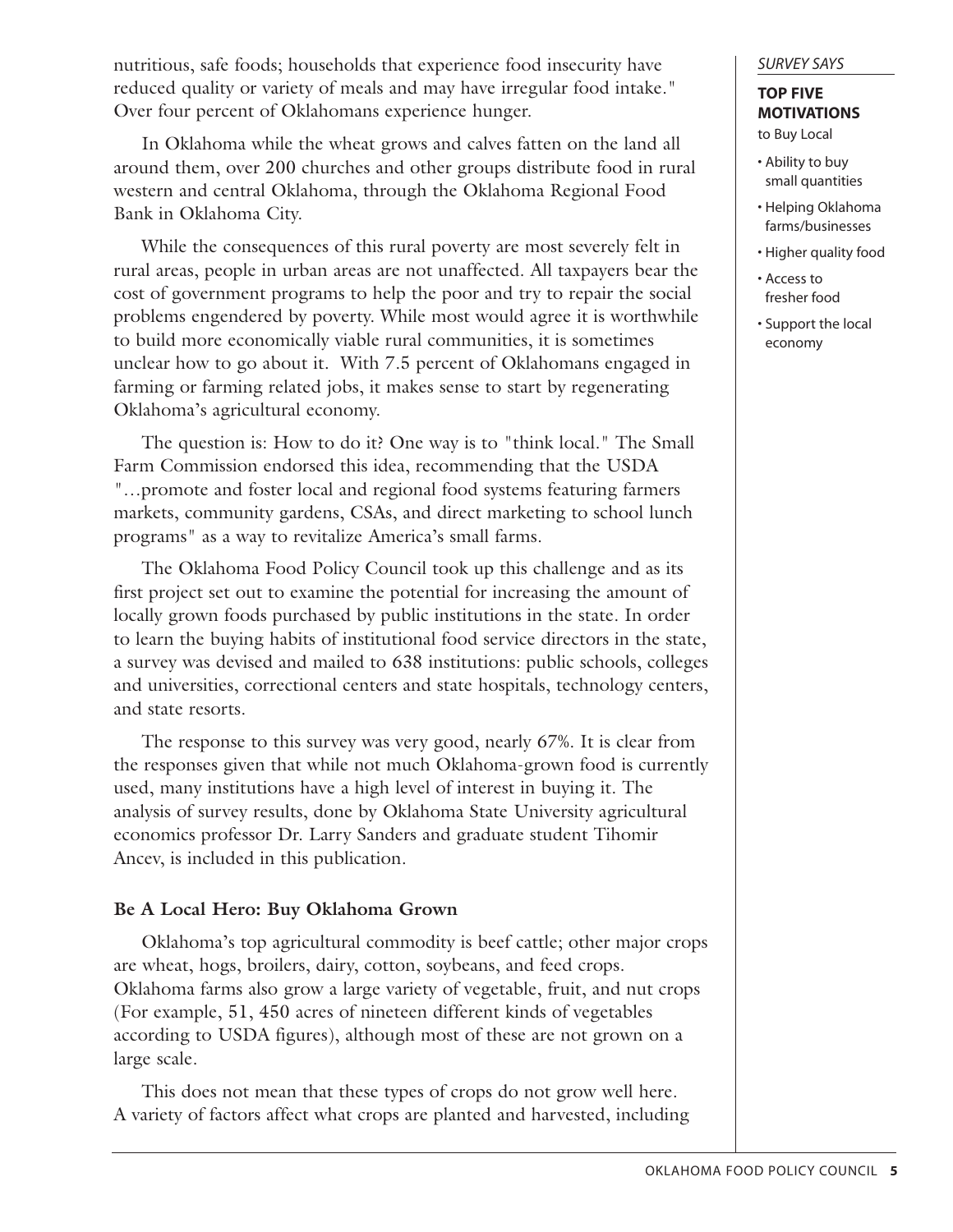#### *SURVEY SAYS*

Over half of food service managers would be interested in connecting with local food producers; 73% of large school systems

#### *SURVEY SAYS*

## **POSSIBLE LOCAL FOOD PURCHASES**

*(from most interest to least)*

- Tomatoes
- Cucumbers
- Onions
- Lettuce
- Eggs
- Potatoes
- Melons
- Strawberries
- Ground Beef
- Cheese
- Dairy Products

availability of a viable market.

Where are those markets? Perhaps they are right here in Oklahoma. The same MSN article that named farming as number 1 on a list of dead end occupations also noted growing opportunities in niche or alternative agriculture, offering some hope to those who want to work the land. This niche agriculture often involves direct sales.

A growing number of farmers in Oklahoma are aware of this and are interested in diversifying their farms and trying alternative marketing strategies. One indication: In a survey conducted by the Kerr Center in 2000, Oklahoma cattle ranchers who replied overwhelmingly indicated they would be interested in, or possibly interested in, alternative ways (other than through the sale barn) to market their cattle. Attendance is very high at Kerr Center-sponsored conferences and workshops on alternative crops and direct sales.

One popular place for farmers and consumers to connect directly is at farmers markets. In 2001, sales at nine Oklahoma farmers market in the state were estimated at \$1.3 million. Six new markets opened in 2002, bringing the total to 26. Some markets, such as OSU/OKC and Muskogee have experienced big growth rates from year to year. The markets' offerings run the gamut of fruits, vegetables, herbs, nuts, and even meat and dairy. Many markets emphasize that their offerings are grown in Oklahoma.

In a recent survey, customers at eleven Oklahoma markets cited "product quality" as a characteristic they deemed very important when shopping for fresh produce. Other factors that were very important included the availability of in-season produce and unusual varieties to choose from, and the knowledge that the food was grown in Oklahoma and grown by the vendor. (To view findings, go to kerrcenter.com.)

Recently, researchers looking into the effectiveness of media promotions of the Made In Oklahoma program found that respondents were more likely to buy a Made in Oklahoma product by a 2 to 1 margin. "Made here at home, better quality, and fresher" were some of the top reasons people gave. (415 Oklahoma companies participate in the Made In Oklahoma marketing and promotion program. The Oklahoma Dept. of Agriculture, Food and Forestry established the program in 1986.)

Oklahoma's fertile soil can grow a cornucopia of crops. People in Oklahoma are raising everything from asparagus to zucchini. What they need are opportunities to market their products and have consumers appreciate the diversity and quality of Oklahoma-grown food.

#### **Farm to School Notebook**

Farm to school (or farm to cafeteria) programs connect farmers and school cafeterias in a direct way. Farmers, or more often, farmers' groups grow specific food items to sell to schools. Farmers themselves, private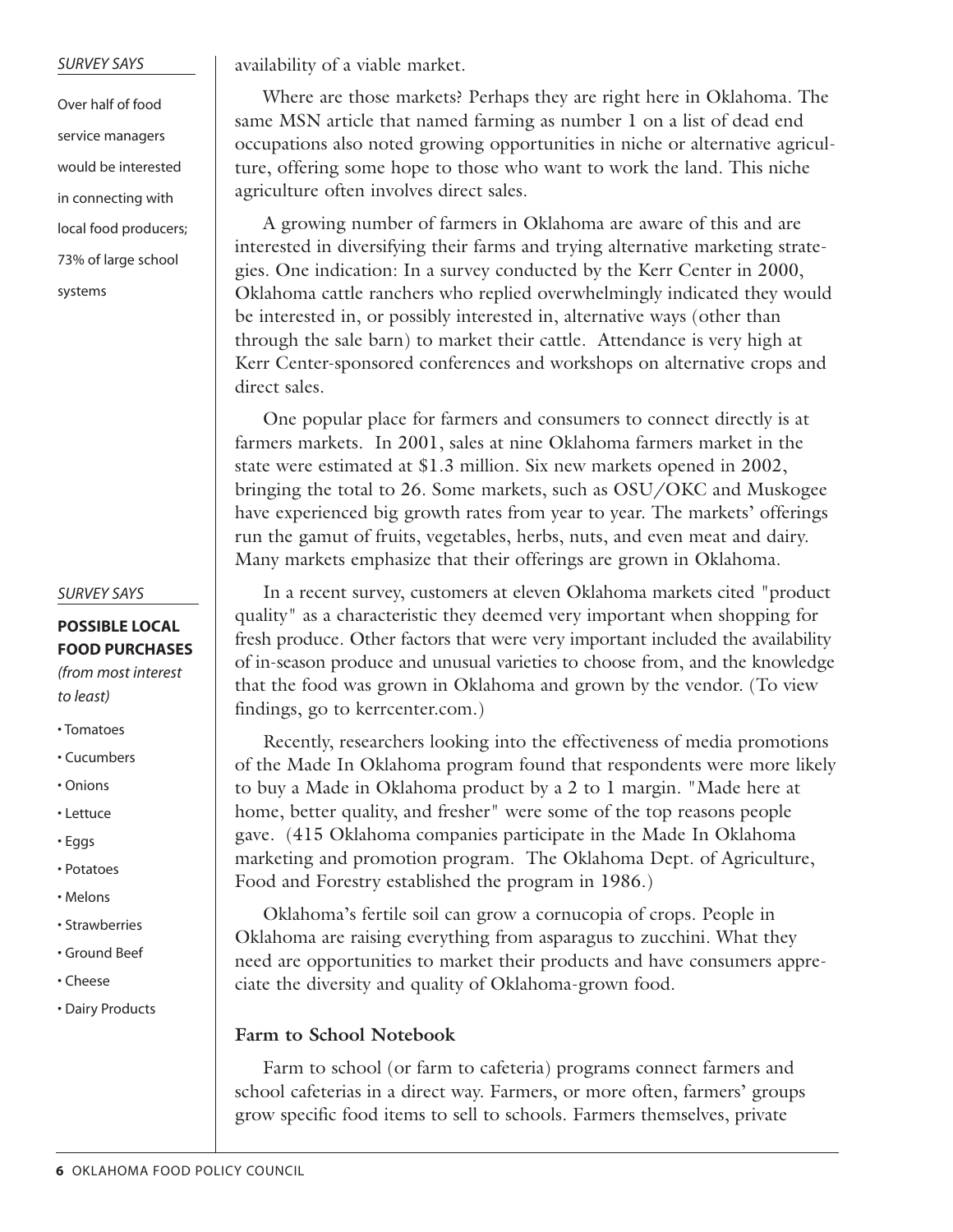companies or groups, or government entities(such as the Department of Defense Fresh Produce Program) help in various capacities to distribute the produce to the schools that want it.

Both schools and small farmers benefit from these efforts. Schools provide children fresh, tasty nutritious produce while small farmers acquire new markets. Schools are able to provide fresh produce quickly and with lower transportation costs by buying it from small farmers instead of from distant markets. While fresh fruits and vegetables are often the mainstays of such programs, other locally-raised farm products such as dairy, eggs, nuts, meat, even breads and other locally-processed products could also be sold to schools.

Spurred by USDA initiatives and facilitated by state efforts (such as food policy councils) and action at the grass roots, such programs are gaining in popularity. Farmers are forming cooperatives or alliances in order to provide the products schools desire. Already existing farmer groups such as farm market growers or commodity organizations are taking advantage of the opportunity to sell to schools. Parents and food activists are also involved in challenging their school systems to get involved.

According to the New York Times in January of 2003, school districts in 17 states have signed contracts with small local farms in farm to school programs. The potential is huge: four billion dollars are spent on school

## FARM-TO-SCHOOL– SELECTED EXAMPLES

#### **HARTFORD SCHOOL SYSTEM**

Farm Fresh Start

**Initial Support:** Grant from Northeast SARE

**Partners:** Hartford Public School Food Service, local farmers, the Connecticut Dept. of Agriculture, the University of Connecticut Dept. of Nutrition

**Year begun:** 1994-95 pilot, expanded 1996

**Schools participating:** 1996: 705 student elementary school 1262 student middle school, 962 student middle school

**Main Months** September to mid November, less in spring

**Food bought:** 1996– 19,800 lbs of locally grown produce, 80% fruit (by weight) 70% of the district's fresh produce purchases Items purchased: apples, pears, tomatoes, and romaine lettuce

**Distribution:** a local food wholesaler acted as middleman between farmers and schools, and helped facilitate produce being provided in the desired form (cut, peeled, shredded, etc) for the food services staff.

**Buying procedures:** bidding, lowest bid gets contract.

**Unique aspects:** pilot nutrition education (67 classes and events for almost 600 students including farm visits and cooking lessons ) .

At end of class the percentage of students who could recall the names of five local fruits or vegetables went up from 15.8 to 77.8 %. Also integrated African American cuisine into the study of Black culture and history.

"The most important accomplishment of Project Farm Fresh Start has been winning the commitment of Hartford's school food services to make locally grown produce a regular feature of their lunchtime menus."

Contact Liz Wheeler, project director 860-296-9325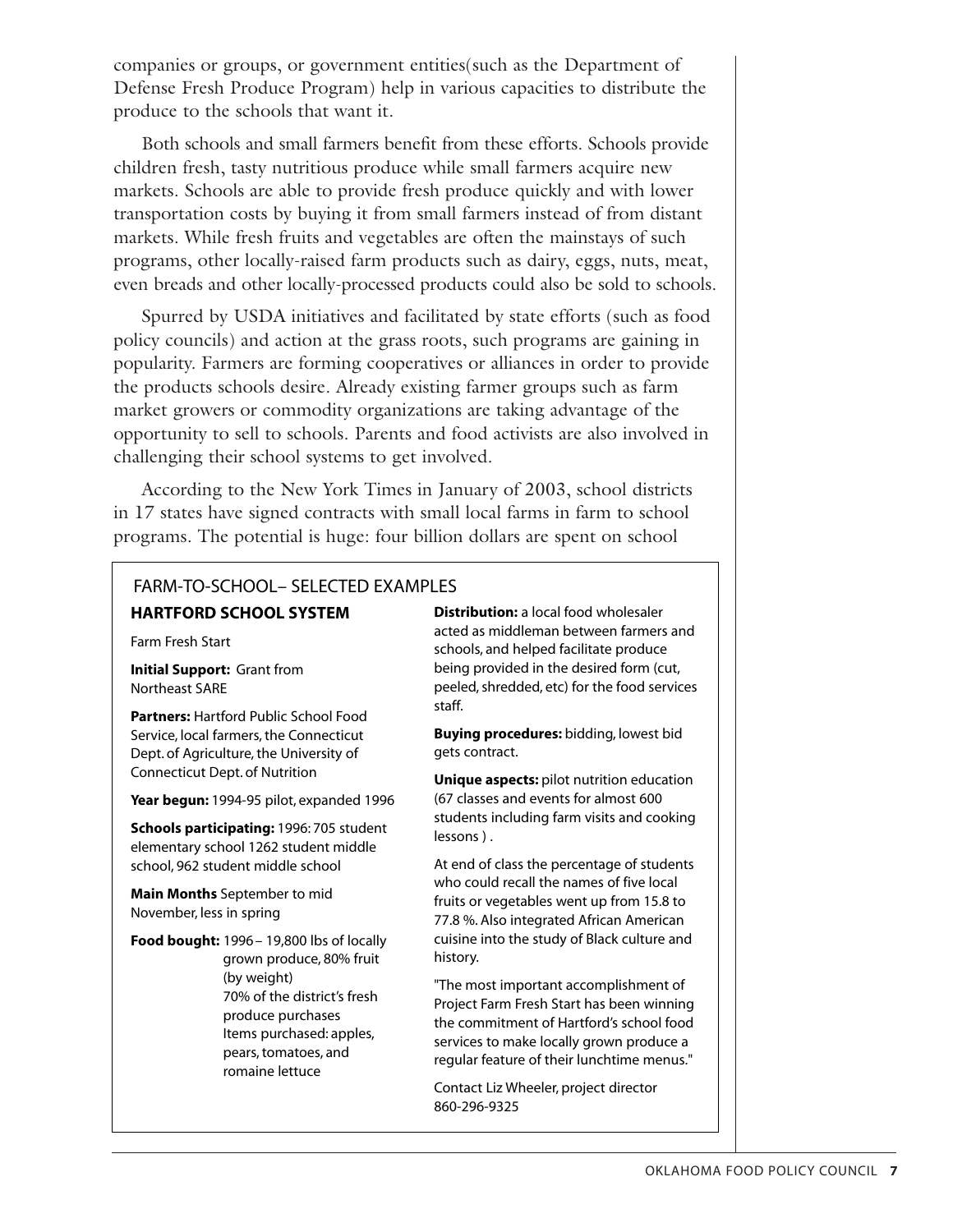#### *SURVEY SAYS*

## **PAST LOCAL FOOD PURCHASES IN OKLAHOMA SCHOOLS**

25 % of responding institutions have purchased foods from a local producer in the past year. Items bought include (from most to least):

- MELONS
- ONIONS
- CHEESE
- PORK
- CUCUMBERS
- GROUND BEEF
- DAIRY PRODUCTS
- TOMATOES

lunches every year in the US; ten billion on federal school nutrition programs including breakfast and lunch and snacks provided free or at a discount.

Farmers are just beginning to tap into that potential. One example is North Carolina, where the farm-to-school purchases in 2002 totaled \$289,057.83.

Both schools and small farmers benefit from their participation in farmto-school initiatives, says the USDA. Schools provide children fresh, tasty nutritious produce while small farmers acquire new markets. Schools are able to provide fresh produce quickly and with lower transportation costs by buying it from small farmers instead of from distant markets. Farmers find a new, profitable market.

In order to make a farm-to-school program successful, farmers must be ready to supply what schools need. According to Ken Wilmoth, a Department of Defense produce buyer who has helped to set up farm to school programs in North Carolina, Mississippi, and Alabama, farmers can adjust when and what they plant in order to better match school calendars. He cites the example of Mississippi farmers making mid-summer (in addition to normal springtime) plantings of melons in order to harvest them during the fall school term.

On the other side of the equation, school officials must have a genuine commitment to placing local produce on their menus to make such

## **NORTH CAROLINA** FARM-TO-SCHOOL– SELECTED EXAMPLES

**Year begun:** 1998-99

**Initial support:** State of North Carolina provided money for 50 schools with \$1000 grants to make purchases from NC farmers; \$500 the second year.

**Items purchased:** In 2002: strawberries, pumpkins, blueberries, watermelons, cantaloupes, apples, cabbage, broccoli crowns, sweet potatoes, sweet potato chips, tomatoes. Worth \$289,057.83 (Gary Gay, personal communication)

**Unique aspects:** Government involvement: USDA, Department of Defense, and major support by North Carolina Dept of Agriculture and Consumer Services.

North Carolina Dept of Agriculture and Consumer Services administers the program; provides warehouse and trucks for produce pickup. Department of Defense Fresh Produce procurement program is also involved in coordination of

program. This DoD participation allows school districts to purchase fresh local produce with federal commodity money. Farmers benefit by being able to sell large quantities without incurring delivery costs. (Sanger)

A Town Hall meeting was held to bring together potential partners in farm to school projects to learn about the benefits of such programs.

**Contact:** Gary Gay, Director, Food Distribution System 919.575.4490 or Gary.Gay@ncmail.net

**Schools participating:** 54 in 2000 "Ultimately, the North Carolina experience points to the critical role that public agencies can play in addressing key barriers and facilitating crucial components of a farm-to-school approach." (Azuma and Fisher)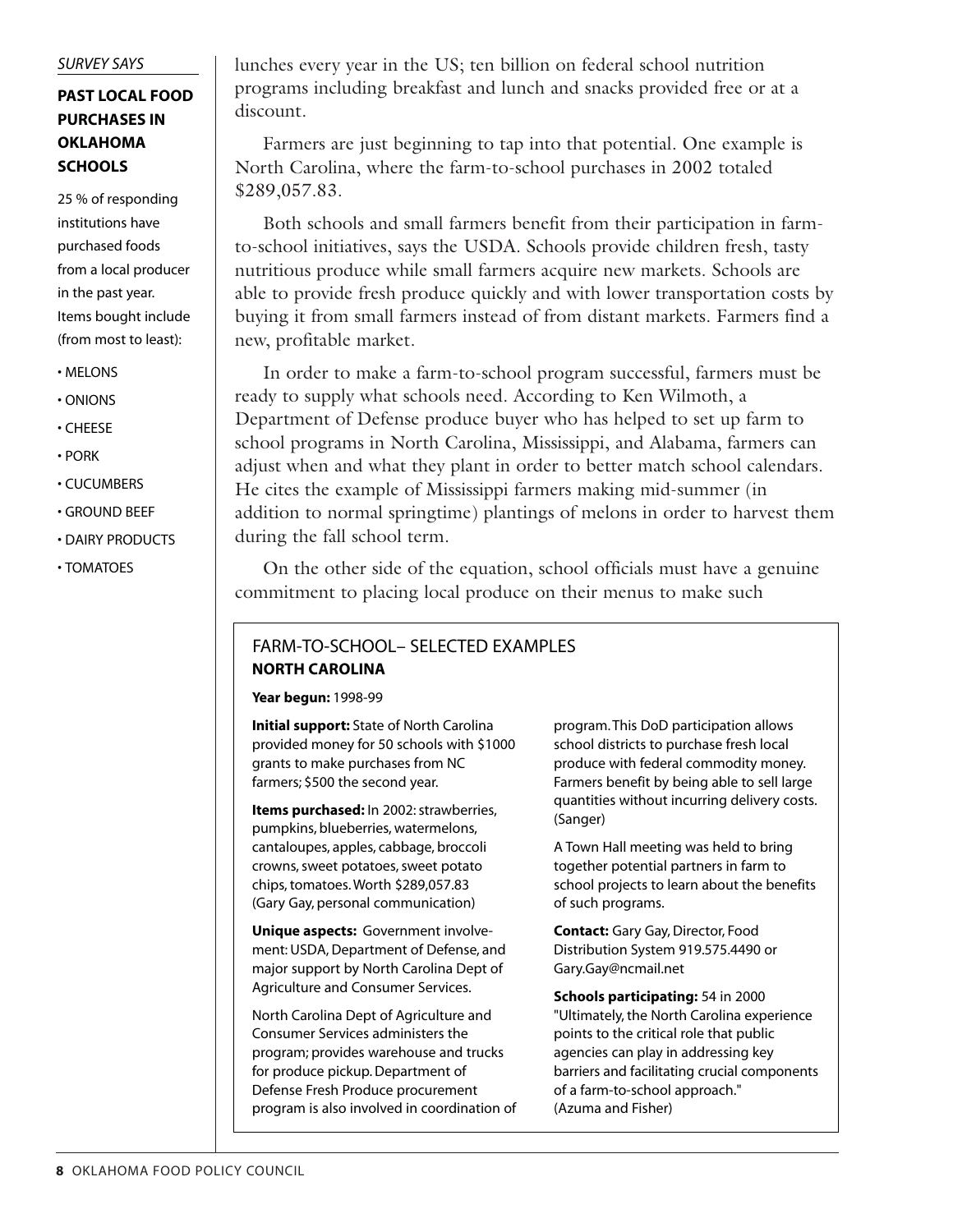programs work. The availability of competitively priced quality locally-grown food, incentives from school boards and other public entities, and parental support, can help school officials adopt such programs.

In many farm to school programs, featuring locally-grown produce on school menus is just one aspect of a larger focus on nutrition education. In such comprehensive programs, children learn how to eat in a healthy way, and learn how their food is grown from farmers visiting the classroom or during field trips to the farm, thereby experiencing first hand the value and appeal of fresh fruits and vegetables. School gardens too add hands-on learning experiences and appreciation for locally grown. Such programs, many feel, are key to improving the eating habits of today's kids.

## **Healthier Farms and Families**

Doing what it can to improve the health of Oklahoma's schoolchildren and their access to nutritious food and nutritional information is a key part of the mission of the Oklahoma Food Policy Council.

The health of many of Oklahoma's children is declining. According to the USDA, 19.3 percent of children in Oklahoma are overweight (compared to 16.1 percent nationally). This is not surprising given that during the past decade the percentage of overweight Oklahomans of all ages has steadily increased. As the Oklahoma State Board of Health said in its 2002 State of the State's Health Report, "For our youth the increase has been appropriately called an epidemic."

Obesity contributes to many serious health conditions over the course of a person's lifetime, beginning in youth. Obesity contributes significantly to diabetes, heart disease, stroke, arthritis, certain cancers and other chronic diseases and conditions. Oklahoma has higher rates of death from chronic diseases compared to the rest of the nation, and the health of the adult working population has been called "relatively poor."

Reflecting these facts, our state's health ranking has steadily declined, moving us from 33rd of the 50 states to 42nd.

## **University of Madison, Wisconsin** FARM-TO-SCHOOL– SELECTED EXAMPLES

Locally and/or sustainably grown foods featured at UW-Madison cafeterias all year long

Foods served include pasture-raised beef and chickens, organic vegetables and organic dairy products

Buys from individual farmers and increasingly, because of convenience, farmer cooperatives

Reversing these trends will be a challenge. It is common sense, however, to assume that good health begins in childhood and intervention then will set the stage for good health throughout a person's life. The time for change is now. Take just one disease: according to the U.S. Center for Disease Control and Prevention, one in three US children born in 2000 will become diabetic unless

#### *SURVEY SAYS*

## **CONCERNS ABOUT PURCHASING LOCALLY GROWN FOOD**

- Food safety
- Cost
- Supply reliability
- Delivery considerations
- Quality
- Payment arrangements
- Ordering method
- Adequate volume
- Package consistency
- Prime vendor considerations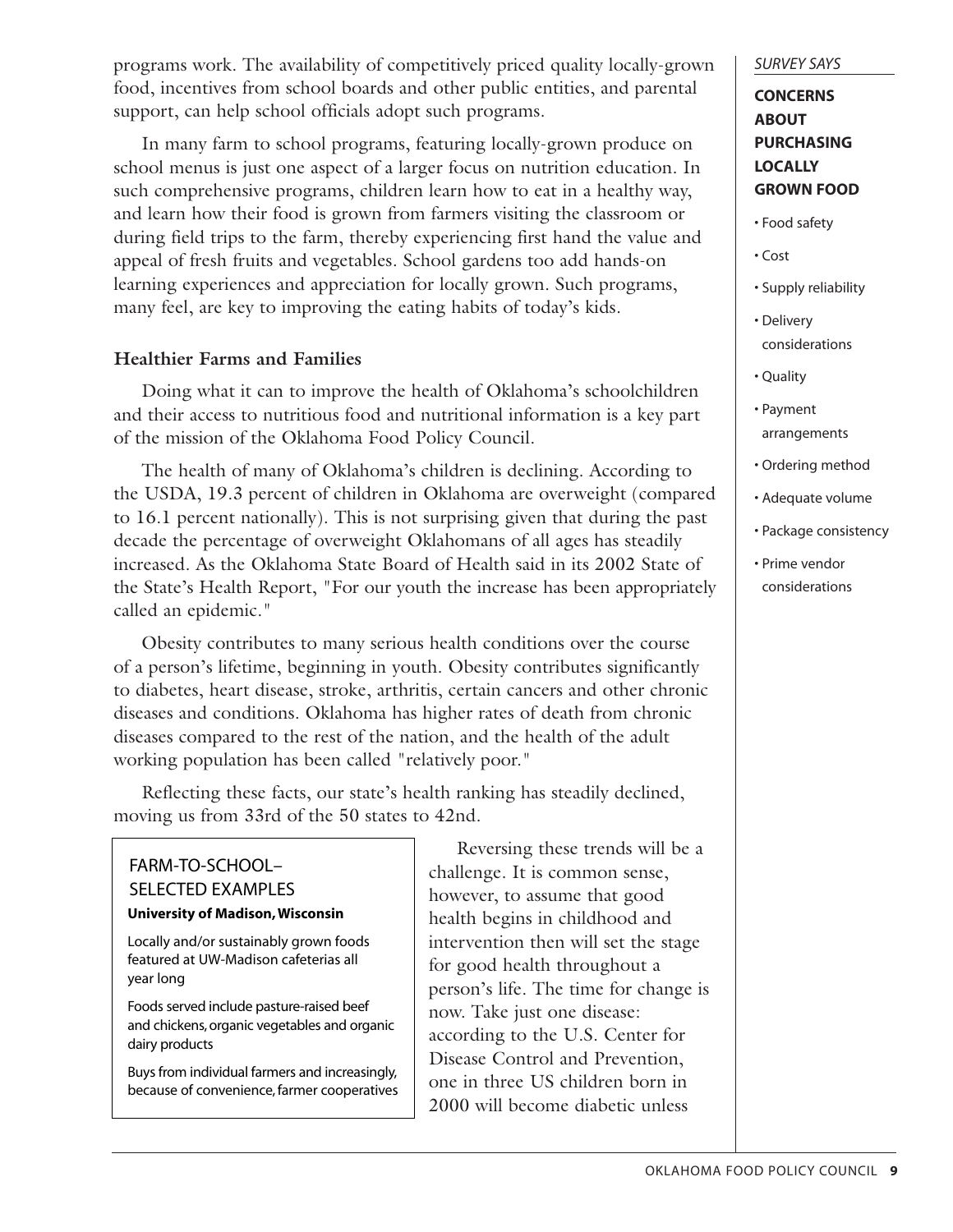#### *SURVEY SAYS*

## **TYPES OF INFORMATION HELPFUL IN MAKING LOCAL FOOD PURCHASING DECISIONS**

• Local Food Program Information from Other States

• Local Supplier Lists

• Health and Safety Information on Local Foods

• Regulatory Information

• Assistance in Developing Multiple Source Buying Systems

• Assistance/ Research on Consumer Preferences

children start making serious changes to their lifestyles and eating habits.

Diabetes should be of particular concern in Oklahoma, because of our high population of Native Americans and African Americans, both of whom "show a disproportionate number of diabetes related deaths, twice that of whites," according to the state board of health.

Like children around the U.S., children in Oklahoma are getting fat because they do not get enough exercise and they eat too much of the wrong kinds of foods—foods high in fat and sugars. These poor food choices lead not only to obesity but also to nutrient deficits.

While data on children's nutrient intake in Oklahoma is not readily available, the situation can be extrapolated from more general data. Fewer than half of Oklahomans meet the recommended daily allowance for several key nutrients: calcium, magnesium, Vitamin A, B6, E, and zinc. Less than 50 percent of Oklahomans meet the daily vegetable, grain, fruit, meat, and dairy serving recommendations. Slightly over 50 per cent get enough Vitamin C and iron. (Oklahoma consistently rates 3-5 per percentage points below national rates.)

Nationally, less than twenty percent of children eat the recommended servings of vegetables and less than 15 per cent eat the recommended servings of fruit.

The problem is big and it is difficult to know where to begin. But because school food programs reach a very large number of our children every day, the USDA, various states, and school systems in many communities around the country have seen them as the ideal place to institute a number of programs to encourage increased consumption of fresh, nutritious produce. In addition to fresh produce, lean meats, grain products and dairy–all foods that Oklahoma farmers and ranchers are good at raising and produce in abundance–are of course crucial elements of a balanced diet for children.

In Oklahoma, about 387, 000 of approximately 600,000 schoolchildren (about 61%) participate in the school lunch program. It would seem to be an ideal place to positively impact their nutrition.

However, the situation now is far from ideal. Over a week's time 86 per cent of the basic school lunches meet the USDA's nutritional guidelines on paper. But experts point out that children often can choose between the "nutritious meal"

### FARM-TO-SCHOOL– SELECTED EXAMPLES

#### **ALL-IOWA MEALS IOWA STATE UNIVERSITY**

Iowa producers provide vegetables, meats, poultry, milk and cheese for conferences held at Iowa State University

In 2000– almost \$15,000 went to 46 local growers for 54 conferences serving over 5000 people

Groups meeting at ISU can ask for the local food menu.

Food purchases brokered by the non-profit group, Practical Farmers of Iowa, who charge a fee to farmers, caterer and groups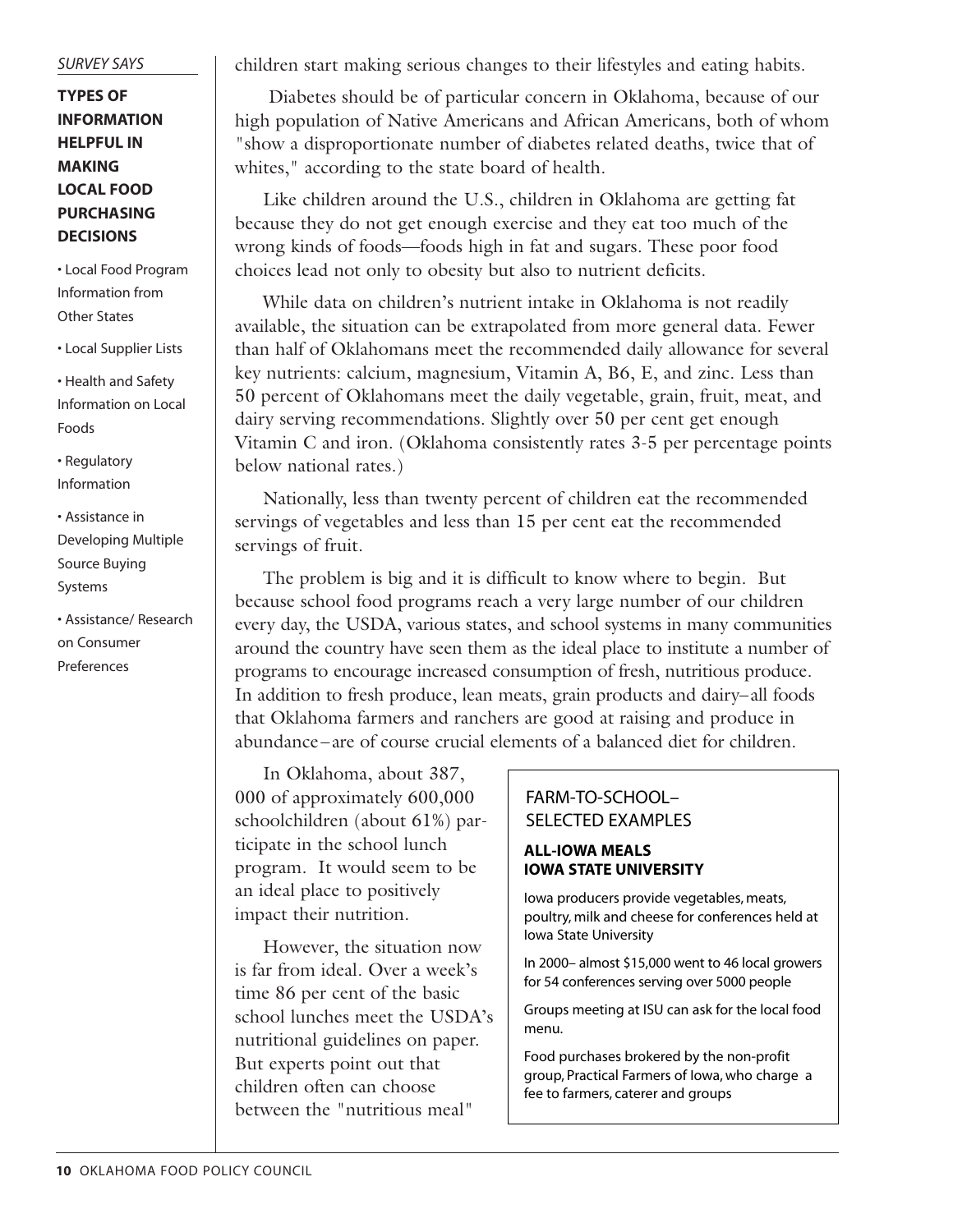and items from vending machines. According to a study cited in a New York Times article only 50 per cent choose the nutritious meal. Many of these end up leaving the vegetables uneaten.

Vending machines, which most often offer soda pop and candy to children at school, are coming under fire for contributing to the obesity crisis. However they are a source of revenue for Oklahoma schools. The Muskogee *Phoenix* reported on June 30, 2003, that the Muskogee Public Schools receive \$120,000 in vending profit per year. There is a vending machine in every building in the district.

The same *Phoenix* article revealed that the Tahlequah Public Schools have switched from "profit-focused vending" to "health-smart vending." The district took carbonated drinks out and replaced them with water and juice. It has since lost a significant amount of revenue because of the change, but because of concerns about student health, is sticking with the new machines.

The situation in both Muskogee and Tahlequah begs the questions: will Oklahoma kids raised on a diet of fast foods high in fat and sugar eat other kinds of food? Can the right foods be made available in schools? And if they are, how do we get kids to eat them?

## **You Are What You Eat**

Proponents of farm to school programs say that that locally grown fresh fruits and vegetables foods are fresher and tastier, and therefore are more appealing to school kids, who will eat them and get the nutrients they need to be attentive and healthy.

Sometimes the fruits and vegetables currently being served are not particularly attractive to children. In one recent report, children observed eating lunch at schools in New York City and Montgomery County, Maryland, only five out of hundreds took a green vegetable with the main course.

A growing number of school districts around the country are demonstrating that it doesn't have to be that way. A case in point: Opelika, Alabama, where children eagerly eat fresh vegetables they like. In a recent New York Times article, Melanie Payne who oversees meals in the school district said, "We figure you have to serve a new food item ten times before the kids actually eat it, but we've had no problem with the fresh sweet potatoes, butter cream peas and black-eyed peas."

Opelika buys from local farmers through a cooperative. Other schools around the country are finding that children will eat nutritious food if it is tasty and the price is right. In Minnesota, a study found that halving the prices of fresh fruits and vegetables caused purchases of baby carrots to double and apples and bananas and oranges increased four fold. In Santa Monica, kids are reportedly racing to the farmers market salad bars.

Students seem to be more aware than their parents on this issue. In a

#### *SURVEY SAYS*

## **SALAD BARS IN OKLAHOMA SCHOOLS**

- About two-thirds (66.4) of the institutions have salad bars
- Large public schools: 64%
- Mid-sized schools: 77%
- Small schools: 58%
- Other institutions: 62%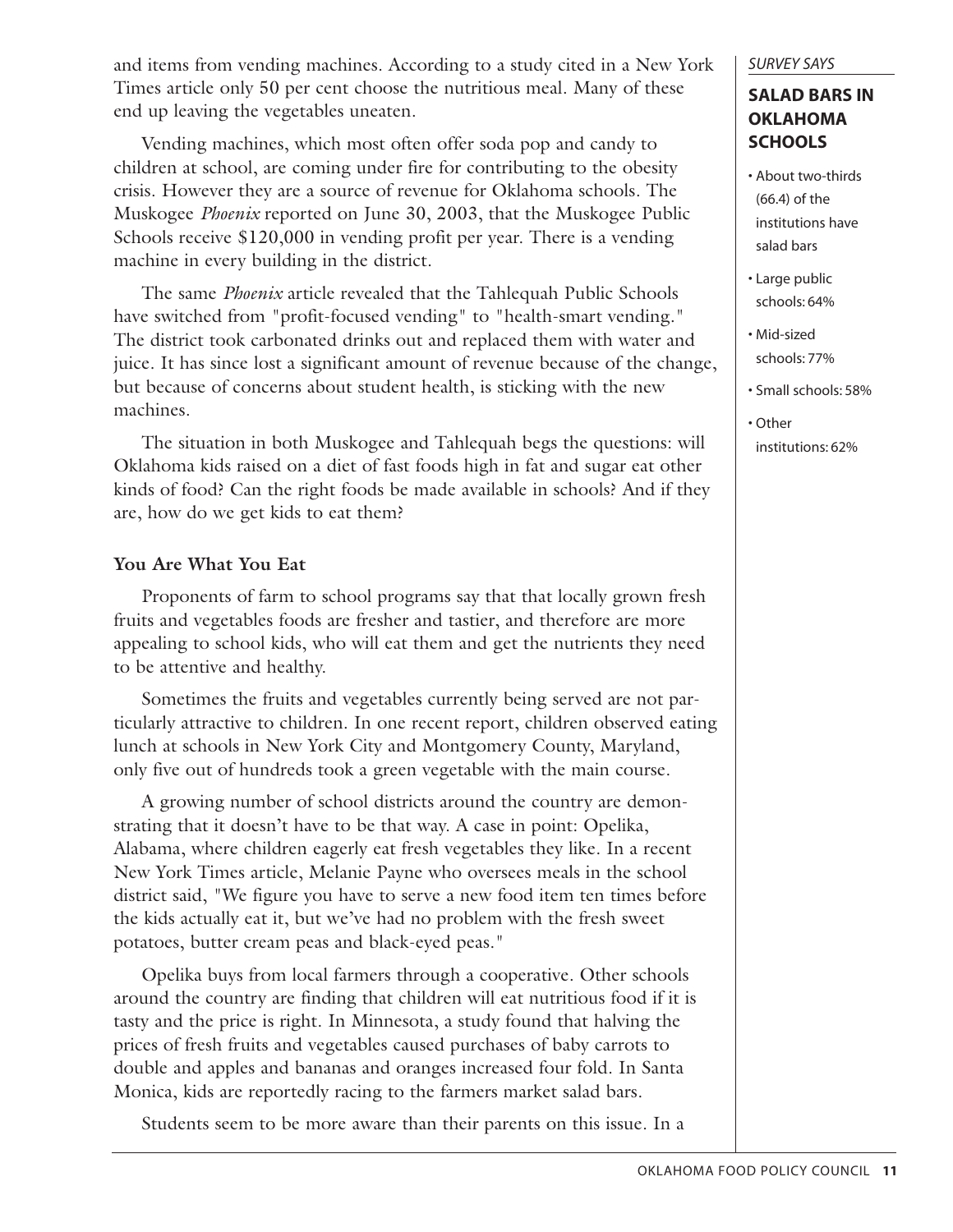## FARM-TO-SCHOOL– SELECTED EXAMPLES

#### **NEW NORTH FLORIDA COOPERATIVE FARM-TO-SCHOOL**

#### **Year begun:** 1997-98

**Partners:** USDA Natural Resources Conservation Service, USDA Agriculture Marketing Service, West Florida Resource Conservation and Development Council and the Small Farmer Outreach Training and Technical Assistance Program at Florida A and M University

**Schools participating:** eight school districts totaling 300,000 students

**Products sold:** 1998-99 Leafy greens, cole slaw, blackberries, muscadine grapes, strawberries

**Unique aspect:** Identified a niche market (fresh, washed, chopped and bagged greens).These were not available through regular distributors. First year the coop donated 3000 pounds of greens to the

school as a sample and gesture of good faith. Coop built a packing/processing shed to cut labor and purchased a refrigerated trailer in order to meet specs of school districts.

*"The New North Florida Cooperative provides fresh, healthy agricultural products at a fair price to local school districts lunch and breakfast programs. The Cooperative is responsible for the marketing, handling, processing, and delivery services of agricultural products produced by participating local small farm operators. The Cooperative will meet he needs of local small farm operators by facilitating the flow of profit from a valueadded business operation to and within the local community."*

Mission statement. (Azuma and Fisher)

recent Time/CNN poll, 85 % of student leaders said that schools needed to provide healthier eating options. Sixty nine per cent of parents, on the other hand, believed that the school meals are healthy for their children, though forty-nine percent conceded that they worried about "lack of nutritional content" of the food served at schools.

"Healthier eating options" can make a significant positive impact on student attention and discipline, say teachers at Appleton Central High School in Wisconsin, an alternative school where students are at higher risk for dropping out. Teachers say that improved school lunches introduced five years ago have made a vast difference in reducing behavior problems—and helped them "get through" to their students. As one teacher said in a recent ABC News Report, "They are on task, they are attentive. They can concentrate for longer periods of time."

What do the students at Appleton eat? Meals consist of fresh fruits and vegetables, whole grain breads and entrees free of additives and chemicals, supplied by Natural Ovens and Bakery, a local company. Soda vending machines were replaced with ones offering only juice, water and energy drinks.

Students at the school agree that food does have an impact on their behavior. "I am able to concentrate better," said one student. "Not as tired. More energy."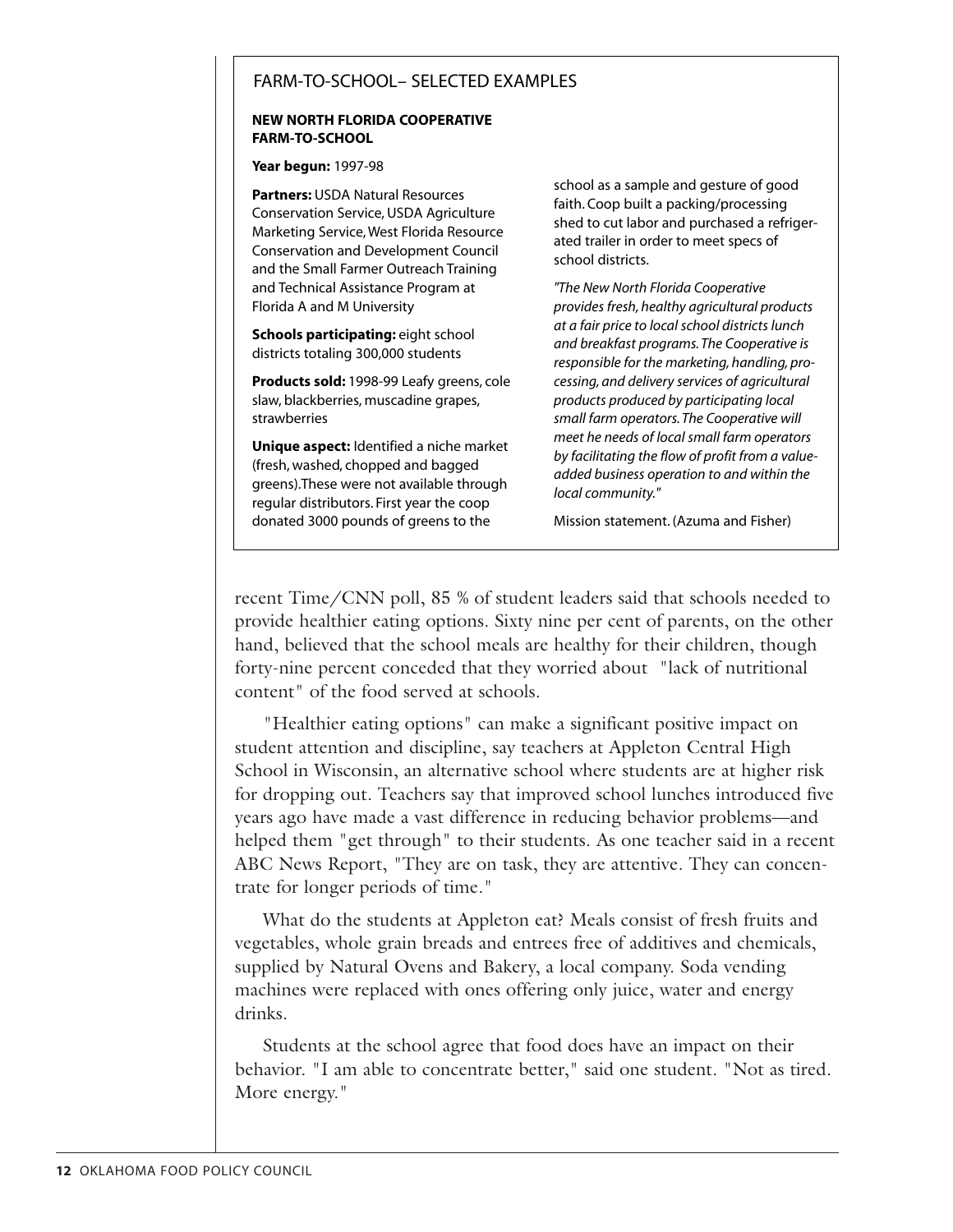## FARM-TO-SCHOOL– SELECTED EXAMPLES

#### **SANTA MONICA-MALIBU UNIFIED SCHOOL DISTRICT**

#### **Farmers Market Salad Bar**

**Year begun:** 1997-98

**Partners:** Occidental College Community Food Security Project

**Schools participating:** initially one elementary school for one year. Now district-wide, 15 schools (Santa Monica is a city of 90,000)

**Products sold:** fresh produce from two farmers markets purchased (through advanced orders) twice weekly from farmers selling there. In 1998-99 schools spent \$22, 473 on produce

**Unique aspects:** Introduced local produce into existing salad bars in schools

Talked to students about what they didn't like about existing salad bars (not fresh, low choice) and what they do like; also CFS staff person did outreach to parents and kids

Coordinator hired by school system oversees the program. Volunteer parents help prepare food in the cafeterias and monitor student food choices so they adhere to USDA nutritional standards

Percentage of kids in nine elementary schools choosing the salad bar ranged from 12% to 60%; average 37%

Farm tours, farmers market visits, and school gardens raised student awareness of their food

**Costs:** 1998-99: 77 cents for salad bar meal vs. 88 cents for a hot meal

## **The Farm to School Survey**

Improving the health of our children by making nutritious foods more available and appealing at school is a desirable goal. Another worthy goal is to improve opportunities for Oklahoma farmers, including those running small and medium-sized operations, by exploring new outlets for their products.

Achieving both goals through farm to school programs would seem to be win-win situation for practically everyone. But numerous challenges must be overcome before producers can tap into such a large market and schoolchildren are regularly eating locally grown food.

Until recently, the food served in public institutions in most places around the country has not been locally produced. The food policy council suspected that this also the case in Oklahoma. To find out, the council chose to conduct a survey of 638 institutional food service managers in the state. The purpose was to gauge the level of interest in buying more Oklahoma grown foods, and also to find out what the barriers to establishing "farm-to-school" programs might be.

The response to the survey far exceeded the council's expectations. Almost 67% replied (72.6% from schools), which indicated a high level of interest among food service managers in exploring this topic. The responses to survey questions did indeed bear out this assumption. The survey also supplied council members with much information about their food preferences and purchases.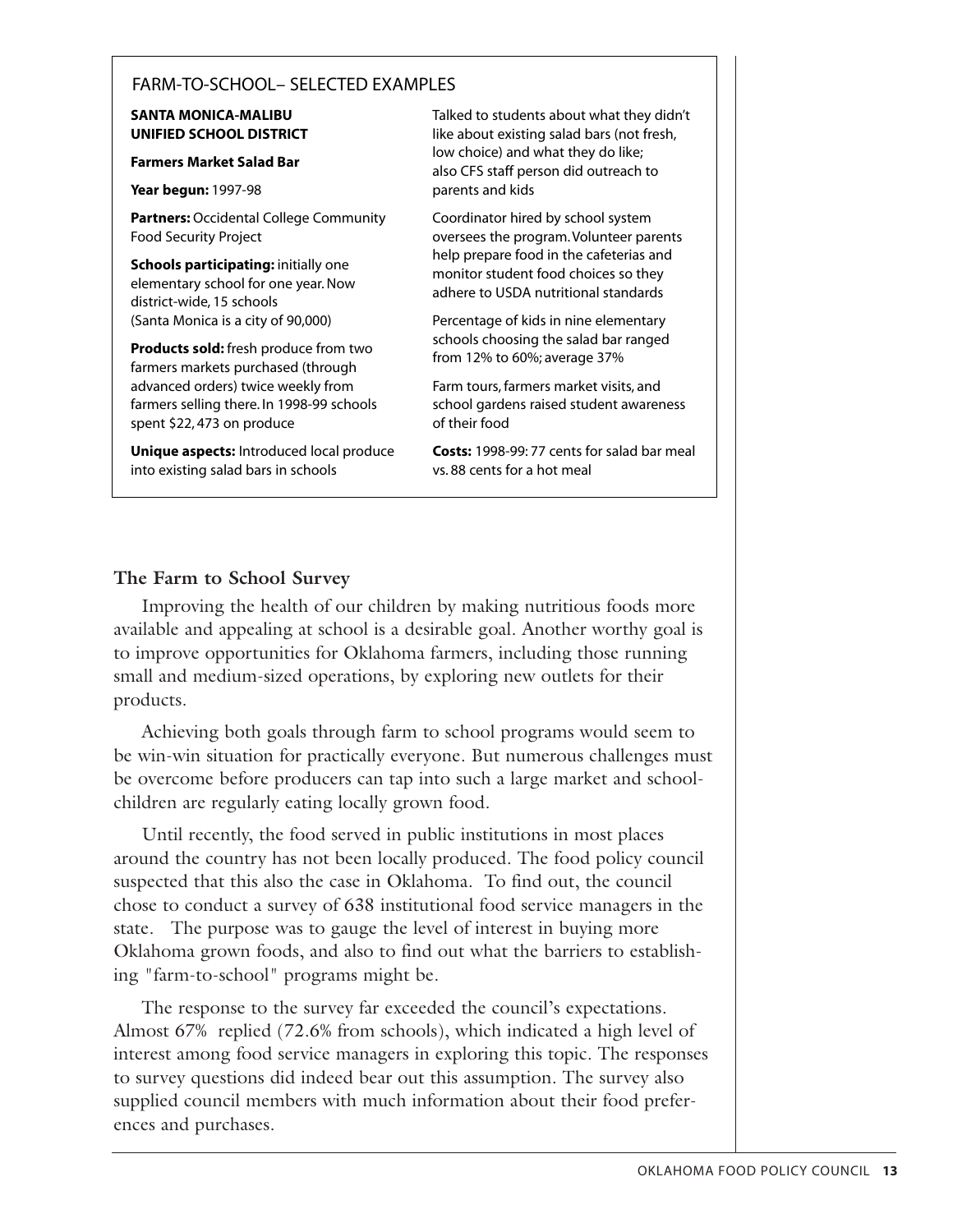#### *SURVEY SAYS*

## **BARRIERS THAT CURRENTLY STOP INSTITUTIONS FROM BUYING LOCALLY GROWN**

- Lack of producers from whom to purchase
- Lack of products available during certain times of year
- Safety
- Lack of staffing for prep of large amounts of fresh produce/ uncooked bulk meat
- Budget
- Convenience

"The significant finding of the survey," says Oklahoma State University agricultural economics professor Dr. Larry Sanders, who analyzed the survey results, "is that a majority of these institutions would be willing to make such purchases [of locally-grown foods] if institutional practices and policies supported such decisions."

Two-thirds agreed that they would buy locally-grown if price and quality were competitive and a source was available. About half said they would be interested in contacting local food producers, and many of those provided the council with contact information.

While there are a number of barriers to such purchases, Sanders concludes, "public and private responses can be made to most of these barriers…."

Council members were encouraged by these responses. However, since they also learned that current purchases of local food are low, it became clear that that it will take much effort to make consumption of Oklahomagrown and processed food in our schools the norm, rather than the exception. The dedication and cooperation of people from all walks of life- parents, teachers, health and nutrition specialists, farmers and ranchers, state and federal officials are all crucial to making this happen and by doing so contribute to the larger goal of making Oklahoma's children healthier and Oklahoma's farms healthier too.

### **Acknowledgements**

*Special thanks to:*

Kelli Sanger, Program Coordinator, Small Farm and Direct Marketing Program Washington State Dept. of Agriculture for her assistance in the development of the Oklahoma Institutional Food Survey

Thanks to members of the Community Food Security Coalition Internet list-serve for their advice and assistance.

Some of the information on selected Farm-to-School Programs around the country was taken from: *Healthy Farms, Healthy Kids Evaluating the Barriers and Opportunities for Farm to School Programs* by Andrea Misako Azuma and Andrew Fisher, January 2001, Community Food Security Coalition.

CFSC, PO Box 209, Venice, CA 90294 310-822-5410 www.foodsecurity.org

*"Creative Ways to Sell and Distribute Locally Produced Foods to School and University Cafeterias: Examples of Selling and Distributing Food from Across the Nation,*" by Kelli Sanger, Washington State Dept. of Agriculture. KSanger@agr.wa.gov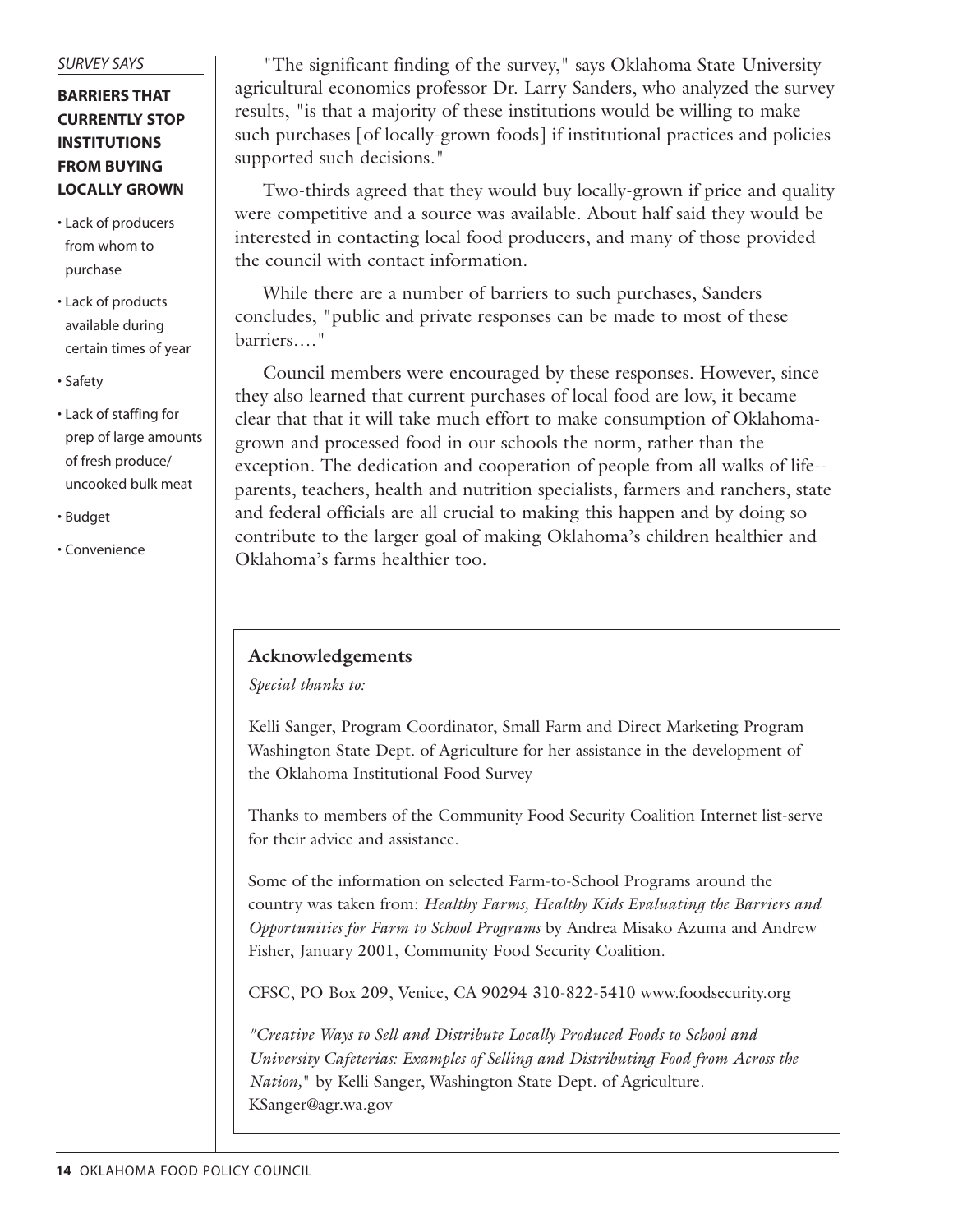# 2002 INSTITUTIONAL **FOOD SERVICE SURVEY** A Summary & Review

LARRY D. SANDERS & TIHOMIR ANCEV\*

### **INTRODUCTION**

During the Fall of 2002, the Oklahoma Food Policy Council conducted a survey of institutional food service providers throughout the state. The purpose of this paper is to provide an initial summary of the results and briefly discuss the findings. There will also be a brief discussion of additional statistical analysis options. While policy options are suggested by the results, no recommendations are made here.

Public school systems and public institutions such as colleges, prisons and resorts were surveyed about their practices and preferences related to purchases of locally- produced and processed foods. Based on the initial review of the results, it is apparent that there is a potential market for locally produced or processed foods among the institutional food services sector in Oklahoma. How aggressively this is to be pursued will be left to those private producers and processors (perhaps through cooperative efforts) and the Oklahoma Department of Agriculture.

Whether the benefits will outweigh the costs is not addressed in this study. The results may allow for more specific conclusions about the nature of the market, but this will likely require more analysis to assure statistical confidence. For example, local producers and processors may find some school systems and other public institutions more favorable than others, depending on size of the system or other factors.

However, responses to the categories of fresh and prepared produce may temper the optimism with the realistic conclusion that locally produced and processed foods may not match what is demanded by the local institutional food services. On the other hand, the top meat and dairy products demanded by institutional food services do match items that are or could be locally produced or processed.

### **DISCUSSION OF RESULTS**

Over 550,000 meals are served each day on Oklahoma public schools and other institutions. And, about 25% comes from Oklahoma agricultural producers and processors. However,

\*Authors are respectively Professor and Graduate Assistant of Agricultural Economics, Oklahoma State University, Stillwater, Oklahoma. Authors may be contacted at 1sander@okstate.edu. The Oklahoma Food Policy Council developed the initial survey, with professional review by Dr. Kathleen Kelsey, Department of Agricultural Communications, Oklahoma State University, and Barry Bloyd, State Director, Oklahoma Office of the Agricultural Statistics Service, with coordination by Dr. James Horne, President & CEO of the Kerr Center and Kerr Center staff. Bloyd and his staff conducted the initial collation and tabular summary of data.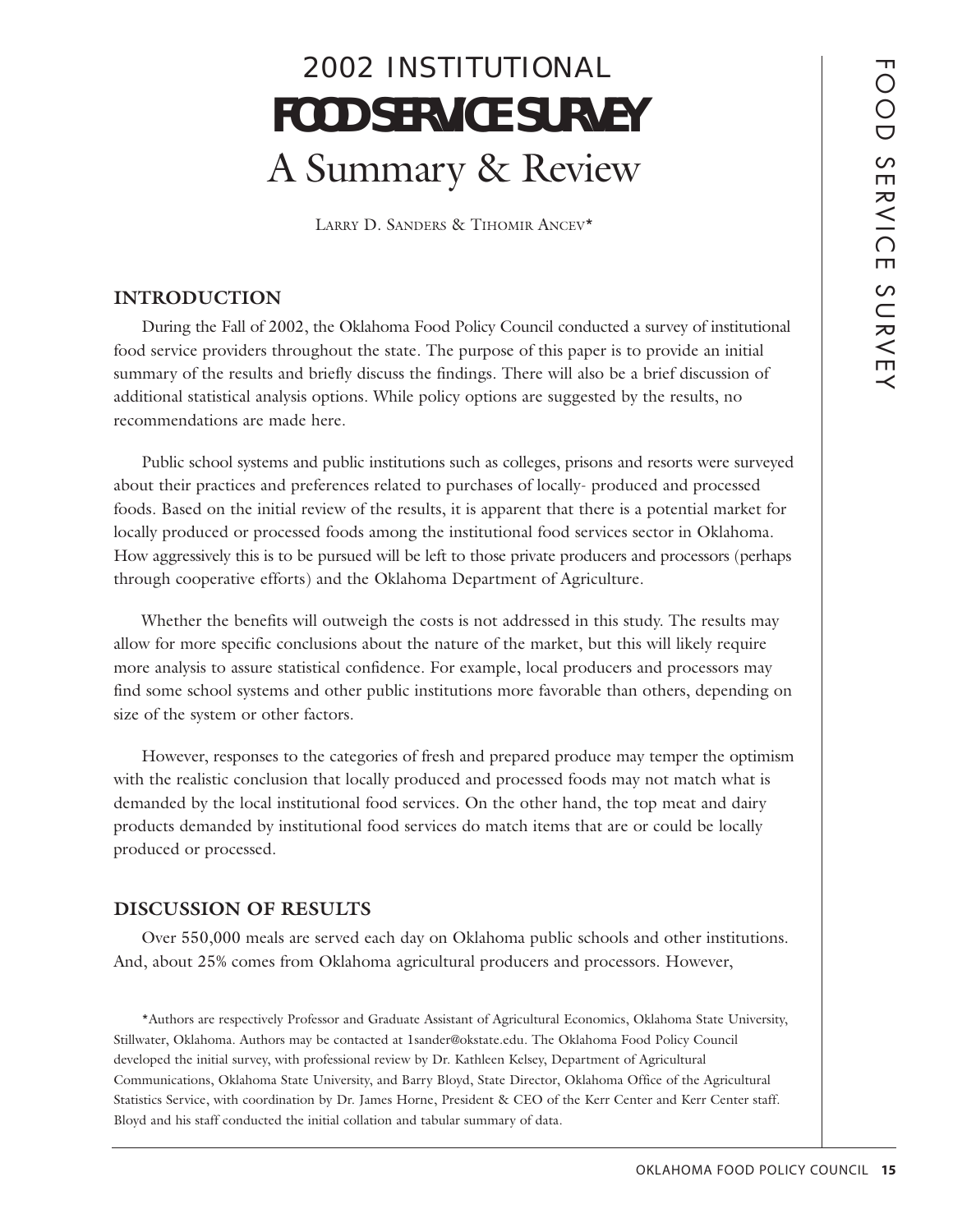purchases of locally produced or processed food is not widely practiced among Oklahoma's public institutions.

The significant finding of the survey is that a majority of these institutions would be willing to make such purchases if institutional practices and policies supported such decisions.

Factors and concerns that affect these decisions include these:

- Oklahoma Office of Central Purchasing including local foods in contract services
- competitive prices
- availability of local sources consistent in timeliness and quality
- food safety
- order size
- processing and preparation
- payment arrangements
- awareness of Oklahoma food production and processing
- categories of desired food.

Public and private responses can be made to most of these barriers, improving the purchase and consumption of Oklahoma-produced food by Oklahoma public institutions. For example, private cooperatives can improve access, availability, consistency of timeliness and quality, accomodation of order size, payment arrangements, competitive prices and, to a lesser extent, categories of desired food. The state, through legislative actions and agency rules, can be supportive of local purchases, education on access, availability and safety. The target for education initially is the key person most systems have designated to make food purchase and preparation decisions. Since most institutions are willing to provide their names to area producers, state agencies could facilitate the process of linking buyers and sellers.

Seasonality and economic production of some desired foods may be problematic. Initial focus on foods for which Oklahoma has a competitive advantage, and public research on local production, processing and distribution are suggested strategies.

### **NEED FOR FURTHER SURVEY**

With the demand for organic and chemical-free produced and processed foods, the survey would have yielded additional interesting information if it had attempted to explore such institutional food service interests. There also remains an unanswered question about how receptive purchasing agents or managers of purchasing agents would be to awareness-building and education targeting such key personnel. For example, a subset of the survey sample could be provided information about the Made in Oklahoma program, or an inventory of local sources of fresh and processed food, then questioned to see if their willingness to make local purchases would be likely to change.

This survey evaluated the demand and potential demand for local food. The supply side has yet to be explored. Another survey instrument of current and potential local sources of food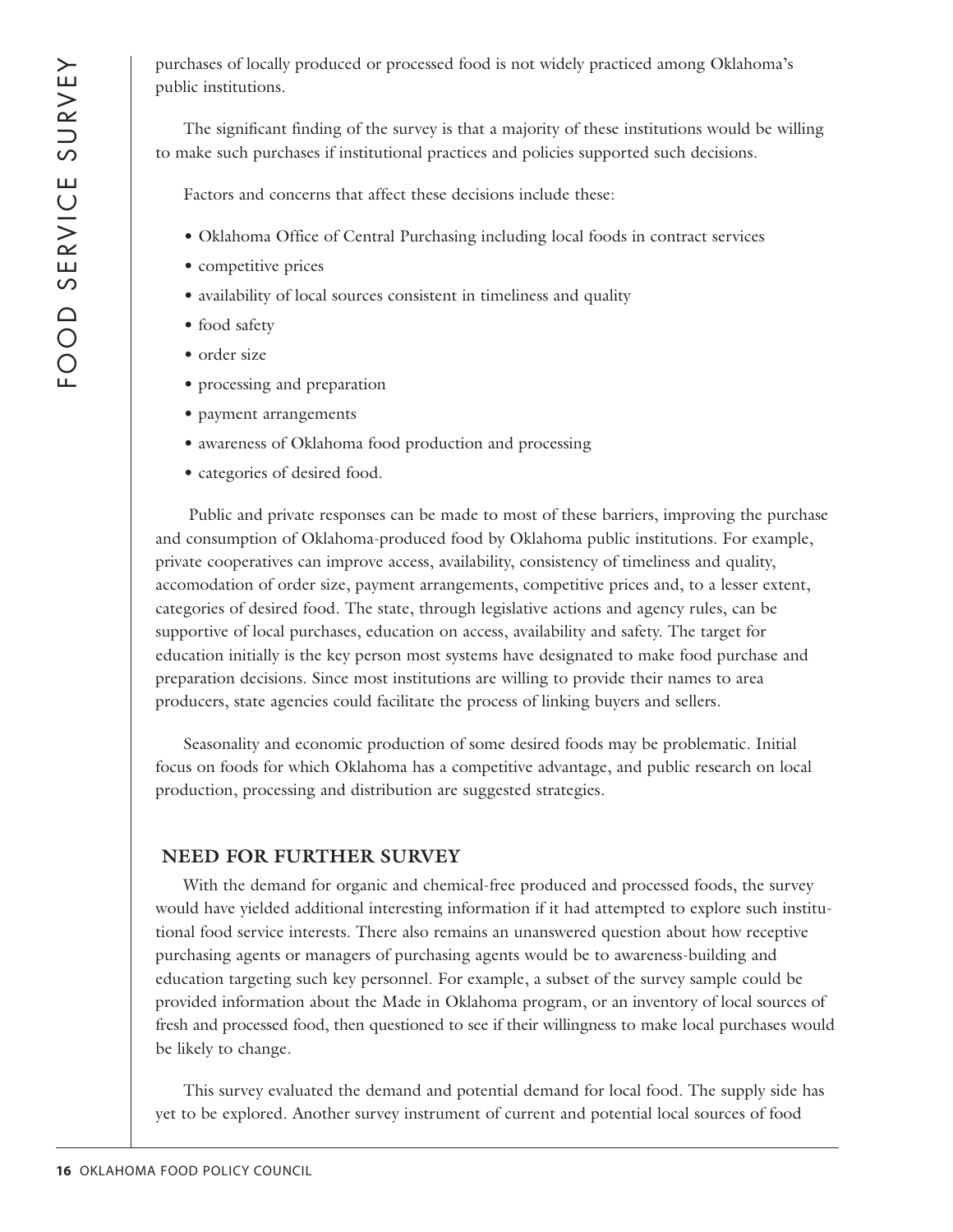production and processing could be at least as enlightening, and may be even more critical in the awareness-building for a potential market. Some inventories have been attempted by the Oklahoma Department of Agriculture, Oklahoma State University and state farm organizations. Coordination of these efforts could turn in to a mailing list for such a survey. It could also be important to survey producers and processors of "non-local" market food (food and feed grains, and livestock destined for bulk or mass markets).

Another survey instrument that could be considered would be to survey the broader market of all Oklahoma food consumers and the outlets those consumers use, such as grocery stores, convenience stores, farmers' markets and field (pick-your-own) markets.

## **ATTACHMENTS**

- A. Table 1. Survey Sample and Response Rate
- B. Survey Description and Summary
- C. Summary of Responses by Question
- D. Additional Statistical Analysis Options
- E. Survey of Institutional Food Service Providers in Oklahoma

## Appendix A

| <b>TABLE 1.</b> Oklahoma Food Policy Survey Sample and Response Rate   |     |     |      |  |  |  |
|------------------------------------------------------------------------|-----|-----|------|--|--|--|
| Sample (Number)<br>Responses (Number)<br>Response Rate (%)<br>Category |     |     |      |  |  |  |
| Large schools                                                          | 65  | 53  | 81.5 |  |  |  |
| Medium schools                                                         | 242 | 166 | 68.6 |  |  |  |
| Small schools                                                          | 238 | 160 | 67.2 |  |  |  |
| Other public institutions                                              | 93  | 47  | 50.5 |  |  |  |
| <b>Total</b>                                                           | 638 | 426 | 66.8 |  |  |  |

Note: Respondents were divided into 4 categories, with 3 of those of categories being public school districts varying by number of students in each district, herein after called "schools": (1) large schools with over 1500; (2) medium schools with 300 to 1500 ; (3) small schools with less than 300; (4) and other public institutions, which include colleges, prisons, state hospitals, career techs and state resorts.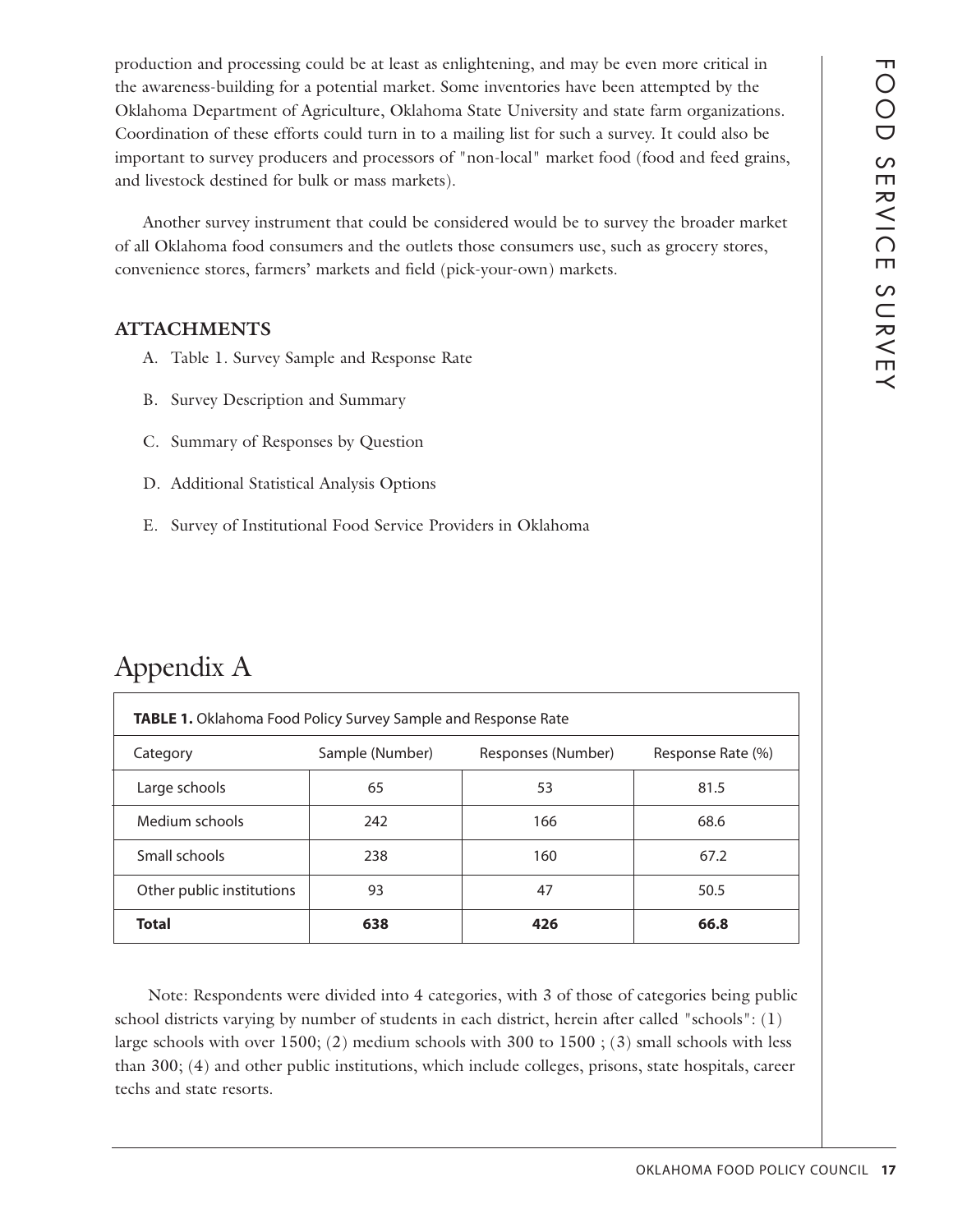## Appendix B

## **SURVEY DESCRIPTION & SUMMARY**

**Description.** The survey was developed by the Governor's Oklahoma Food Policy Council as an initial attempt to develop and improve markets for locally produced and processed food. A copy of the survey is attached. There were 27 substantive questions in the survey. Respondents were divided into 4 categories, with 3 of those of categories being public school districts varying by number of students in each district, herein after called "schools": (1) large schools with over 1500; (2) medium schools with 300 to 1500 ; (3) small schools with less than 300; (4) and other public institutions, which include colleges, prisons, state hospitals, career techs and state resorts.

**Summary of Sample Response.** The summary of the survey sample and response rate is shown in Table 1. There were 638 institutions in the survey sample. Of this sample set, 85% were public school systems. Five percent were colleges and universities, 6% were correctional centers and state hospitals, 2% were technology centers, and 1% were state resorts. Response rates for each category ranged from 42.9% of the technology centers to 84.8% of the public school systems with over 1000 students. The overall response rate for the survey was 66.8%.

An initial listing of key findings by Anita Poole, Kerr Center for Sustainable Agriculture, included these key points about responding institutions:

- three-fourths have not made local food purchases in the past year, with the most noted concerns relating to quality and cost
- of the one-fourth who did make local purchases, over four-fifths would be willing to make local purchases again
- two-thirds have salad bars
- three-fourths throw away excess food in the garbage or disposal
- nearly two-thirds are not aware of the Made in Oklahoma program
- over two-thirds would make local purchases, provided competitive price and quality and an available local source
- more than half would consider local purchases if they could purchase small quantities
- more than half want to at least make contact with local food sources.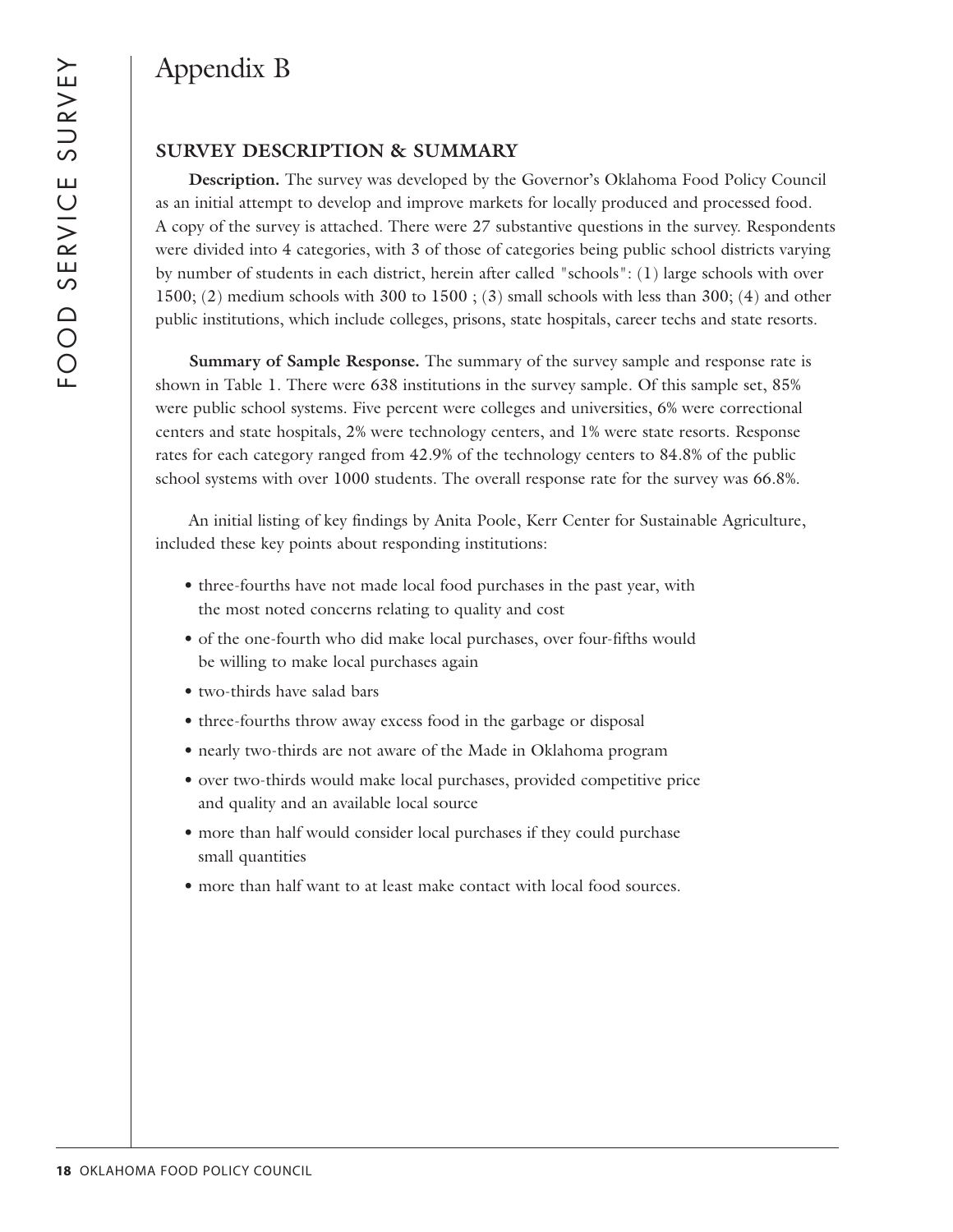## Appendix C

## **SUMMARY OF RESPONSES BY QUESTION.**

By order of the questions, these are summary results:

## **1. Institutional consumers are divided over whether they prefer fruit canned (40.9%) or fresh (37.6%), while only a few prefer frozen fruit (3.3%).**

The market does appear to be segmented. Of the large public schools 46% prefer fresh fruits, and 32% prefer canned. For mid-size schools, 28% prefer fresh fruits, and 47% prefer canned. For small schools, 34% prefer fresh fruits, and 46% prefer canned. For other institutions, 74% prefer fresh fruit.

Thus, if statistical analysis supports these differences, a discerning local producer of fresh fruits, would want to target schools by size, or explore nonschool institutional food services. Likewise, local processors that can fruit could optimize their marketing at mid to smaller size schools.

## **2. The same consumers prefer their vegetables canned (42%),while some prefer fresh (24%), and less prefer frozen (16%).**

Large schools show 34% favor fresh vegetables, 19% frozen, and 28% canned. Mid-size schools show 22% favor fresh vegetables, 19% frozen, and 40% canned. Small schools prefer canned vegetables (53%) to fresh (19%). Other institutions prefer fresh vegetables (43%) to canned (30%).

Again, other institutions seem to be better markets for fresh vegetables, while smaller to mid-size schools seem to be better markets for canned vegetables.

## **3. About two thirds (66.4%) of the institutions use salad bars.**

For large public schools, 64% have salad bars. Mid-sized schools show 77% use salad bars. Small schools show 58% use salad bars. Other institutions show 62% use salad bars.

Again, if statistical analysis validates the differences, local producers and processors of salad bar items find much opportunities among most institutional services (especially colleges and career techs), but there would be less opportunity among small schools.

- **3a. Among the large school systems responding, 38 high schools, 46 middle schools and 84 elementary schools have salad bars. Among the mid-sized school systems, 123 high schools, 99 middle schools, and 167 elementary schools have salad bars. Among the small school systems, 58 high schools, 52 middle schools, and 73 elementary schools have salad bars. This suggests there is widespread use of salad bars for all grades of the public school systems in Oklahoma.**
- **4. Food preparation location varies among off site, central processing and on site.**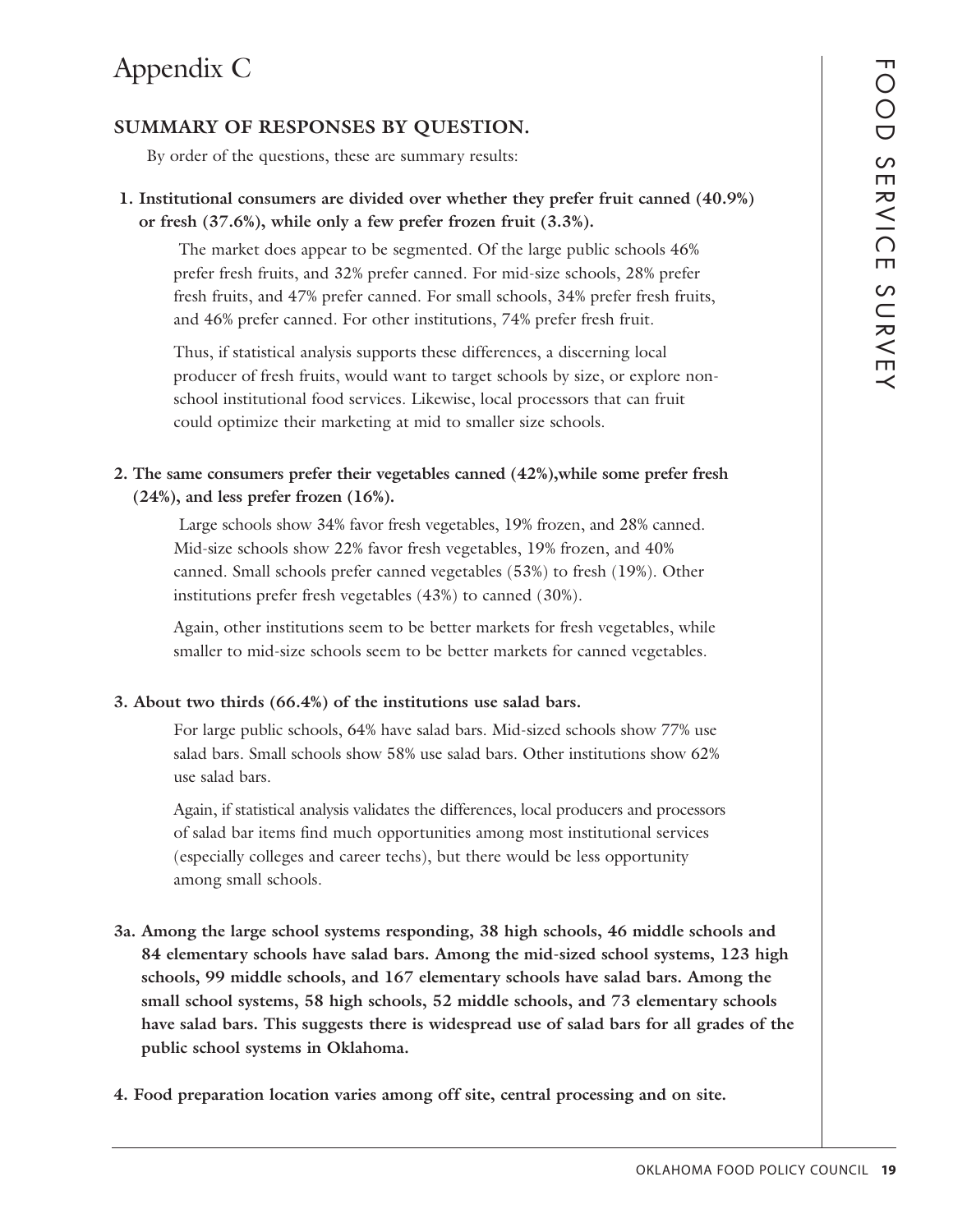**5. Most institutions (75%) disposed of unneeded prepared food via the garbage or disposal. Only 3% donate it to food banks. Less than 1% make excess food available to agricultural producers.**

Most schools, colleges, prisons, state hospitals and resorts dispose of unneeded prepared food via the garbage or disposal. Most career techs use a variety of methods.

- **6. Most institutions (93%) are not members of any purchasing cooperatives.**
- **6a. However, of the 7% who are coop members, 93% say the cooperatives arrange for product delivery.**
- **7. Most institutions (75%) have a prime vendor from whom they purchase the majority of their food items.**
- **7a. Of these vendors, 45% are known to be Oklahoma owned.**
- **8. Most institutions (93%) do not have a contract with the vendor that prohibits them from making local purchases.**
- **9. Most institutions (92%) have suppliers that do not require exclusive agreements.**
- **10. Food orders in advance of preparation vary from an average 3.6 days for dairy, to 4.4 days for fresh produce, to 7.3 days for meats, to 9.8 days for canned food.** Large schools differ from other schools and institutions: 18 days for canned foods, 5 days for fresh produce, 2.5 days for dairy, and 12.4 days for meat.
- **11. The top 5 fresh produce purchases for all responding institutions in 2000-2001 were, in order of most to least, apples, oranges, tomatoes, lettuce, potatoes.**

This may temper initial enthusiasm about the potential market because there are not likely to be locally produced apples and oranges. Locally produced tomatoes and lettuce may vary in quality and available for only a limited season. Of course, the potential for technology adoption to improve production in these areas are researchable topics.

**12. The top 5 prepared produce purchases for all responding institutions in 2000-2001 were, in order of most to least, shredded lettuce, carrot sticks, baby carrots, celery sticks, broccoli florets.**

This may also temper some the enthusiasm for market potential because there are few processing enterprises for these preferred items in Oklahoma, and those that do exist are not dispersed in many local areas around the state.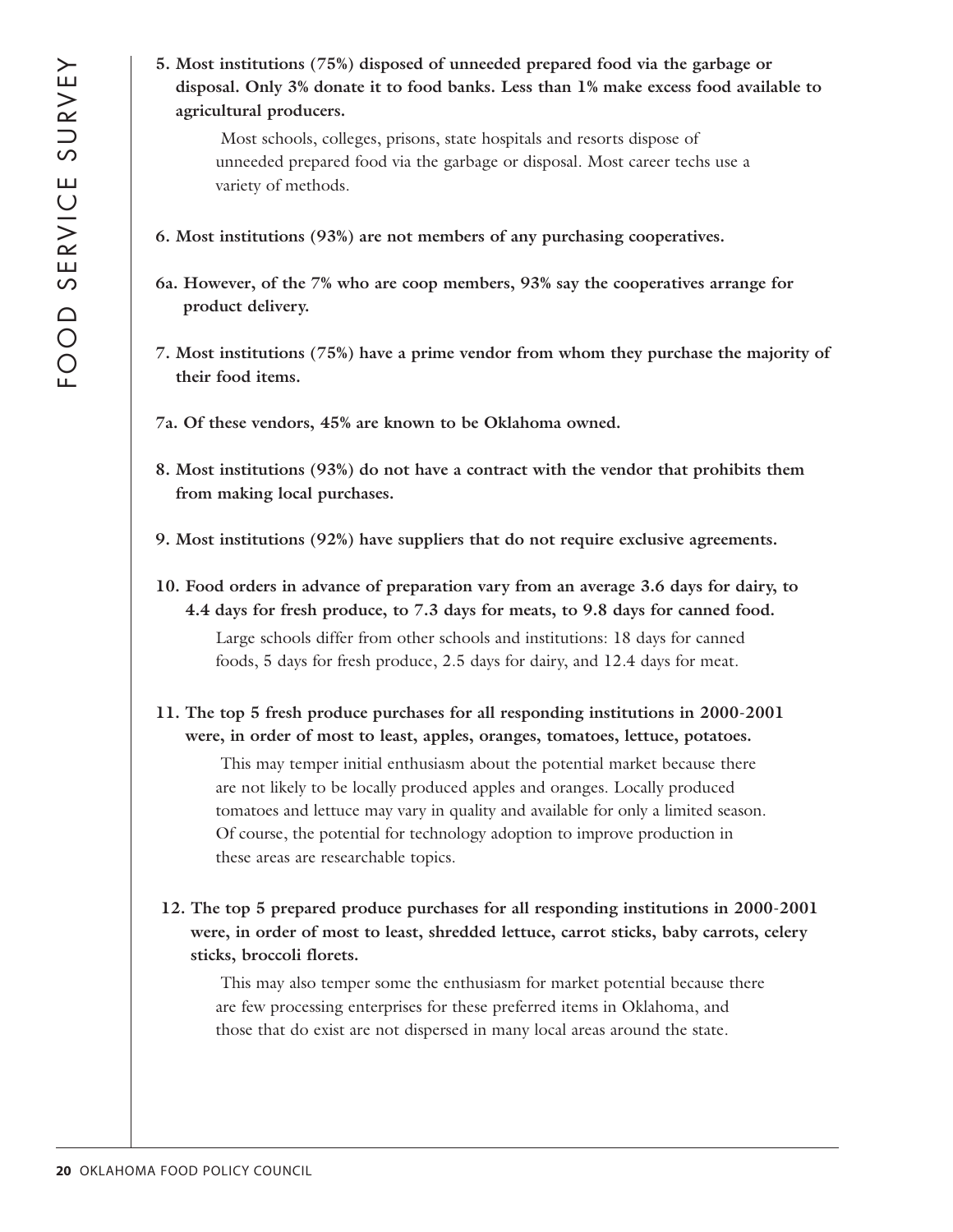**13. The top 5 meat and dairy purchases for all responding institutions in 2000-2001 were, in order of most to least, milk, hamburger, cheese, eggs, chicken.**

The preferred meat and dairy products do lend themselves to possible locally produced and processed foods.

- **14. Most institutions (75%) have not purchased foods from a local producer in the last year. Large school systems were least likely to have made local purchases (83%), while mid-size systems (72%) and small school systems (74%) were only slightly more likely.**
- **14a. Of the one-quarter of responding institutions that have made local purchases, they have varied from melons (21%), onions (19%), cheese (17%), pork and cucumbers (each 7%), ground beef (6%), dairy products (6%), and tomatoes (4%).**
- **14b. About one-fifth of the institutions thought that such local purchases saw an increase in consumption. Most of these institutions who made such local purchases were either not sure (44%) that consumption was higher or were sure consumption did not increase (36%).**
- **14c. Most of these institutions (82%) would make repeat local purchases. This is true for all categories of responding institutions. Only 4% said they would not make repeat purchases.**
- **14d. Of the 4% who would not repeat local purchases reasons were mostly price, although quality, reliability and effort were noted as reasons by a few.**
- **15. The types of information that institutions indicated would be helpful to make local food purchasing decisions included local food program information from other states (27%), local supplier lists (21%), health and safety information on local foods (19%), regulatory information (19%), assistance in developing multiple source buying systems (8%), and assistance/research on consumer preferences (7%).**

The desire for various types of information is generally consistent among different sizes of school systems.

- **16. If price and quality were competitive and local sources were available over two-thirds (68%) of the institutions either agreed or strongly agreed they would purchase food from local producers, while only 6% disagreed or strongly disagreed. About a quarter (26%) were uncertain.**
- **17. Over half (55%) of the institutions responding indicated they would make local purchases if the Oklahoma Office of Central Purchasing offered local foods as part of their contract services, while only 6% did not agree, and 38% were uncertain.**
- **18. About two-thirds (67%) of the institutions are not willing to pay a higher price to buy local foods, while only about (8%) would agree to higher prices, and 26% were uncertain.**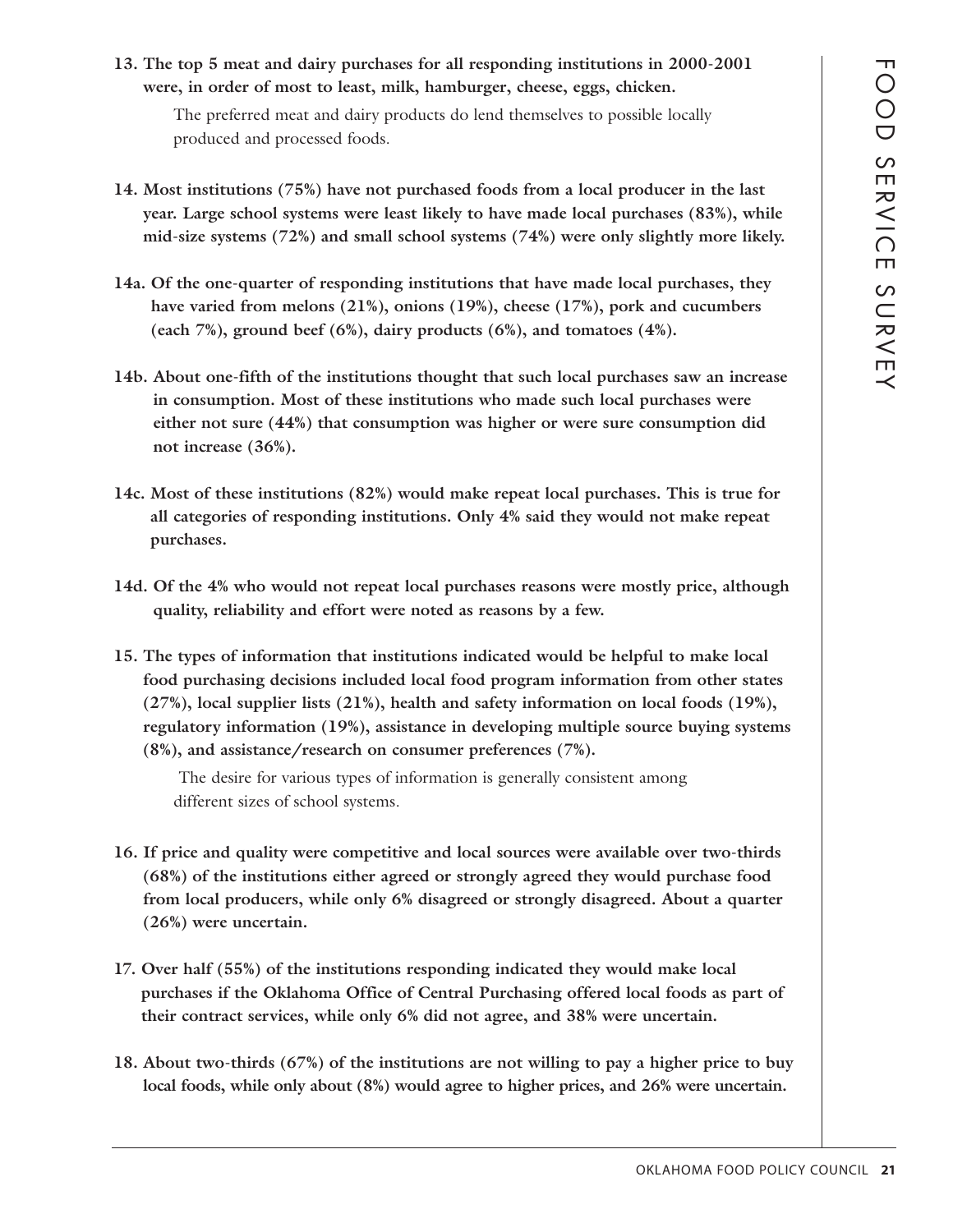- **19. Forty five percent of the sampled institutions said that tomatoes would be among the local foods they would be willing to purchase. Cucumbers and onions would be considered by 37%, along with other foods including lettuce (36%), eggs and potatoes (33%), melons and strawberries and ground beef (32%), cheese (26%), and dairy products (24%).**
- **20. Motivations for institutions to serve locally grown or processed food range from support for the local economy and local community (42%) and access to fresher food (42%), to helping Oklahoma farms and businesses (41%), the ability to purchase small quantities (38%), higher quality food (34%), good public relations (26%), lower transportation costs (24%), less use of pesticides (23%), buyer knows product sources (18%), it would result in higher consumption of fruits and vegetables (16%), ability to purchase special varieties/types of produce (2%), while 5% indicated that nothing would motivate them to do so.**
- **21. Concerns that institutions have about purchasing locally produced food include food safety (49%), cost (47%), supply reliability (46%), delivery considerations (42%), quality (37%), payment arrangements (36%), ordering method (31%), adequate volume (27%), package consistency (25%), and prime vendor considerations (14%).**
- **22. Barriers that currently stop institutions from purchasing local foods include lack of local producers from whom to purchase (44%), lack of products available during certain times of the year (33%), safety (23%), lack of staffing to prep large amounts of fresh produce/uncooked bulk meat (23%), lack facilities to handle large amounts of fresh produce/uncooked bulk meat (23%), budget (21%), and convenience (20%). Other factors were identified by less than 15% of respondents (internal policies, state spending caps, other regulations).**
- **23. About two-thirds (65%) of respondents are not aware of the Made in Oklahoma program. Public institutions other than the school systems are relatively more aware at 50%.**
- **24. On average, about a quarter of the food served by respondents is Oklahoma grown or processed. This ranges from 21% in large schools to 25% in small schools and other public institutions.**
- **25. The person who makes food purchasing decisions is likely the chef/food service director (77%), nutritionist/dietician (5.7%), administrator (5.2%), financial officer (2%), or other (10.2%).**
- **26. Only about 19% of the institutions have a nutritionist prepare the menus. Public institutions other than school systems are more likely to do so (54%).**
- **27. The total estimated number of daily breakfasts served by Oklahoma public school systems (excluding career tech, colleges and universities) is about 167,000, and daily lunches is about 386,000.**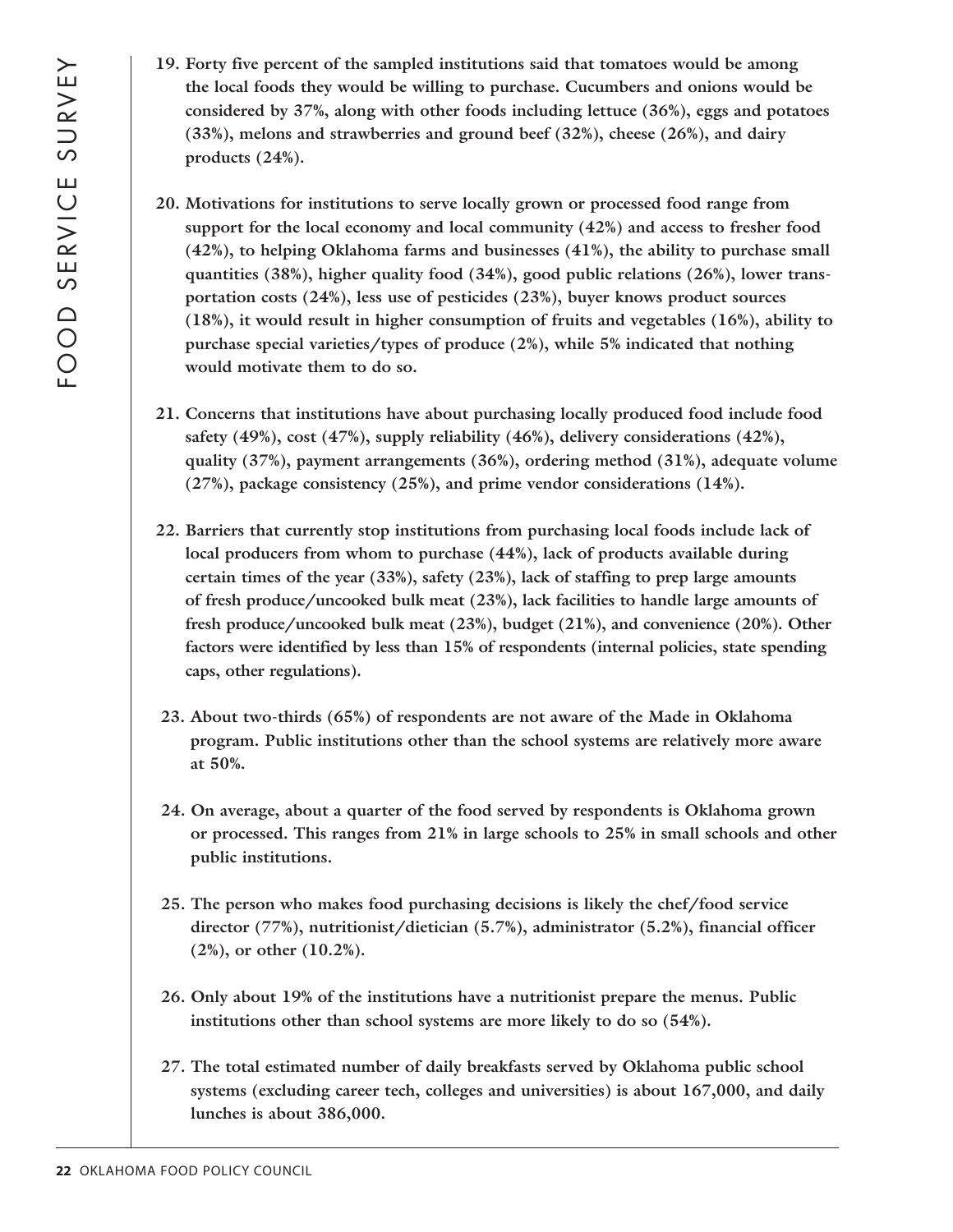- **28. Over half (54.5%) would be interested in connecting with local food producers. More large school systems are interested (73%).**
- **29. Of those who are willing, 77% were willing to share their names with area producers.**

## Appendix D

### **ADDITIONAL STATISTICAL ANALYSIS OPTIONS**

The summary above is useful in making some obvious conclusions and drawing some inferences based on the general response. However, discussion about the differences among responses by category, or two-way profiles will need further scrutiny of the data and statistical analysis. For example, to state which category of respondents is most oriented toward buying local food and which types with confidence needs difference tests of statistical significance. There also needs to be some further analysis to evaluate the representativeness of respondents and their responses to the survey.

One likely technique of further analysis would be the development of a probability model (such as Logit ©) or Probit ©) where the answers to, for example, question 7a or 14c could be explained by some characteristics of the respondents, for example, having a salad bar, or who prepares the menu, whether they have a prime vendor, are part of a purchasing cooperative, or other two-way analysis. The results of such an estimation would provide much more meaningful conclusions with respect to any policy implications. This type of analysis would also be much more interesting from a research perspective and would potential for scientific peer review and publication. Additional resources would be required for such work.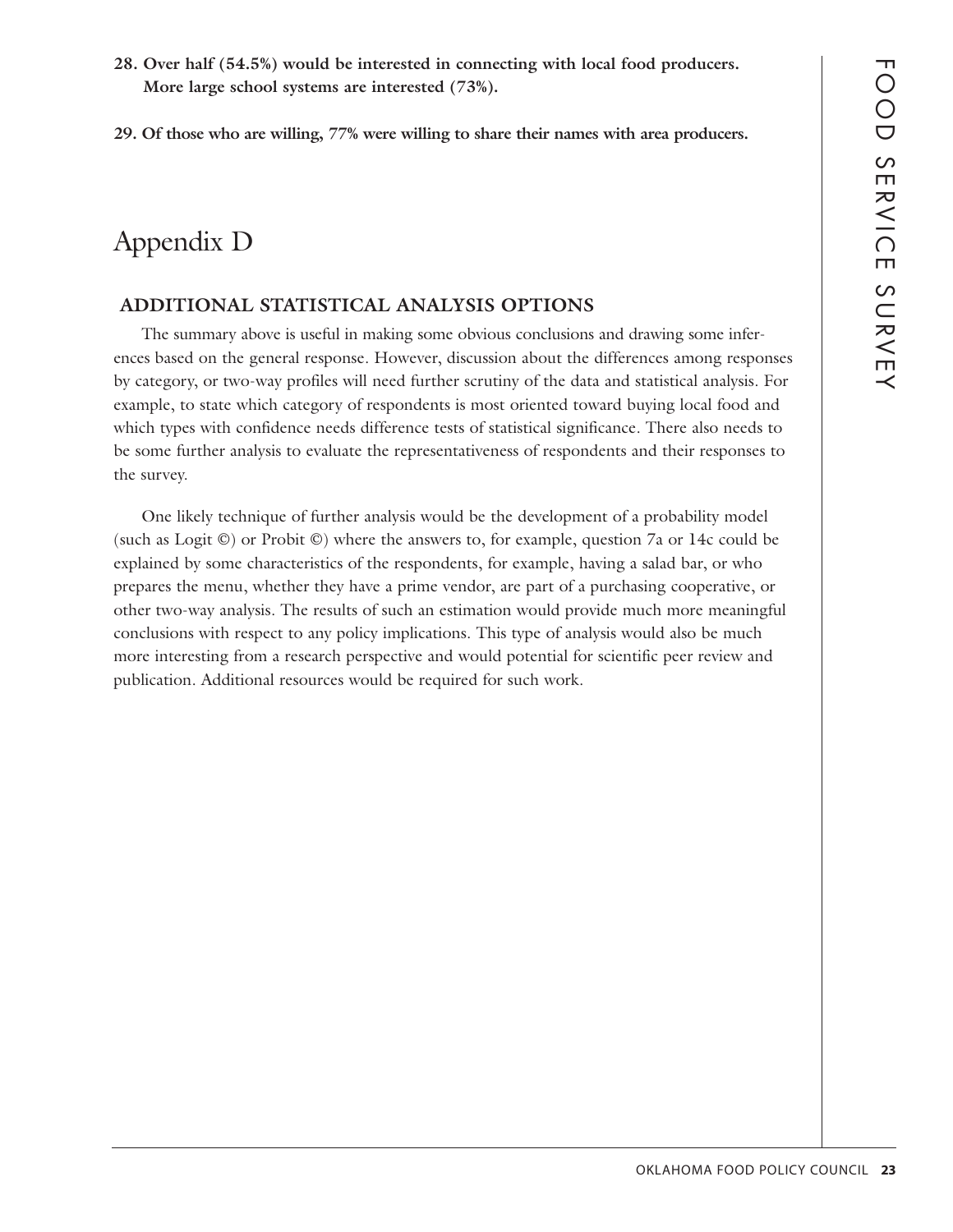| Appendix E<br>Survey of Institutional Food Service Providers in Oklahoma                                                                                                                                                      |
|-------------------------------------------------------------------------------------------------------------------------------------------------------------------------------------------------------------------------------|
| 1. My institution's consumers prefer most of their fruits:                                                                                                                                                                    |
| Fresh                                                                                                                                                                                                                         |
| Frozen                                                                                                                                                                                                                        |
| Canned                                                                                                                                                                                                                        |
| 2. My institution's consumers prefer their vegetables:                                                                                                                                                                        |
| Fresh                                                                                                                                                                                                                         |
| Frozen                                                                                                                                                                                                                        |
| Canned                                                                                                                                                                                                                        |
| 3. Does your institution utilize salad bars?                                                                                                                                                                                  |
| $\Box$ No<br>$\Box$ Yes                                                                                                                                                                                                       |
| 3a. If yes and you represent a school district, how many schools in each category currently<br>have salad bars?                                                                                                               |
| High Schools _______                                                                                                                                                                                                          |
| Middle Schools ______                                                                                                                                                                                                         |
| Elementary Schools ______                                                                                                                                                                                                     |
| 4. Approximately what percent of menu items are: (a+b+c must total 100%)                                                                                                                                                      |
| a. Prepared at the service site ______%                                                                                                                                                                                       |
| b. Prepared at a central district processing site _____%                                                                                                                                                                      |
| c. Prepared off site by a vender/caterer and delivered ______%                                                                                                                                                                |
| (Assume the site at which a food is "prepared" is where the most ingredients are<br>brought together for a final dish. With the exception of fresh fruits and vegetables,<br>heating a food is not considered "preparation".) |
| 5. Please check all methods used to dispose of unneeded prepared food:                                                                                                                                                        |
| We donate to food banks                                                                                                                                                                                                       |
| We donate to local charities                                                                                                                                                                                                  |
| We allow employees to take food home                                                                                                                                                                                          |
| We sell excess foods                                                                                                                                                                                                          |
| We place excess foods in the garbage or down a disposal                                                                                                                                                                       |
| We make excess foods available to farmers or ranchers                                                                                                                                                                         |
| We add excess foods to our composting arrangements                                                                                                                                                                            |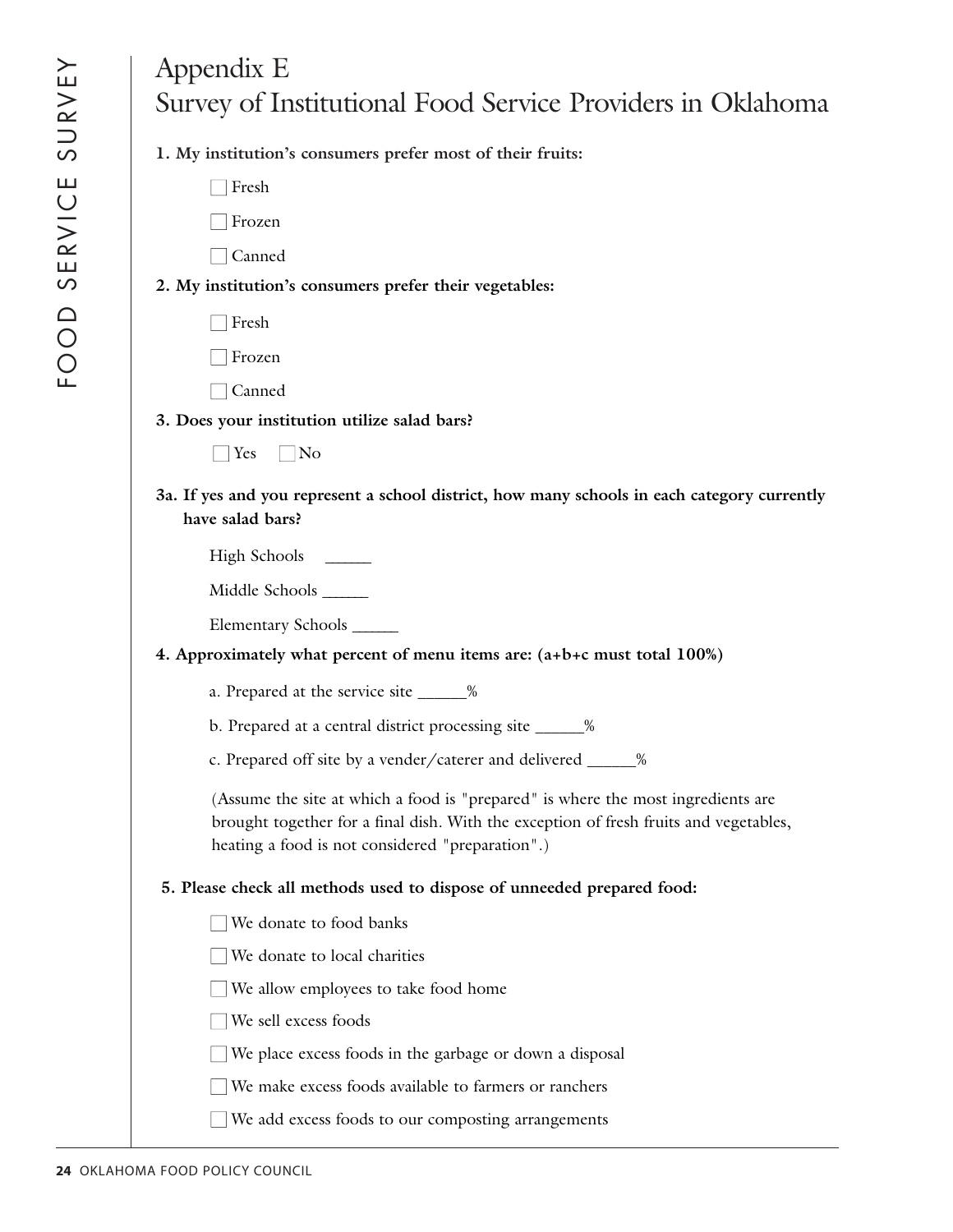## **6. Are you a member of any purchasing cooperatives?**

| 6. Are you a member of any purchasing cooperatives?                                                                                                                                                             |  |  |  |  |
|-----------------------------------------------------------------------------------------------------------------------------------------------------------------------------------------------------------------|--|--|--|--|
| $\Box$ Yes<br>$\Box$ No                                                                                                                                                                                         |  |  |  |  |
| a. If yes, does this cooperative arrange for product delivery?                                                                                                                                                  |  |  |  |  |
| $\Box$ Yes $\Box$ No                                                                                                                                                                                            |  |  |  |  |
|                                                                                                                                                                                                                 |  |  |  |  |
| 7. Do you have a prime vendor from whom you purchase the majority of your food items?                                                                                                                           |  |  |  |  |
| $\Box$ Yes<br>$\Box$ No                                                                                                                                                                                         |  |  |  |  |
| 7a. If yes, is the company Oklahoma owned:                                                                                                                                                                      |  |  |  |  |
| $\Box$ Yes $\Box$ No                                                                                                                                                                                            |  |  |  |  |
| 8. Do you have a contract with a food vendor that prohibits your from making local purchases?                                                                                                                   |  |  |  |  |
| $\Box$ Yes $\Box$ No                                                                                                                                                                                            |  |  |  |  |
| 9. Does your supplier require an exclusive agreement?                                                                                                                                                           |  |  |  |  |
| $\Box$ Yes<br>$\Box$ No                                                                                                                                                                                         |  |  |  |  |
| 10. How many days in advance of actual food preparation do you order food supplies?                                                                                                                             |  |  |  |  |
| Canned Food ____ days                                                                                                                                                                                           |  |  |  |  |
| Produce (fresh) ____ days                                                                                                                                                                                       |  |  |  |  |
| Dairy _____ days                                                                                                                                                                                                |  |  |  |  |
| Meats ____ days                                                                                                                                                                                                 |  |  |  |  |
|                                                                                                                                                                                                                 |  |  |  |  |
| Instructions: Please complete the following based on food used during your fast fiscal year<br>(If your institution is a school and participates in summer food services, please include<br>that data as well). |  |  |  |  |

**11. What were the top 5 FRESH PRODUCE purchases you made in 2000-2001? (I.e. whole potatoes, whole apples, fresh strawberries, etc.)**

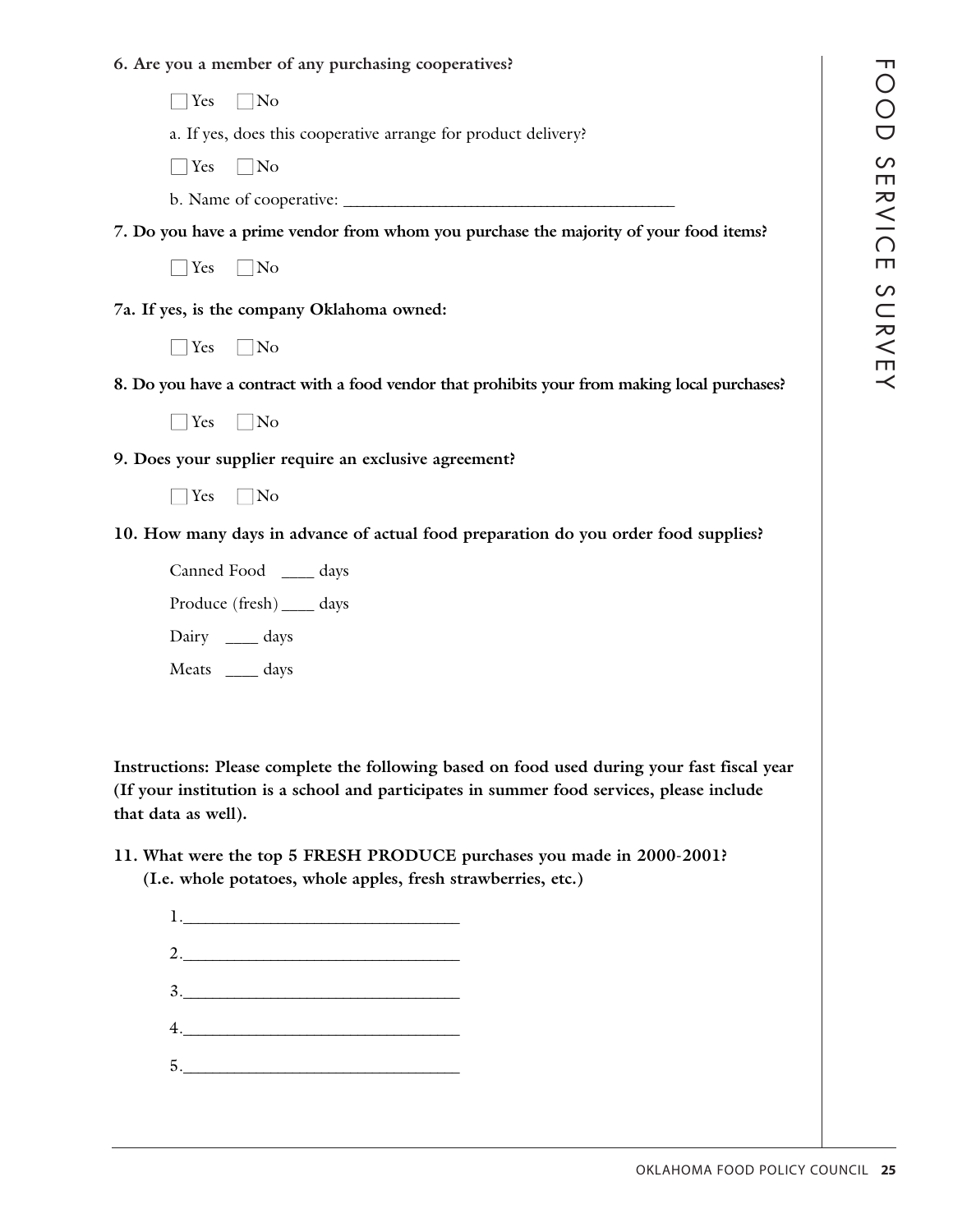**12. What were the top 5 PREPARED PRODUCE purchases you made in 2000-2001? (i.e. shredded lettuce, peeled carrots, etc)**

| $1$ . |  |  |
|-------|--|--|
| 2.    |  |  |
| 3.    |  |  |
| 4.    |  |  |
| 5.    |  |  |

**Instructions: Please complete the following based on food used during your last fiscal year (If you institution is a school and participates in summer food services, please include that data as well).**

**13. What were the top 5 MEAT & DAIRY purchases you made in 2000-2001? (i.e. hamburger, cold cuts, pork chops, cheeses, milk, eggs,)**

| 2.                                              |                                                                           |             |
|-------------------------------------------------|---------------------------------------------------------------------------|-------------|
| 3.                                              |                                                                           |             |
|                                                 |                                                                           |             |
|                                                 |                                                                           |             |
| (If no, skip to question #15)                   | 14. Have you purchased foods from a local food producer in the last year? |             |
| $\exists$ Yes<br>$\vert$ $\vert$ No             |                                                                           |             |
| 14a. If yes, what products have your purchased? |                                                                           |             |
| Pumpkins                                        | Lettuce                                                                   | Ground Beef |
| Peas                                            | $\Box$ Dairy Products                                                     | Cheese      |
| Spinach                                         | Tomatoes                                                                  | Melons      |
| Sweet Corn                                      | Beans                                                                     | Squash      |
| Strawberries                                    | Cabbage                                                                   | Eggs        |
| Mushrooms                                       | Cucumbers                                                                 | Pork        |
| <b>Blackberries</b>                             | Potatoes                                                                  | Pecans      |
| Chicken                                         | Grains                                                                    | Lamb        |
|                                                 |                                                                           |             |
| Okra                                            | Onions                                                                    |             |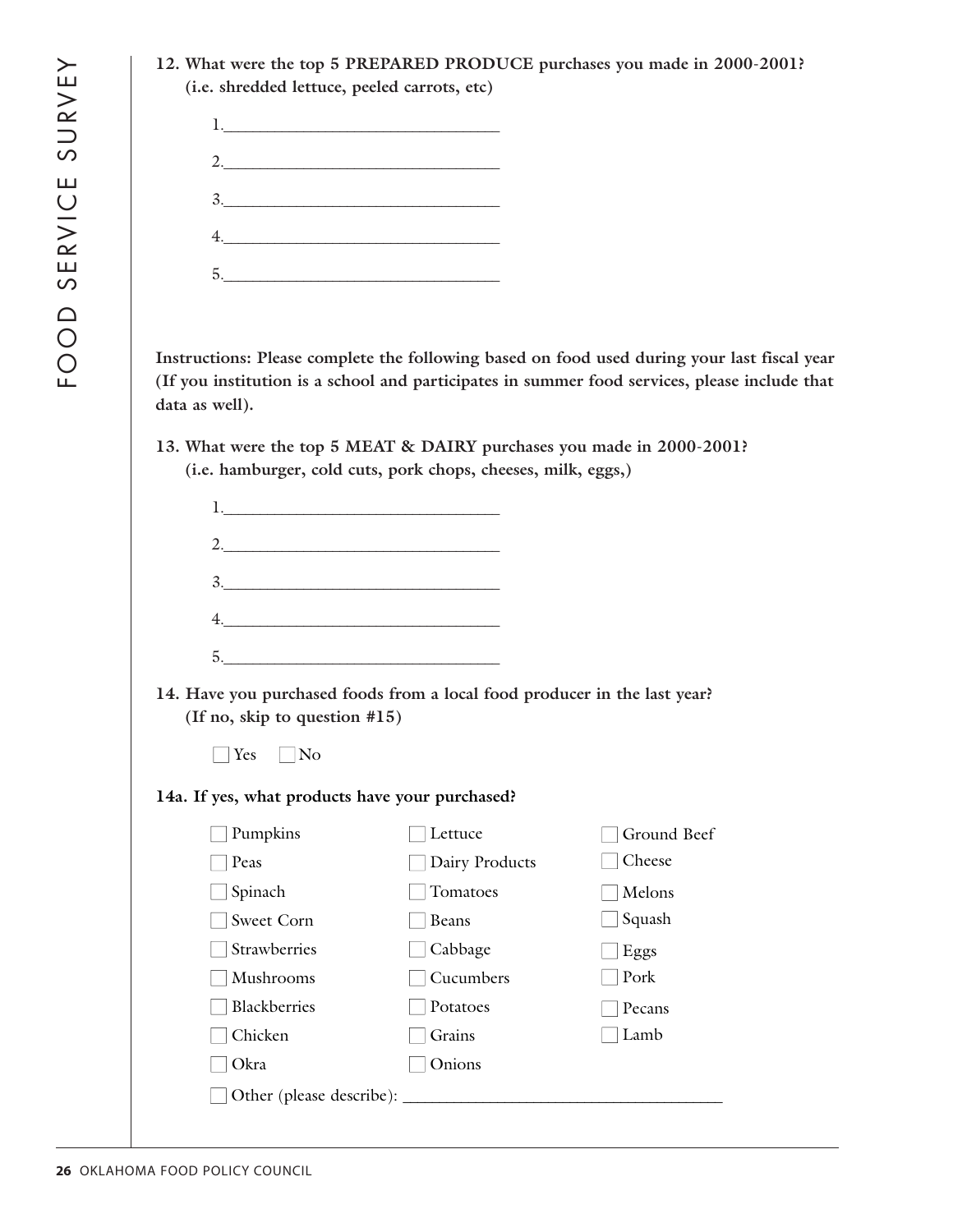**14b. Did you see an increase in fruit and vegetable consumption by consumers when serving locally produces foods?**

 $\Box$  Yes  $\Box$  No

|  |  |  | 14c. Would you buy products from local producers again? |  |
|--|--|--|---------------------------------------------------------|--|
|  |  |  |                                                         |  |

 $\Box$  Yes  $\Box$  No  $\Box$  Not Sure

**14d. If no, please describe why (check all that apply):**

- $\Box$  Inconsistent quality
- $\Box$  Not reliable
- $\Box$  Too much effort
- □ Price
- Other: please describe why \_\_\_\_\_\_\_\_\_\_\_\_\_\_\_\_\_\_\_\_\_\_\_\_\_\_\_\_\_\_\_\_\_\_

## **15. Please check information that would be helpful for you in making local food purchasing decisions. Check all that apply.**

 $\Box$  Information on local food programs from around the country

 $\Box$  Lists of suppliers and products for local sources

 $\Box$  Health and Safety information of local foods

 $\Box$  Regulatory information:

(What are the rules about buying foods direct from farmers? Is it legal?)

- $\Box$  Assistance in developing a system for buying from multiple sources
- $\Box$  Assistance/research on consumers' vegetable & fruit serving preferences in your institution

## **16. I would purchase food directly from a local producer (grower/farmer) if price and quality were competitive and a source was available.**

| Strongly Agree |  |
|----------------|--|
|----------------|--|

 $\Box$  Agree

- □ Disagree
- $\Box$  Strongly Disagree
- □ Uncertain
- **17. I would purchase locally produced foods if the Oklahoma Office of Central Purchasing offered local foods as a part of their contract services.**

 $\Box$  Strongly Agree  $\Box$  Agree

□ Disagree

 $\Box$  Strongly Disagree

□ Uncertain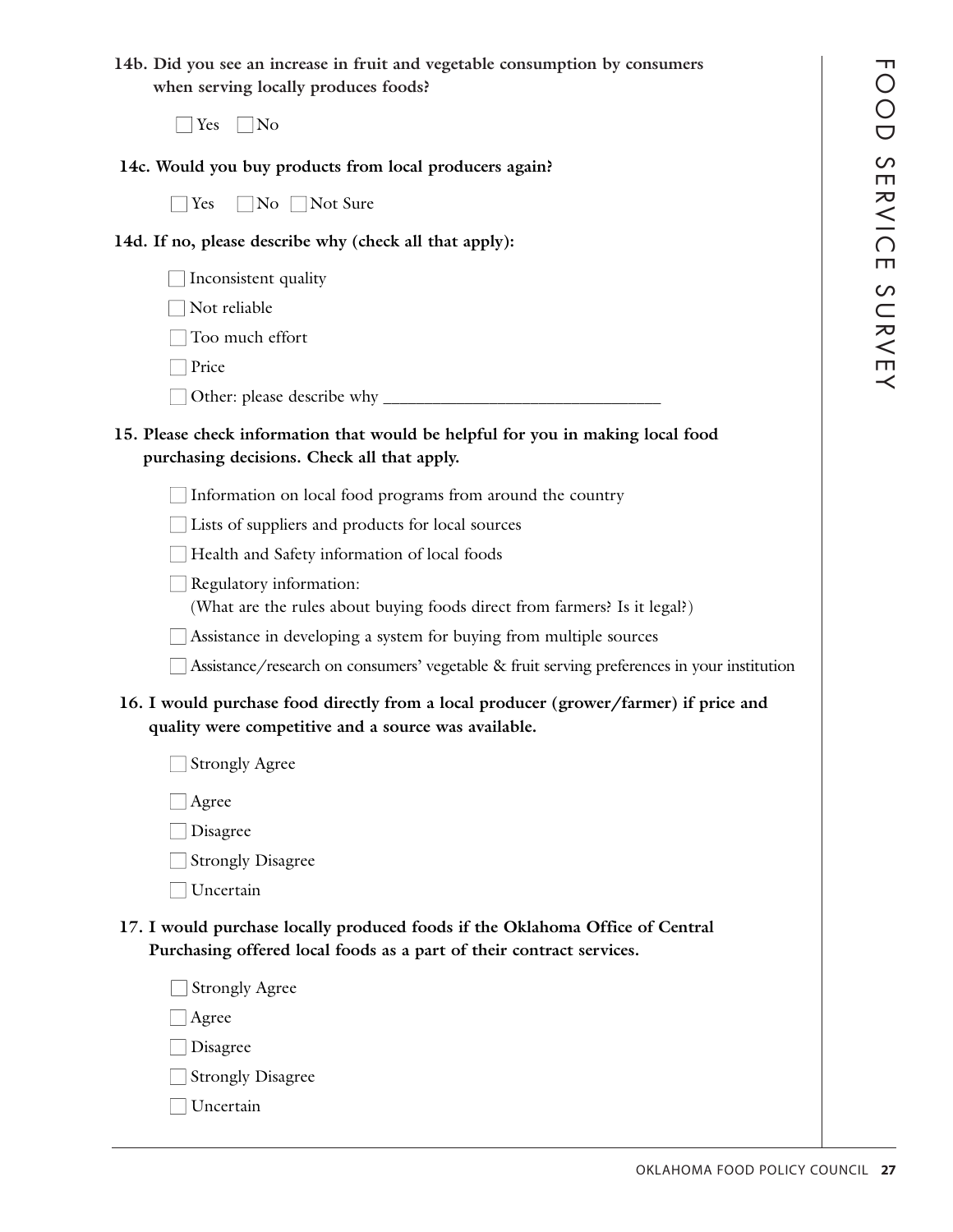**18. My institute would be willing to pay a higher price to buy locally produced foods to serve in cafeterias.**

| J Strongly Agree |
|------------------|
|------------------|

- □ Agree
- $\Box$  Disagree
- $\Box$  Strongly Disagree
- □ Uncertain

## **19. My institution would be interested in buying these foods from local producers. (Check all that apply)**

| Pumpkins            | Lettuce        | Ground Beef              |
|---------------------|----------------|--------------------------|
| Peas                | Dairy Products | Cheese                   |
| Spinach             | Tomatoes       | Melons                   |
| Sweet Corn          | <b>Beans</b>   | Squash                   |
| <b>Strawberries</b> | Cabbage<br>e e | Eggs                     |
| Mushrooms           | Cucumbers      | Pork                     |
| Blackberries        | Potatoes       | Pecans                   |
| Chicken             | Grains         | Lamb                     |
| Okra                | Onions         | Other (please describe): |
|                     |                |                          |

## **20. What would motivate you to serve locally grown or processed food in your institution? (Check all that apply)**

- $\Box$  Access to fresher food
- $\Box$  Support local economy and local community
- $\Box$  Higher consumption of fruits and vegetables
- Buyer knows product sources
- $\Box$  Lower transportation costs
- $\Box$  Less use of pesticides
- $\Box$  Higher quality food
- $\Box$  Good public relations
- $\Box$  Would help Oklahoma farms and/or Oklahoma businesses
- $\Box$  Ability to purchase small quantities
- $\Box$  Ability to purchase special varieties, types of produce
- $\Box$  Other
- None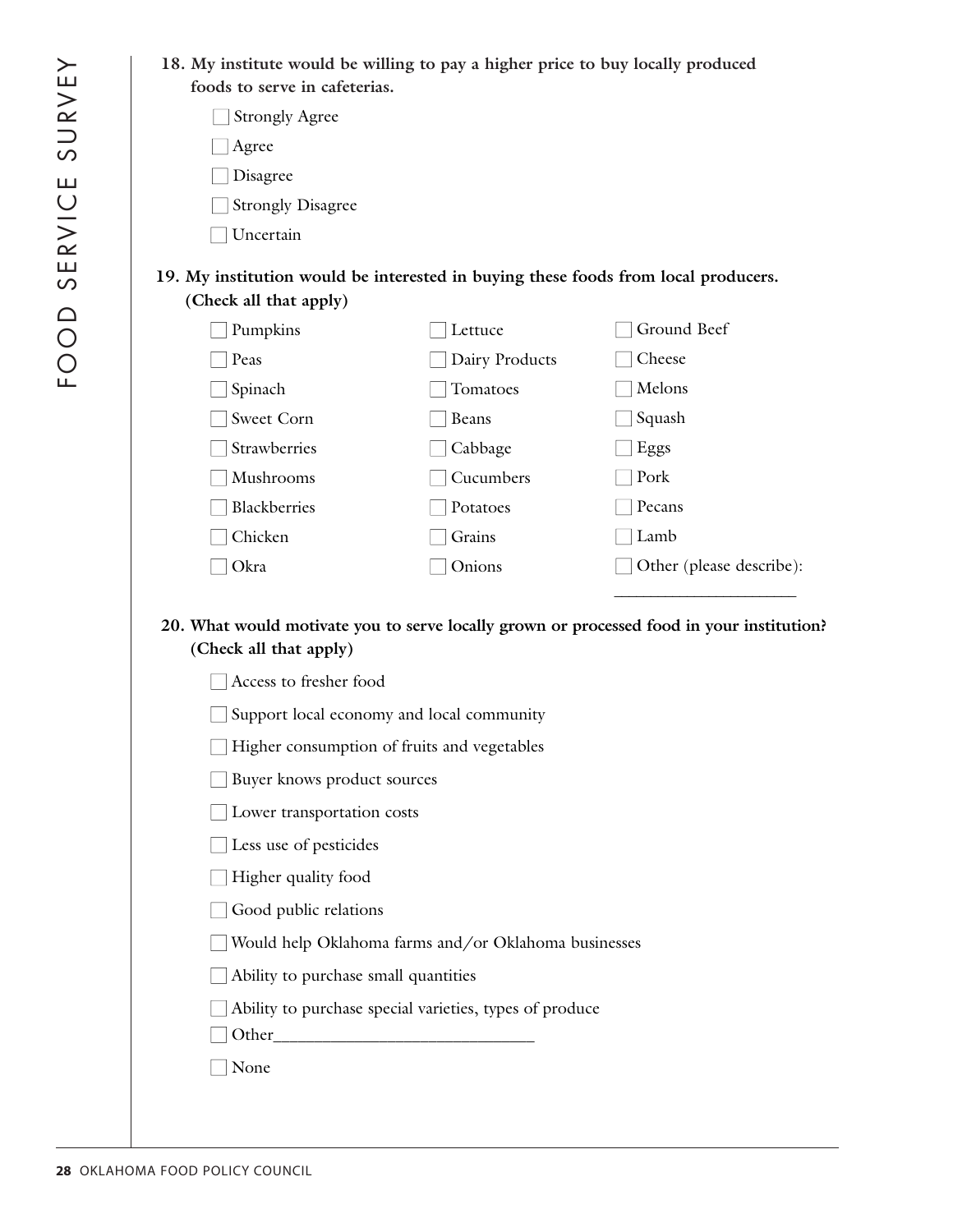## **21. What concerns do you have with regard to purchasing locally produced foods?**

*(Check all that apply)*

 $\Box$  Food safety

 $\Box$  Adequate volume

 $\Box$  Reliable supply

 $\Box$  Ordering method

□ Payment arrangement

 $\Box$  Delivery consideration

 $\Box$  Prime vendor considerations

□ Cost

 $\Box$  Package consistency

- $\Box$  Quality
- $\Box$  Other

| 22. What barriers currently stop you from purchasing foods directly from local producers? |
|-------------------------------------------------------------------------------------------|
| (Check all that apply)                                                                    |

 $\Box$  State spending cap on discretionary purchases (Institutional food service must enter into formal contract for any purchases over a certain amount)

| $\Box$ Institutional (internal) purchasing policies |  |  |
|-----------------------------------------------------|--|--|
|                                                     |  |  |

- $\Box$  Lack of local producers in area from whom purchase
- $\Box$  Other Regulations
- $\Box$  Lack of products available during certain time of the year

□ Safety

□ Budget

 $\Box$  Convenience (one-stop shopping)

 $\Box$  Lack facilities to handle large amounts of fresh produce/uncooked bulk meat, etc

 $\Box$  Lack staffing to prep large amounts of fresh produce/uncooked bulk meat, etc

□ Other:

The Oklahoma Food Policy Council is interested in knowing what would encourage you to change your purchasing behavior to include more state produced and processed food. There are over one-hundred and thirty different types of food products made in Oklahoma.

## **23. Are you aware of the Made in Oklahoma program of Oklahoma Department of Agriculture (www.madeinoklahoma.net)?**

 $\Box$  Yes  $\Box$  No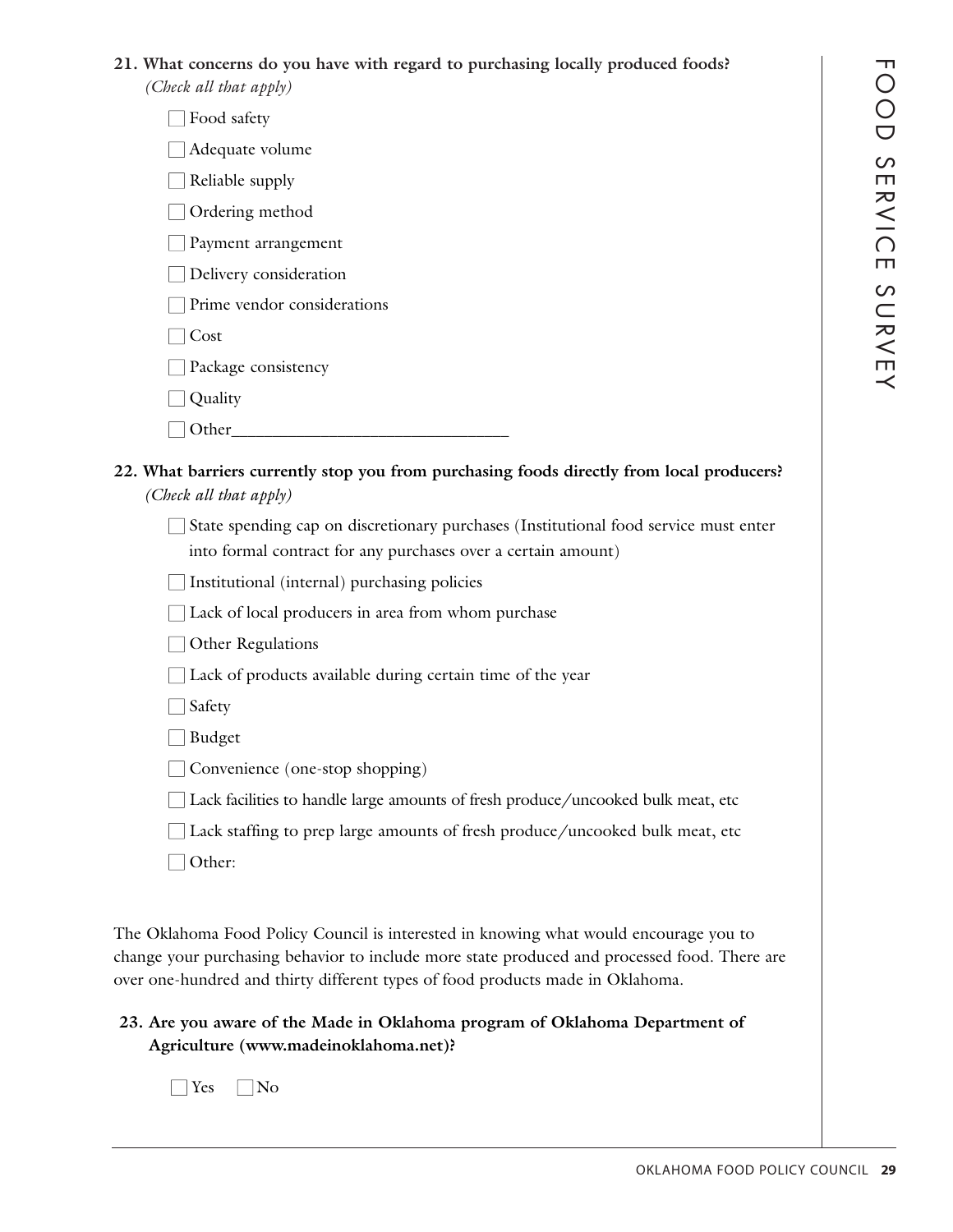| 24. What percentage of the food you serve is Oklahoma grown or processed?<br>(Please estimate if not know)                                                                                                                                                                                                                                                                                                                                                                                                                                                                                                                   |
|------------------------------------------------------------------------------------------------------------------------------------------------------------------------------------------------------------------------------------------------------------------------------------------------------------------------------------------------------------------------------------------------------------------------------------------------------------------------------------------------------------------------------------------------------------------------------------------------------------------------------|
| $\sim$ $\sim$ $\sim$ $\sim$ $\sim$                                                                                                                                                                                                                                                                                                                                                                                                                                                                                                                                                                                           |
| 25. Please identify the title of the person who makes your food purchasing decisions?                                                                                                                                                                                                                                                                                                                                                                                                                                                                                                                                        |
| Nutritionist/dietician                                                                                                                                                                                                                                                                                                                                                                                                                                                                                                                                                                                                       |
| $\perp$ Chef/food service director                                                                                                                                                                                                                                                                                                                                                                                                                                                                                                                                                                                           |
| Administrator                                                                                                                                                                                                                                                                                                                                                                                                                                                                                                                                                                                                                |
| Financial officer                                                                                                                                                                                                                                                                                                                                                                                                                                                                                                                                                                                                            |
|                                                                                                                                                                                                                                                                                                                                                                                                                                                                                                                                                                                                                              |
| 26. Does a nutritionist prepare your menu?                                                                                                                                                                                                                                                                                                                                                                                                                                                                                                                                                                                   |
| $\Box$ Yes $\Box$ No                                                                                                                                                                                                                                                                                                                                                                                                                                                                                                                                                                                                         |
| 27. If you represent a school, how many students do you serve daily on average?                                                                                                                                                                                                                                                                                                                                                                                                                                                                                                                                              |
| Breakfast<br>$\Box$ Lunch                                                                                                                                                                                                                                                                                                                                                                                                                                                                                                                                                                                                    |
| The Oklahoma State Department of Agriculture and the Oklahoma Food Policy Council are<br>working to link local food growers and school food service operations in Oklahoma. If you are<br>interested in linking your institution's food service with local producers, and/or would like to<br>know more about these connections, please provide your name and contact inform below. This<br>information will only be used to link you with local producers, as a way to contact you and/or<br>to send more information about local food connections in your area, and will be kept separate<br>from your survey information. |
| 28. Are you interested in connecting your institution with local food producers?<br>$\Box$ No<br>$\Box$ Yes                                                                                                                                                                                                                                                                                                                                                                                                                                                                                                                  |
| 29. If yes, may we share your name with producers in your area?                                                                                                                                                                                                                                                                                                                                                                                                                                                                                                                                                              |

 $\Box$  Yes  $\Box$  No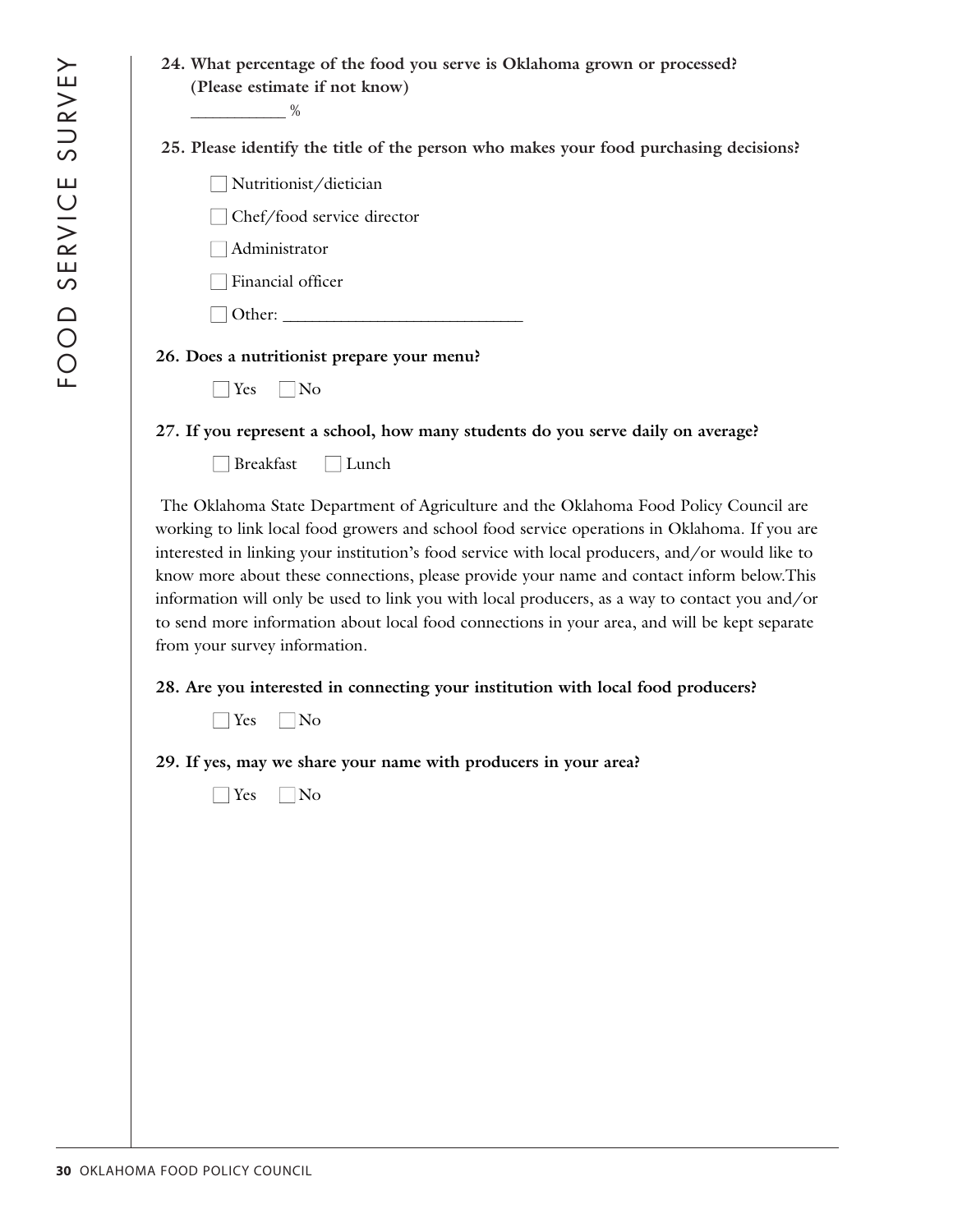### **30. Contact information (optional):**

| Institution Name: Campaign Communication of the Manual Communication of the Manual Communication of the Manual Communication of the Manual Communication of the Manual Communication of the Manual Communication of the Manual |  |
|--------------------------------------------------------------------------------------------------------------------------------------------------------------------------------------------------------------------------------|--|
|                                                                                                                                                                                                                                |  |

Thank you for taking time to fill out this survey. Your participation is very important to us. If you have any additional comments regarding this survey or purchasing locally produced foods, feel free to write them here.

Please complete this questionnaire and return it in the enclosed postage-paid envelope to:

Oklahoma Food Policy Council c/o Okla. Department of Agriculture, Food, and Forestry P.O. Box 528804 Oklahoma City, OK 73152-9964 You may fax completed survey to (918) 647-8712 Questions? Call (918) 647-9123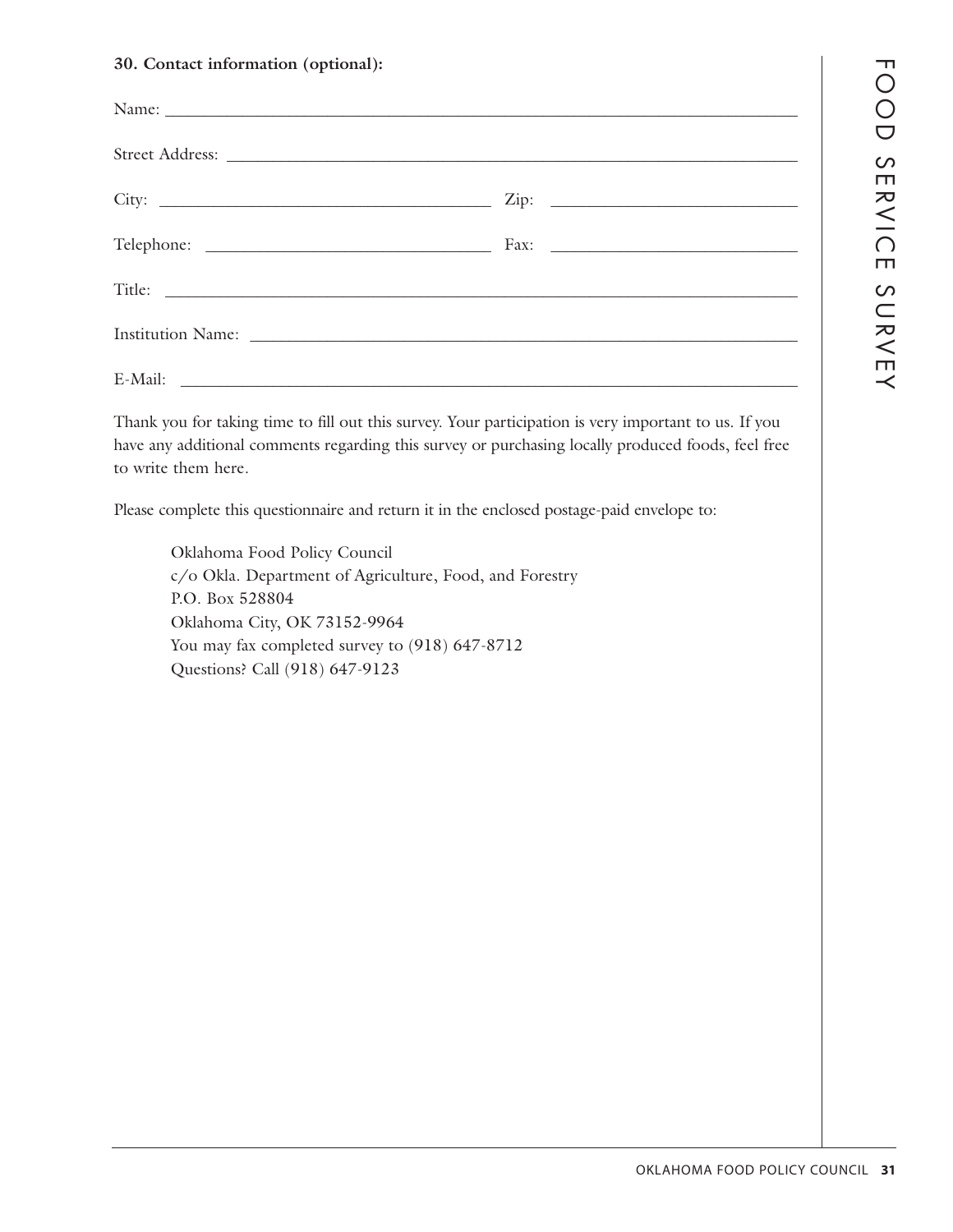## Nutrient Intakes

CNMap is a collection of food and nutrition indicators obtained from a variety of sources. Information on nutrient intakes, healthy eating patterns, physical activity and body weight come from the United States Department of Agriculture (USDA) Continuing Survey of Food Intakes by Individuals (CSFII) 1994-96, 1998. Pyramid Servings groups (fruit, grain, vegetable, dairy, and meat) estimates are for individuals 2 years old and over who meet the minimum daily servings recommendations.

All weight estimates are based on body mass index values computed from self-reported height and weight obtained from CSFII participants. Individuals over 20 years old with index values of 25 and over are in the overweight and unhealthy weight categories; those with index values of less than 19 are in the unhealthy weight class. Individuals 0 to 20 years old with index values of 24.5 and over are in the overweight and unhealthy weight categories; those with index values of less than 13.5 are in the unhealthy weight class.

Not all states were covered in the CSFII. The Community Nutrition Research Group has assigned these states the values of the estimates for the region (Northeast, South, Midwest, and West) in which they reside.

Information on Farmer's Markets was obtained from the Agricultural Marketing Service web site. Food Stamp participation rate is a combination of information from the USDA Food and Nutrition Service food stamp participation totals and the Bureau of the Census household totals.

Hunger information comes from the Food Security Supplement of the Current Population Survey conducted by the Bureau of the Census for the USDA Economic Research Service.

| <b>Nutrient Intakes</b>                            | <b>Oklahoma</b> | All U.S. |
|----------------------------------------------------|-----------------|----------|
|                                                    |                 |          |
| Percentage of individuals meeting REI - Energy     | 28.0            | 30.8     |
|                                                    |                 |          |
| Percentage of individuals meeting RDA - Calcium    | 30.9            | 36.0     |
|                                                    |                 |          |
| Percentage of individuals meeting RDA - Folate     | 59.8            | 63.6     |
|                                                    |                 |          |
| Percentage of individuals meeting RDA - Iron       | 55.6            | 59.2     |
|                                                    |                 |          |
| Percentage of individuals meeting RDA - Magnesium  | 35.1            | 40.2     |
|                                                    |                 |          |
| Percentage of individuals meeting RDA - Niacin     | 66.4            | 69.8     |
|                                                    |                 |          |
| Percentage of individuals meeting RDA - Phosphorus | 65.5            | 69.6     |
|                                                    |                 |          |
| Percentage of individuals meeting RDA - Protein    | 72.5            | 75.4     |
|                                                    |                 |          |
| Percentage of individuals meeting RDA - Riboflavin | 62.6            | 67.4     |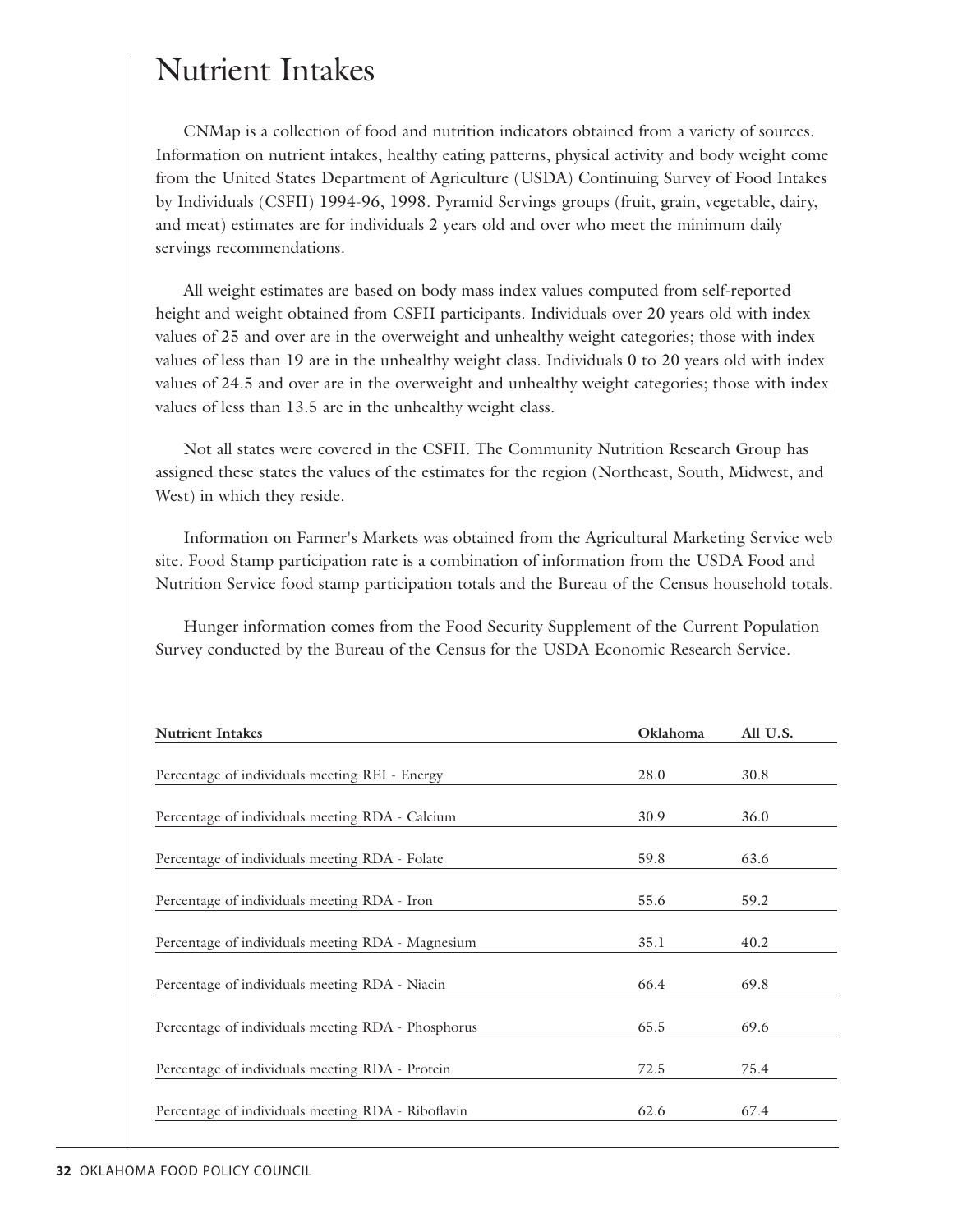| Percentage of individuals meeting RDA - Selenium                      | 80.4     | 83.3     |
|-----------------------------------------------------------------------|----------|----------|
| Percentage of individuals meeting RDA - Thiamin                       | 62.4     | 66.0     |
| Percentage of individuals meeting RDA - Vitamin A IU                  | 39.2     | 44.5     |
| Percentage of individuals meeting RDA - Vitamin A RE                  | 36.1     | 41.3     |
| Percentage of individuals meeting RDA - Vitamin B6                    | 41.8     | 46.2     |
| Percentage of individuals meeting RDA - Vitamin B12                   | 73.5     | 75.7     |
| Percentage of individuals meeting RDA - Vitamin C                     | 53.2     | 57.8     |
| Percentage of individuals meeting RDA - Vitamin E                     | 30.9     | 32.6     |
| Percentage of individuals meeting RDA - Zinc                          | 25.5     | 28.8     |
| Percentage of individuals using supplements                           | 41.9     | 45.7     |
| <b>Healthy Eating Patterns</b>                                        | Oklahoma | All U.S. |
| Percentage of individuals meeting vegetable recommendation            | 46.0     | 49.7     |
| Percentage of individuals meeting grain recommendation                | 44.6     | 43.7     |
| Percentage of individuals meeting fruit recommendation                | 23.3     | 29.1     |
| Percentage of individuals meeting meat recommendation                 | 18.3     | 22.4     |
| Percentage of individuals meeting dairy recommendation                | 36.0     | 36.6     |
| Percentage of individuals with energy from total fat $\epsilon$ = 30% | 33.7     | 37.0     |
| Percentage of individuals with energy from saturated fat $< 10\%$     | 37.9     | 39.5     |
| Percentage of individuals with cholesterol intake $\epsilon$ = 300mg  | 71.6     | 71.2     |
| Percentage of individuals with sodium intake $\epsilon$ = 2,400mg     | 37.3     | 36.2     |
| Physical Activity and Body Weight Indicators                          | Oklahoma | All U.S. |
| Percentage of individuals who exercise at least once monthly          | 53.3     | 53.9     |
| Percentage of individuals with healthy weight                         | 52.3     | 53.5     |
| Percentage of children overweight                                     | 19.3     | 16.1     |
| Percentage of individuals overweight                                  | 43.9     | 42.6     |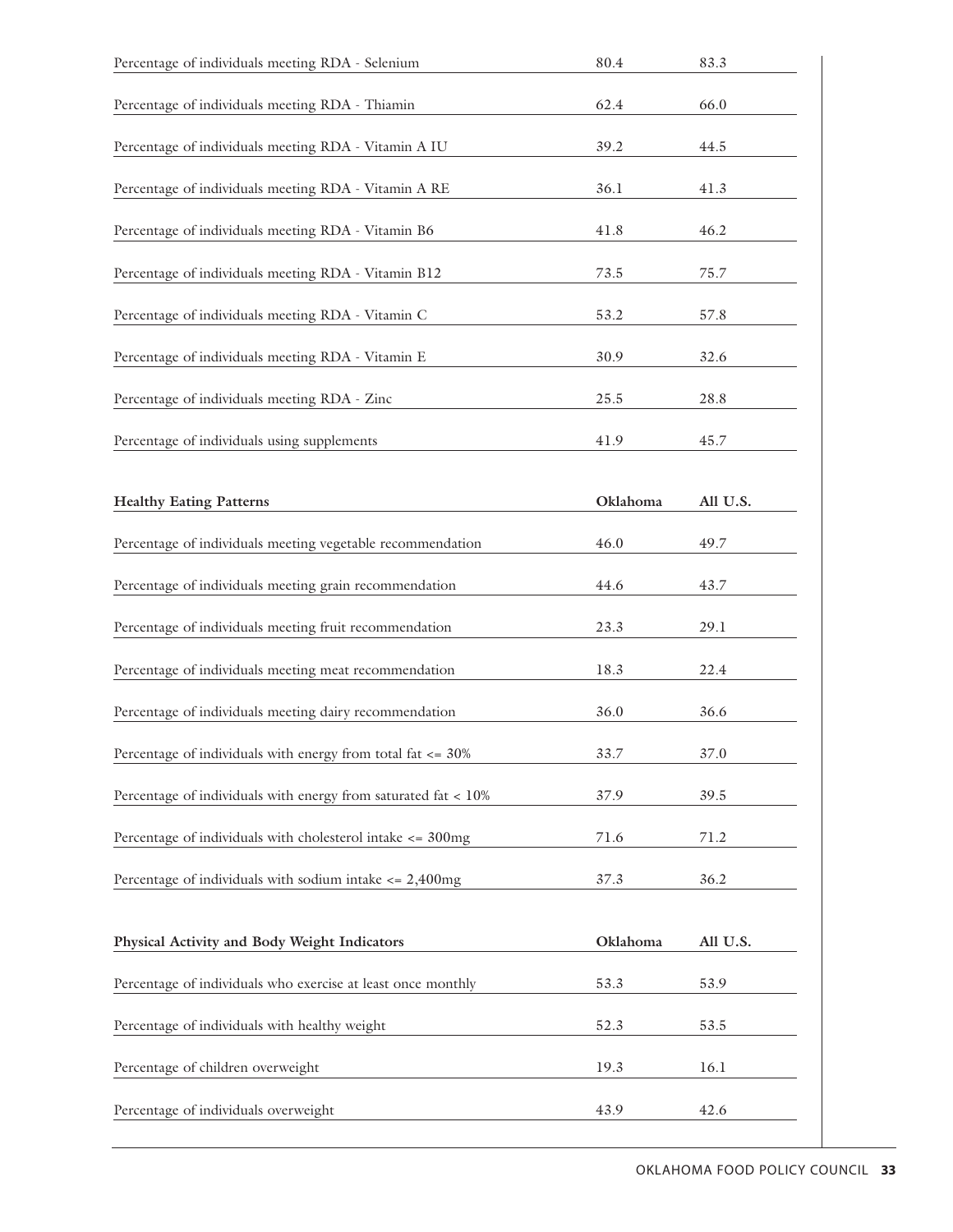| <b>Food Secure Indicators</b>                       | Oklahoma | All U.S. |
|-----------------------------------------------------|----------|----------|
|                                                     |          |          |
| Farmer's Markets listed in National Directory       | 26.0     | 2,862.0  |
|                                                     |          |          |
| Percentage of households receiving food stamps 1996 | 11.6     | 10.7     |
|                                                     |          |          |
| Percentage of households receiving food stamps 1997 | 10.3     | 9.5      |
|                                                     |          |          |
| Percentage of households receiving food stamps 1998 | 9.2      | 8.2      |
|                                                     |          |          |
| Percentage food secure households, 1995             | 83.0     | 88.3     |
|                                                     |          |          |
| Percentage food secure households, 1996             | 87.1     | 88.7     |
|                                                     |          |          |
| Percentage food secure households, 1997             | 90.6     | 90.4     |
|                                                     |          |          |
| Percentage food secure households, 1998             | 84.4     | 88.2     |
|                                                     |          |          |
| Percentage food secure households, 1999             | 88.4     | 89.9     |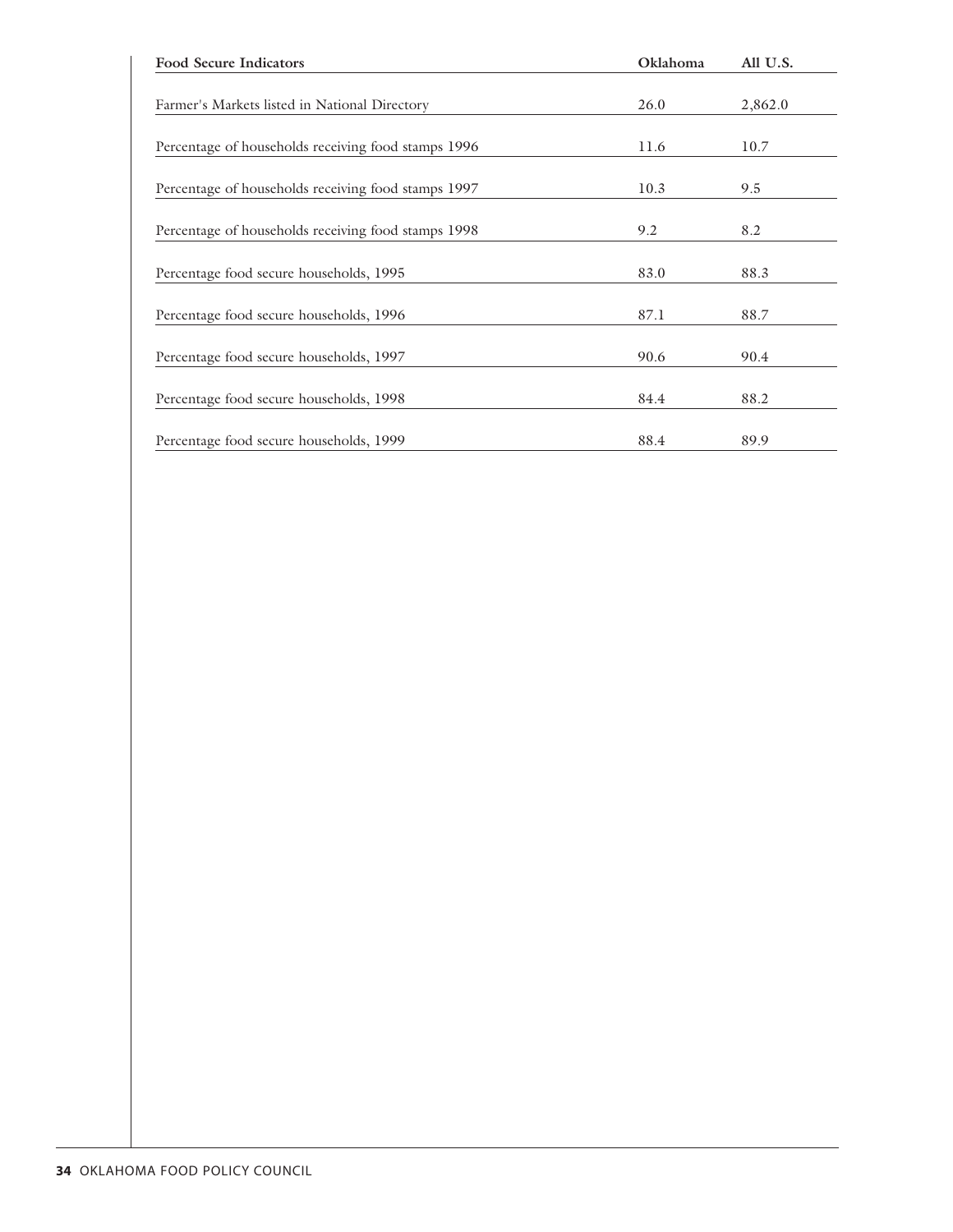## Some of the Food Crops Produced in Oklahoma

| apples                                | milk                                |
|---------------------------------------|-------------------------------------|
| apricots                              | mustard greens                      |
| asparagus                             | nectarines                          |
| green lima beans                      | dry onions                          |
| snap beans                            | green onions                        |
| beef                                  | okra                                |
| beets                                 | peaches                             |
| blackberries                          | pears                               |
| blueberries                           | green peas, excluding green cowpeas |
| broccoli                              | pecans                              |
| head cabbage                          | hot peppers                         |
| cantaloupes                           | sweet peppers                       |
| cheese                                | plums                               |
| cherries                              | pork                                |
| chicken                               | pumpkins                            |
| collards                              | raspberries                         |
| corn                                  | soybeans                            |
| green cowpeas and green southern peas | spinach                             |
| cucumbers and pickles                 | squash                              |
| eggs                                  | sweet corn                          |
| eggplant                              | strawberries                        |
| goat                                  | tomatoes                            |
| grapes                                | turnips                             |
| herbs, fresh cut                      | turnip greens                       |
| lamb                                  | watermelon                          |
| lettuce                               | wheat                               |